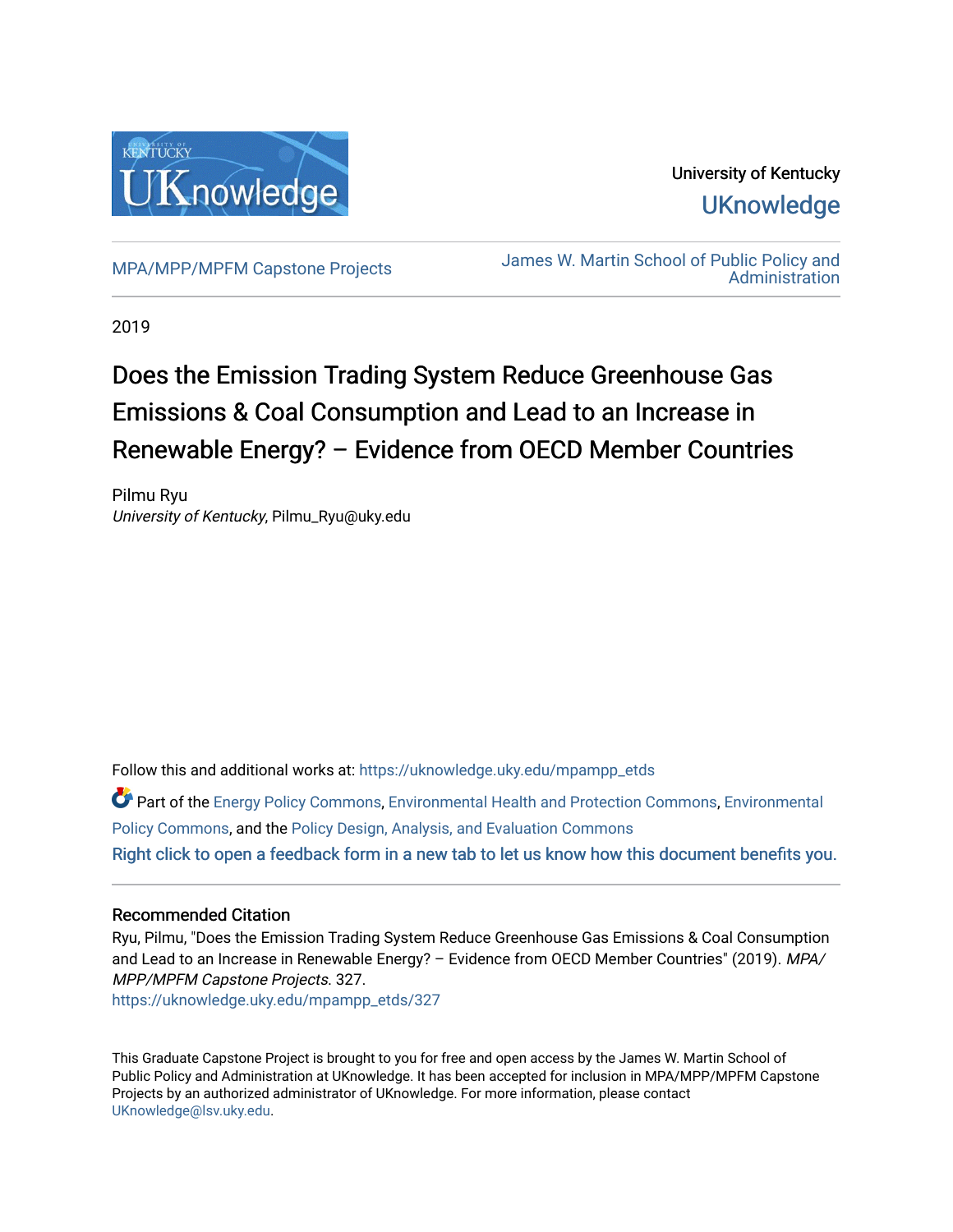# Does the Emission Trading System Reduce Greenhouse Gas Emissions & Coal Consumption and Lead to an Increase in Renewable Energy? – Evidence from OECD Member Countries

Pilmu Ryu

Advisor: J. S. Butler

Martin School of Public Policy and Administration

University of Kentucky

Graduate Capstone, April 18th, 2019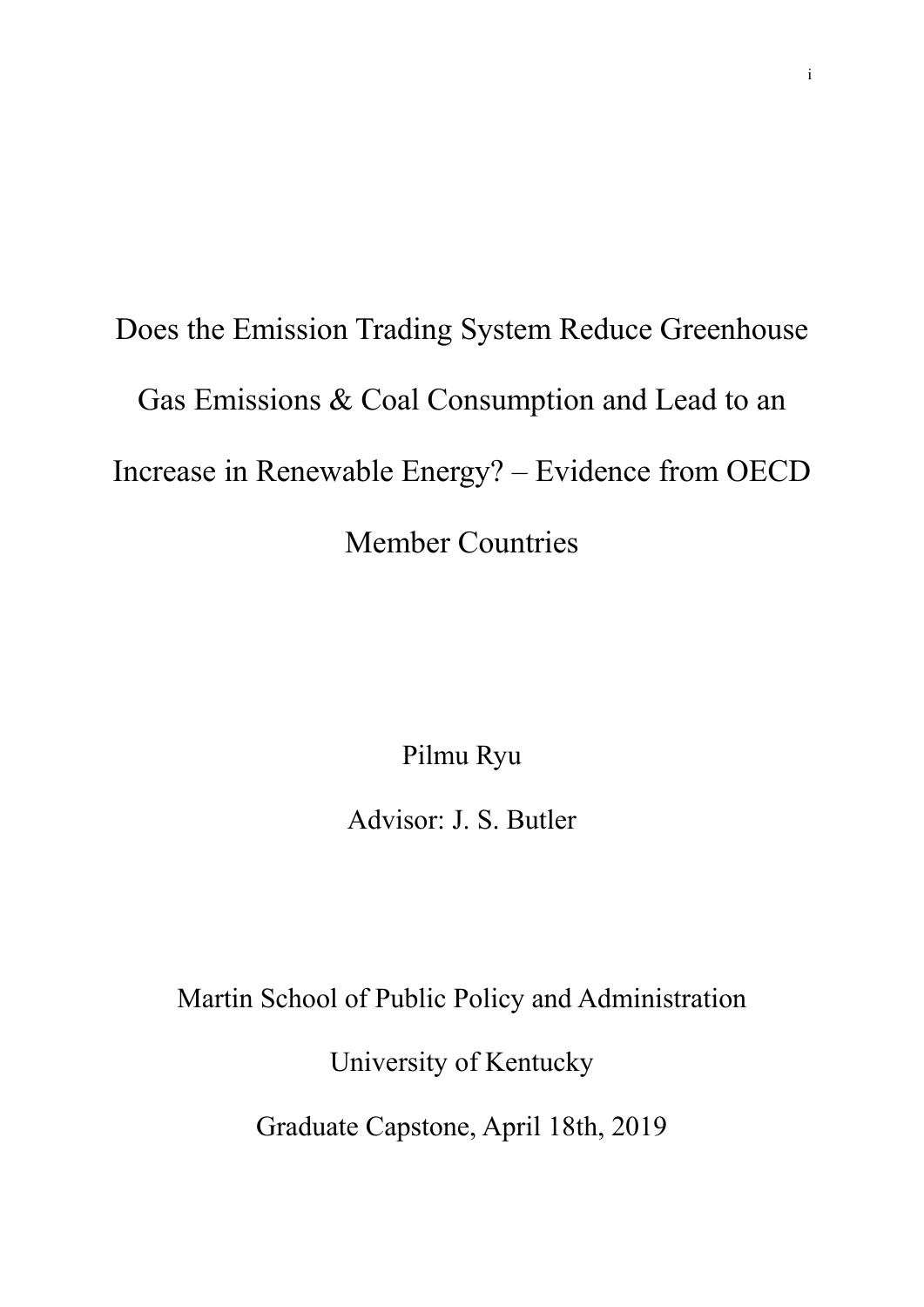# Table of Content

| Question 1: Greenhouse Gas Emissions ------------------------------- 15               |    |
|---------------------------------------------------------------------------------------|----|
|                                                                                       |    |
|                                                                                       |    |
|                                                                                       |    |
|                                                                                       |    |
|                                                                                       |    |
| Question 3: Renewable Energy Supply ------------------------------- 22                |    |
| Variables / Statistical Model -----------------                                       | 22 |
|                                                                                       |    |
|                                                                                       |    |
|                                                                                       |    |
| Appendix A: History of the ETS introduction in South Korea ----------------------- 30 |    |
| Appendix B: Application of Advocacy Coalition Framework Model --------------- 32      |    |
|                                                                                       |    |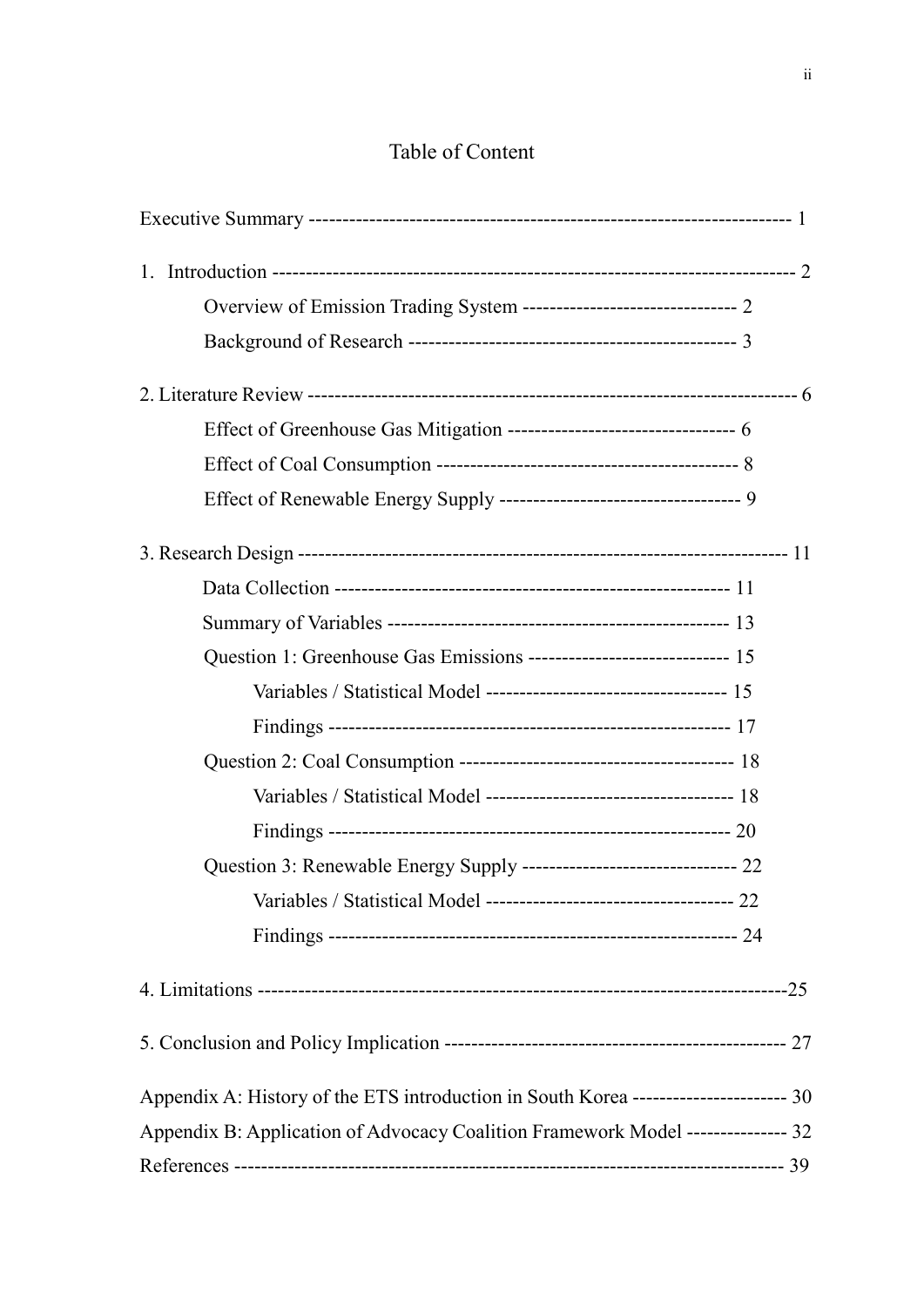# Executive Summary

The Emission Trading System (ETS) on greenhouse gas (GHG) is a climate change policy well-known as a market-based mitigation mechanism. However, policymakers have faced strong opposition of many stakeholders and failed to persuade them in the process to introduce the ETS. Objective evidence on ETS impact not only provides information to policymakers but also may help alleviate controversy between stakeholders and policymakers. Also, empirical results on ETS will be able to contribute to the theoretical economic study of cap-and-trade. In this context, this research aims at empirical analyses of ETS impact with regard to GHG emissions, coal consumption, and renewable energy supply by analyzing panel data from 36 OECD member countries from 1990 to 2016 with fixed effect regression.

The analysis conducted in this capstone shows that ETS introduction helps reduce GHG emissions by an average of 14.8% in comparison with the policy decision that does not introduce ETS as GHG mitigation instrument. In particular, ETS appears to have a significant effect of mitigating emissions of carbon dioxide  $(CO<sub>2</sub>)$  by an average of 21.6%. The other analysis findings reveal that ETS implementation has an effect on the decrease of coal consumption by an average of 58.2% and the increase of renewable energy supply by an average of 41.3%. Meanwhile, the regression predicting coal consumption indicates that the increase of natural gas consumption and nuclear electricity production links with coal consumption reduction. Overall, this research provides evidence that the introduction or implementation of ETS definitely has impact on the mitigation of GHG emissions, the reduction of coal consumption, and the increase of renewable energy supply. Though this research has limitations that ETS may be accompanied by other policies at the same period and that the degree of ETS alone effects may be overestimated accordingly, it makes sense that ETS alone or together with other policy initiatives is achieving environmental effects.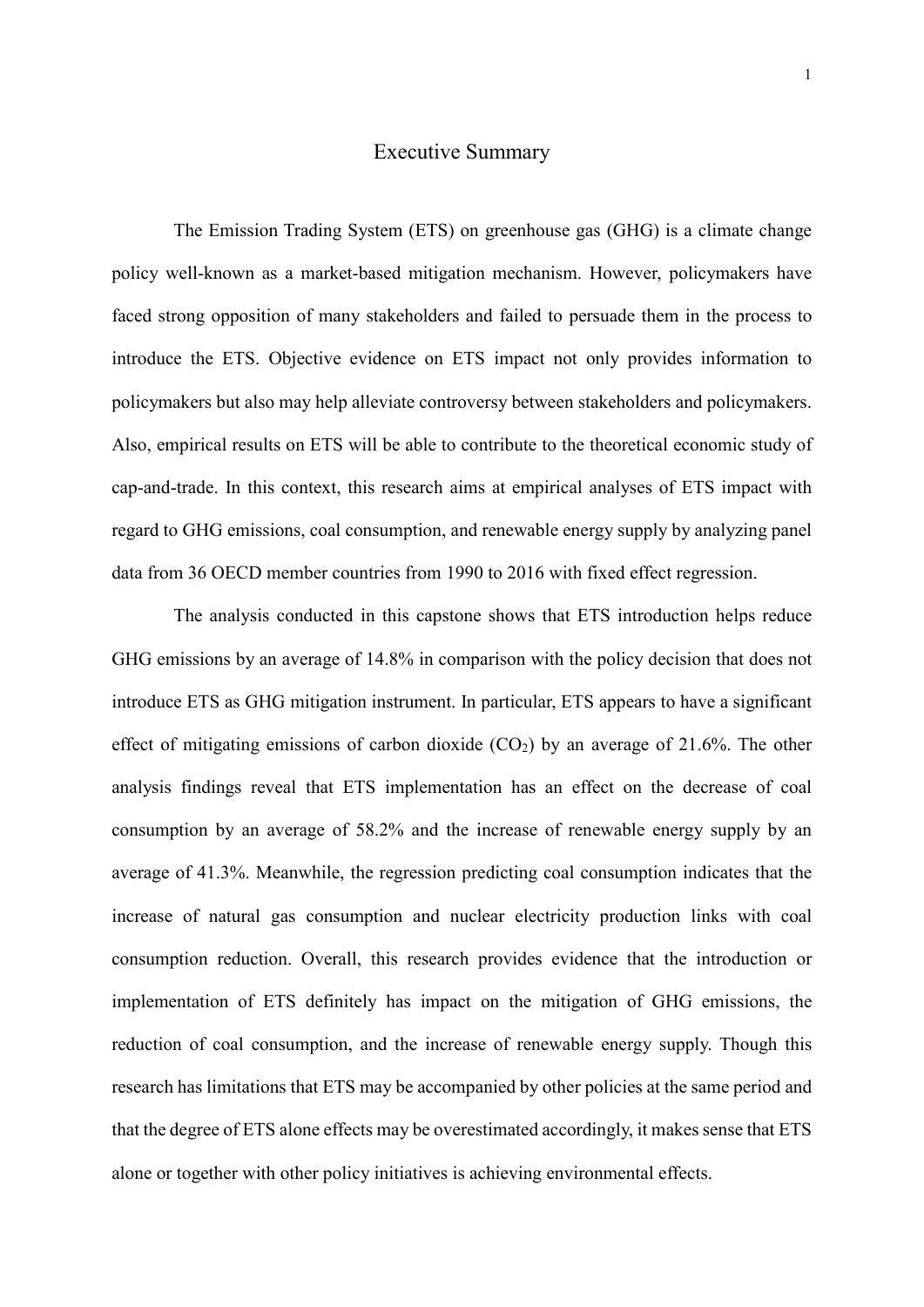# 1. Introduction

-

#### *Overview of Emission Trading System*

The Emission Trading System (ETS), called cap-and-trade, is a well-known policy for greenhouse gas<sup>1</sup> (GHG) mitigation to address climate change. As shown in Figure 1, the ETS operates in a manner that government allocates the amount of GHG emission permits to businesses and the businesses decide on which is most cost-effective GHG reduction method by comparing the direct cost of GHG reduction with the purchase cost of emission permits through trading.



Figure 1. Concept of ETS Operation

Source: Korea Environmental Policy Bulletin from Ministry of Environment of South Korea

Originally, the ETS on GHG was initiated as one of the market-based mitigation mechanisms in the Kyoto Protocol in 1997 (United Nations Climate Change Convention, 1997). The Paris Agreement which is scheduled to begin from the year 2020 stipulates all countries to

<sup>&</sup>lt;sup>1</sup> Carbon dioxide (CO<sub>2</sub>), methane (CH<sub>4</sub>), nitrous oxide (N<sub>2</sub>O), chlorofluorocarbons (CFCs), hydrofluorocarbons (HFCs), perfluorocarbons (PFCs), sulphur hexafluoride (SF $_6$ ) and nitrogen trifluoride (NF<sub>3</sub>).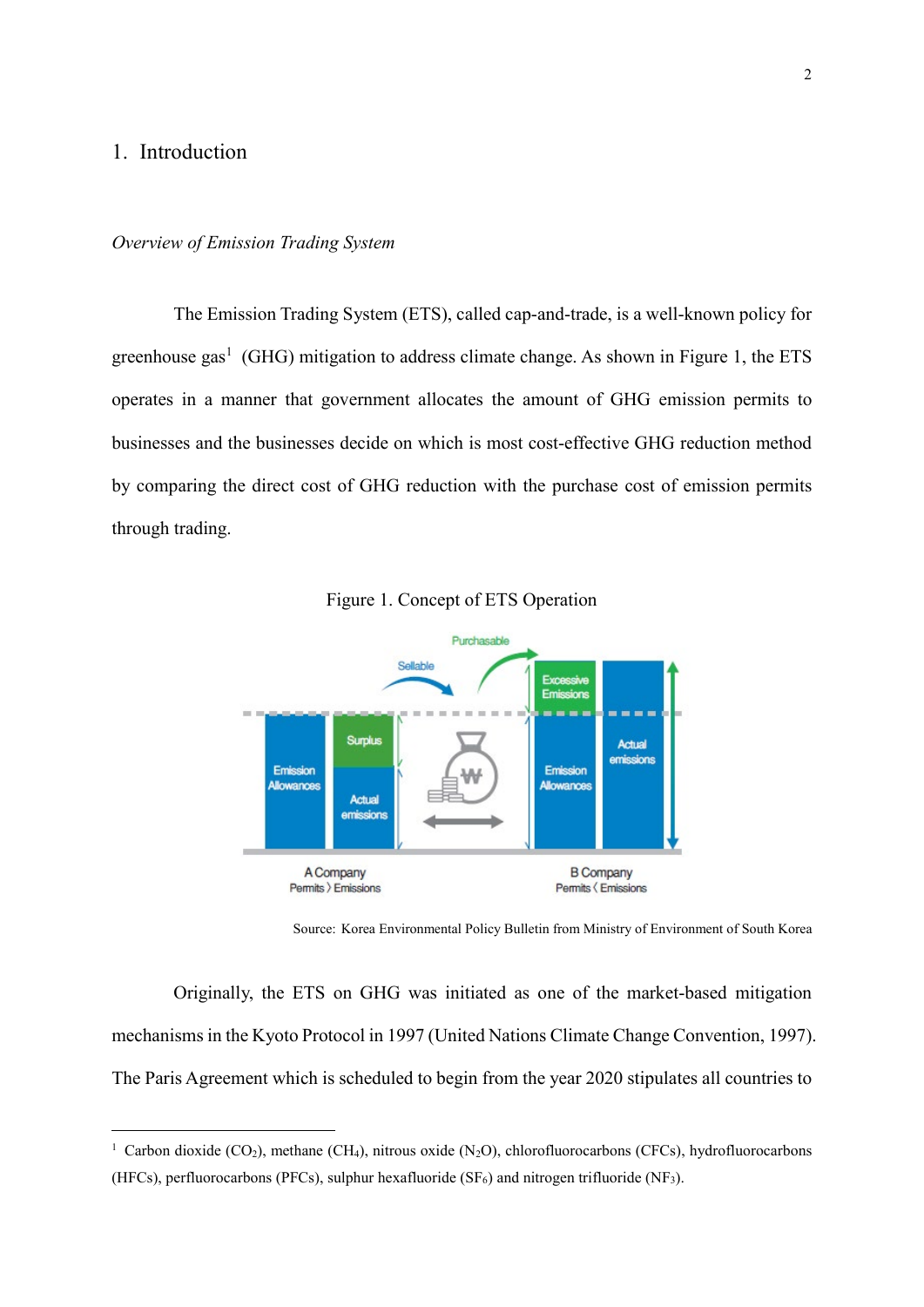achieve national GHG mitigation targets, if necessary, by introducing various GHG mitigation policies such as ETS (United Nations Climate Change Convention, 2016). As of 2019, a limited number of countries have introduced ETS as a climate change policy. In 2005, the countries of the European Union (EU) introduced ETS in the EU dimension as a key climate change policy to reduce GHG emissions. New Zealand and South Korea (Appendix A) enacted national-level ETS in 2010 and in 2015, respectively. In contrast, the United States, China, India, Russia, Japan, Canada and Australia have been hesitant to legislate national-level ETS in spite of being among the largest GHG emitters as shown in Table 1. For example, in the United States, the American Clean Energy and Security Act, which is an ETS bill, was passed in the House of Representatives in 2009, but failed in the Senate (Congress.Gov). In Australia, the Clean Energy Act for ETS introduction was passed in 2011, however the new government which took power after the 2013 federal election repealed the ETS law (CDC Climate Research, EDF and IETA, 2015).

| Country              | Emission Amount ( $MtCO2$ ) |         | Country | Emission Amount ( $MtCO2$ ) |     |     |     |
|----------------------|-----------------------------|---------|---------|-----------------------------|-----|-----|-----|
|                      | 2016<br>1990<br>2005        | 1990    | 2005    | 2016                        |     |     |     |
| China                | 2 1 2 2                     | 5448    | 9 1 0 2 | South Korea                 | 232 | 458 | 589 |
| <b>United States</b> | 4 8 0 3                     | 5 703   | 4833    | Iran                        | 171 | 418 | 563 |
| European Union       | 4 0 27                      | 3 9 2 2 | 3 1 9 2 | Canada                      | 420 | 540 | 541 |
| India                | 529                         | 1 0 7 2 | 2077    | Saudi Arabia                | 151 | 298 | 527 |
| Russia               | 2 1 6 4                     | 1482    | 1439    | Mexico                      | 257 | 412 | 445 |
| Japan                | 1 0 3 7                     | 1 1 64  | 1 1 4 7 | Australia                   | 260 | 372 | 392 |

Table 1. Highest  $CO<sub>2</sub>$  Emitting Countries

Source: IEA (International Energy Agency) estimates of CO2 emissions from fuel combustion in 2016

### *Background of Research*

Climate change is a serious threat to the survival of humankind. The Intergovernmental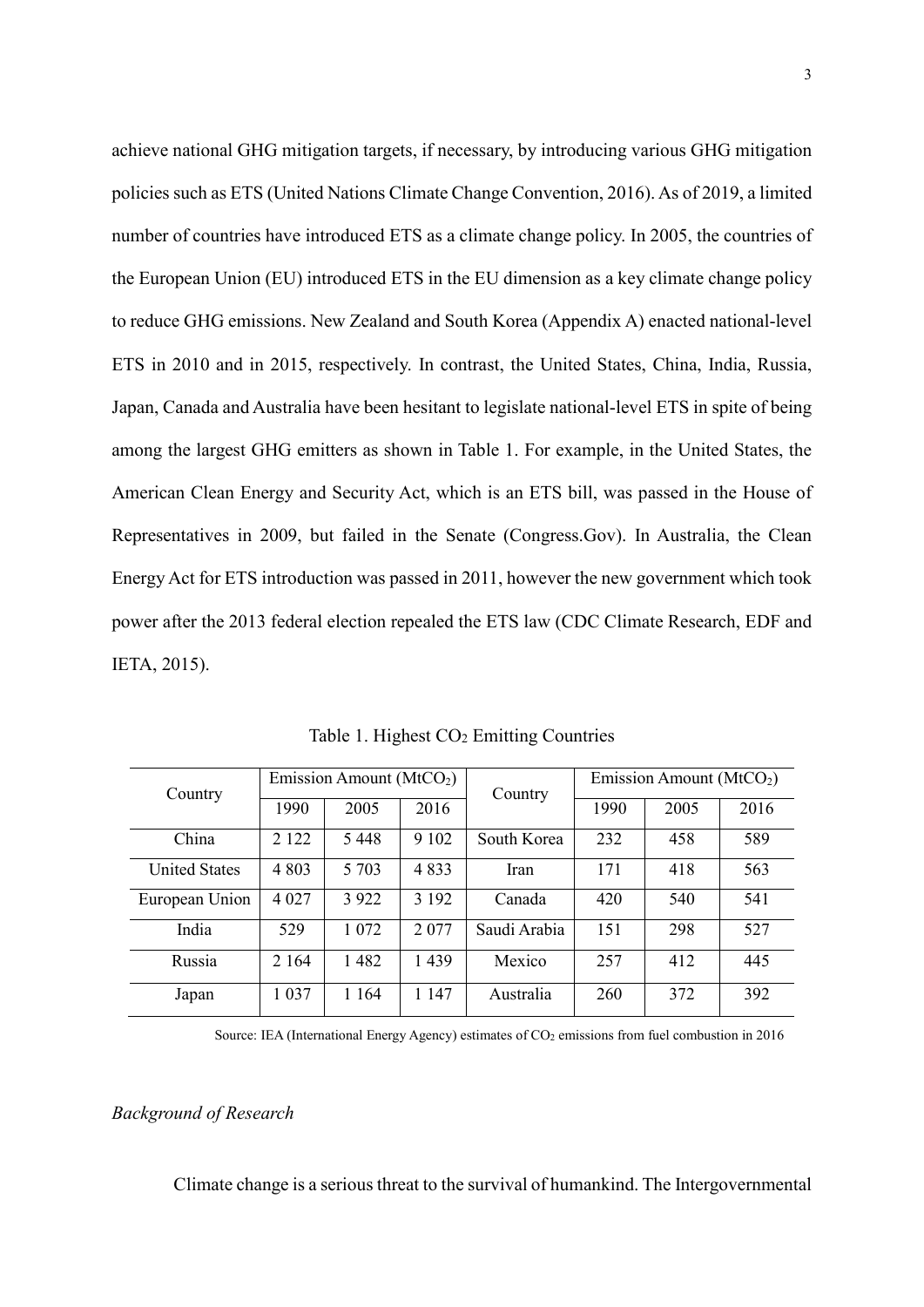Panel on Climate Change, called IPCC, has warned that the global average temperature has already risen 0.74 degree over the past 100 years (1906-2005) and that the temperature will rise faster if the current GHG emissions are not abated in the future (Climate Change 2007 Synthesis Report). According to IPCC, reducing the GHG emissions caused by human activities is a key factor to address climate change. In the context of GHG mitigation, many countries have set the national target of GHG reduction for the year 2030 as shown in Table 2. The necessity of GHG reduction makes it difficult for policymakers to give up ETS legislation, because cap-and-trade theoretically has been perceived as solving the negative externalities problem in environmental issues (Pigou, 1950).

| Country           | 2030 GHG Target                                      | Country         | 2030 GHG Target                                                                                      |
|-------------------|------------------------------------------------------|-----------------|------------------------------------------------------------------------------------------------------|
| China             | Reduce $CO2$ per unit of GDP<br>by 60-65% below 2005 | South<br>Korea  | 37% below BAU (Business-As-Usual)<br>emissions of $850.6$ MtCO <sub>2</sub> -equivalent<br>in $2030$ |
| United            | 26-28% reduction by 2025                             | <b>Iran</b>     | 4% below BAU of 1540 MtCO <sub>2</sub> in                                                            |
| <b>States</b>     | below 2005 levels                                    |                 | 2030; 12% with international support                                                                 |
| European<br>Union | 40% reduction compared to<br>1990 levels             | Canada          | 30% below 2005 levels                                                                                |
| India             | Emissions/GDP 33-35%<br>below 2005 levels            | Saudi<br>Arabia | Annual GHG-emission abatement of<br>up to 130 MtCO <sub>2</sub> -equivalent                          |
| Russia            | 25-30% below 1990 levels                             | Mexico          | 22% below BAU                                                                                        |
| Japan             | $26\%$ below 2013 levels                             | Australia       | 26-28% below 2005 levels                                                                             |

Table 2. The 2030 GHG Target of Each Country

Source: IEA (International Energy Agency) estimates of CO2 emissions from fuel combustion in 2016

However, many policymakers have faced strong opposition from the industrial stakeholders in the process to propel the ETS legislation. Opponents of national-level ETS introduction believe that mandatory reduction of GHG may hurt the national economy. Even in countries that already enacted the ETS, many businesses want to repeal ETS legislation. In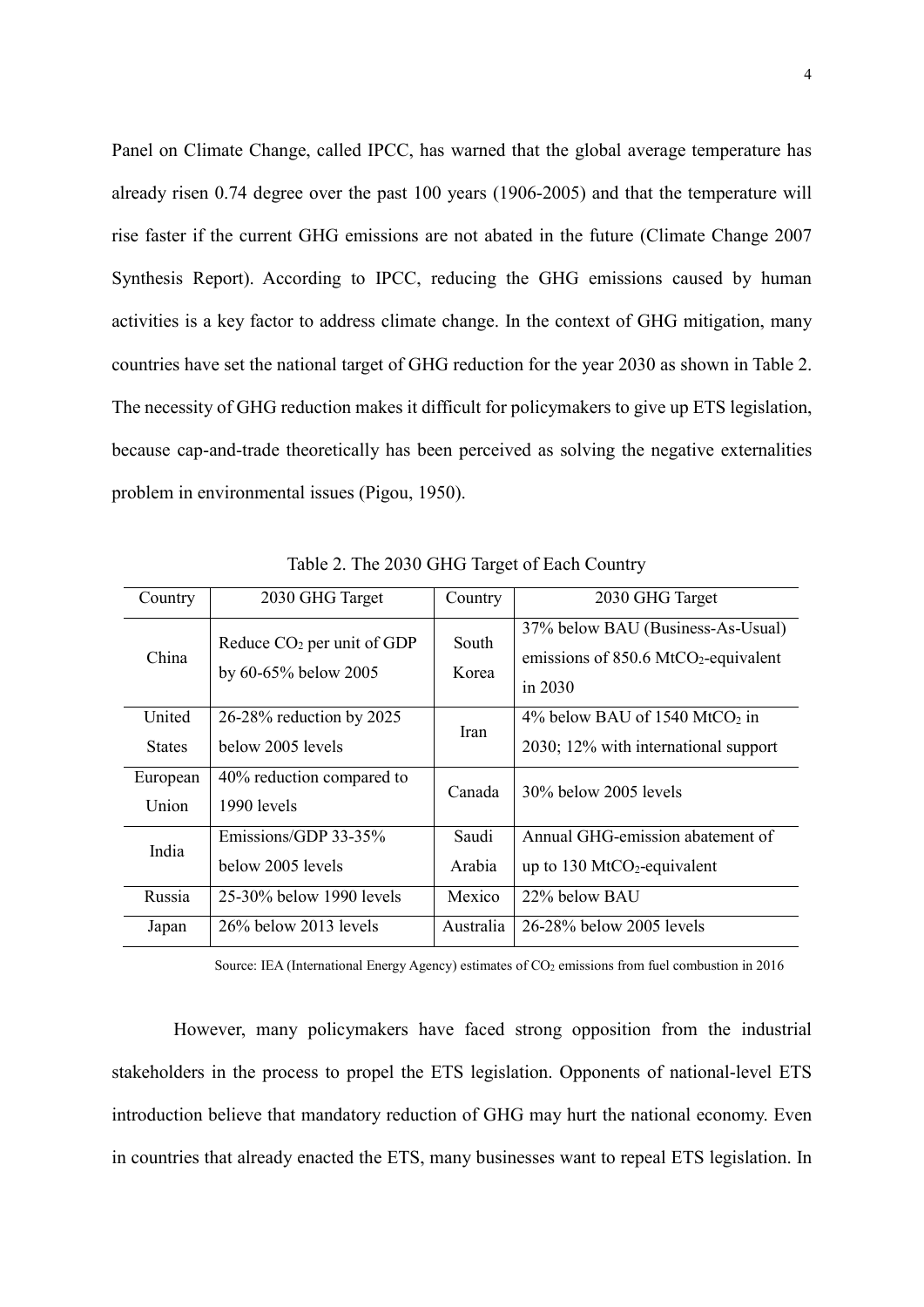fact, the various voices about ETS are not based on empirical analytical evidence. The coalition that supports ETS introduction and opposite coalition that objects to ETS introduction have been making their own claims. A good example is the process of ETS legislation in South Korea. The policy process of ETS introduction in South Korea can be explained by applying the Advocacy Coalition Framework Model (Appendix B). In the process to ETS introduction in South Korea, there was severe controversy on the effect of ETS between two distinct coalitions, environment-friendly coalition and industry-friendly coalition. During the legislative process, the two coalitions had fierce debate about ETS effects. With the doubts that ETS has effects on GHG reduction, the industry-friendly coalition claimed that ETS would lower national technology and economic competitiveness. In contrast, the environment-friendly coalition claimed that ETS would reduce GHG emissions, decrease dependence on fossil fuels, and enhance national competitiveness of low carbon technology.

In this regard, it is necessary for policymakers to analyze the impact of ETS implemented in the past and clarify its direction in the future. The government that is or plans on implementing the ETS needs to conduct quantitative and empirical research on the ETS effectiveness. Research information helps policymakers to make more desirable decisions whether government will introduce or continue to implement a national-level ETS. Thereby, the governments can obtain the justification of ETS legislation and continue to implement ETS without unnecessary controversy in the future.

Apart from this, ETS has been regarded to be one of important economic theories with regard to the governmental intervention. Economists as well as environmentalists may want to know more about what effects ETS has in reality, not just within the theoretical domain, and may wonder whether ETS works in accordance with the way it is explained in economic theory. Empirical evidence will contribute to the theoretical economic study of cap-and-trade, not only on the reduction of pollutants but also on other influences such as technological and economic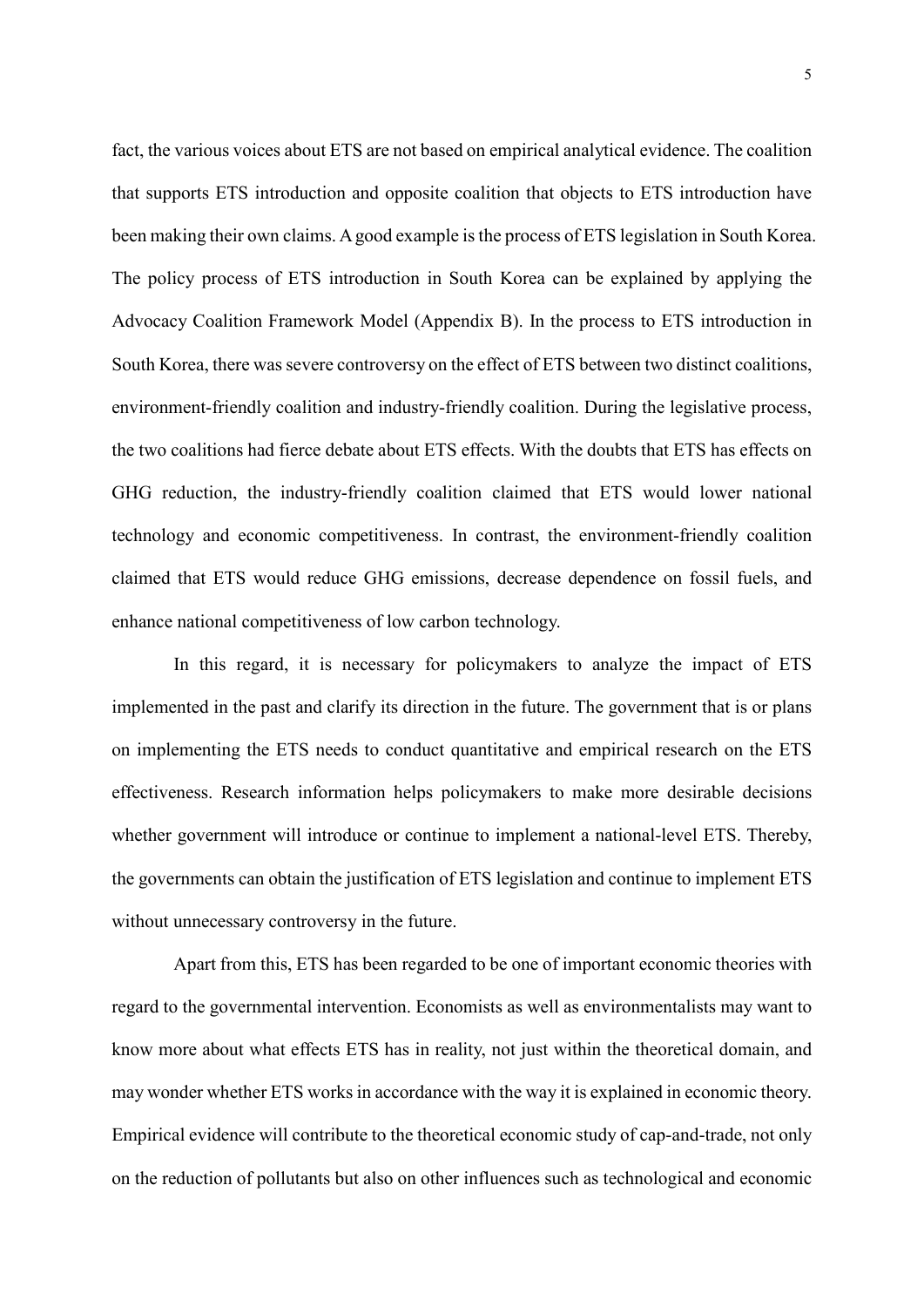effects.

In this context, this research is expected to give some evidence about the impact of ETS. For the most basic question about the effectiveness of ETS, this research aims at analyzing the ETS effects from the perspective of GHG emissions, coal consumption, and renewable energy supply empirically. The questions of this research are set as follows: Question 1: Does the Emission Trading System Reduce Greenhouse Gas Emissions? Question 2: Does the Emission Trading System Reduce Coal Consumption? Question 3: Does the Emission Trading System Lead to an Increase in Renewable Energy?

#### 2. Literature Review

#### *Effect of Greenhouse Gas Mitigation*

For a long time, whether ETS reduces GHG emissions has been a major research topic to many researchers who have an interest in climate change policies. Most research claimed that ETS could reduce GHG emissions both theoretically and practically. In theoretical perspectives, Stavins (2001) argued that ETS is a market-based approach, which is regulation to induce behavioral change through market signals rather than command-and-control. Montgomery (1972) also proved theoretically that ETS is more efficient in reducing emissions than conventional policies. In addition to theoretical effects of ETS, many researchers have evaluated empirically GHG mitigation on the basis of implementation results. As the EU is the world's first and biggest trading market of GHG emissions today, the EU ETS has been the subject of research for most researchers who have studied GHG mitigation effects. The EU ETS, launched in 2005, has been implemented as real policies for about 15 years over four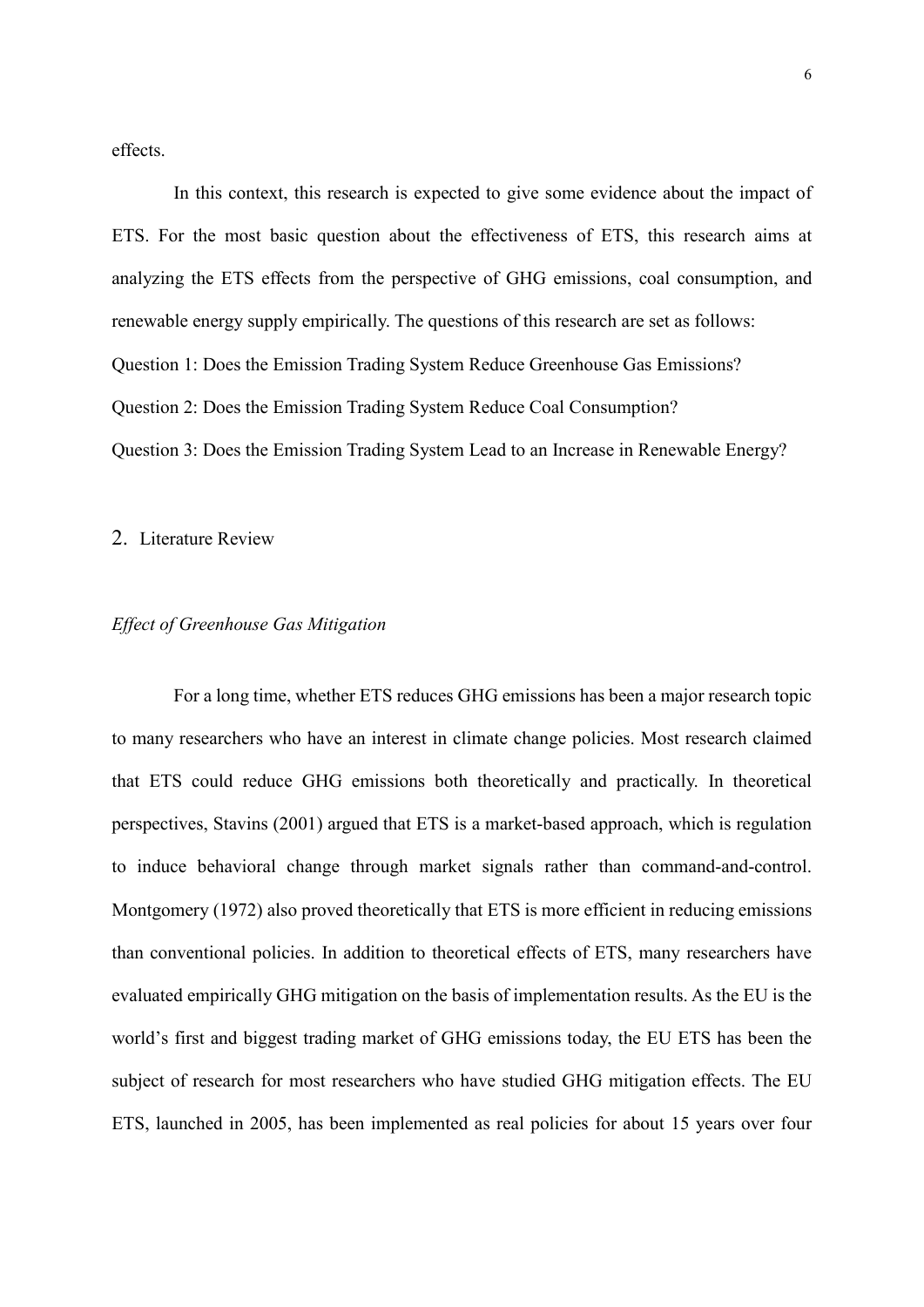consecutive periods: 1st trading period (2005-2007), 2nd trading period (2008-2012), 3rd trading period (2013-2020), 4th trading period (2021-2030) (European Commission, 2016).

Many findings of the EU ETS evaluation primarily are based on a counterfactual (BAU: Business-As-Usual) baseline, which represents the amount of emission that would have occurred without GHG mitigation such as ETS. For example, Anderson and Maria (2011) estimated total abatement of 247 MtCO<sub>2</sub> (Million tonnes<sup>2</sup> of carbon dioxide) during 1st trading period. They took advantage of the counterfactual (Business-As-Usual: BAU) emission scenario to compare verified emissions, using a dynamic panel data model. However, while researchers have insisted that EU ETS has a positive GHG reduction effect, they have also criticized the use of the counterfactual baseline. Specifically, Ellerman et al. (2008) estimated the reduction by 7 to 8% of what emissions would otherwise had been in both 2005 and 2006, assuming that baseline emissions reflect the pre-existing trend as of 2002. They pointed out the problem that the baseline emissions analyses do not reflect other factors such as weather and energy prices that would affect GHG emissions. As a result, estimates of baseline emissions are imperfect. Also Convery (2009) criticized that many studies were missing discussion of the counterfactual in the process of evaluating the EU ETS. Furthermore Egenhofer et al. (2011) found that many studies conducted about the first trading period of the EU ETS suggested the evidence of significant GHG abatement. They criticized the causality based on historic trends because it is hard to separate factors that have affected abatement other than EU ETS. Recently, Vaidyula et al. (2018) claimed that estimating counterfactual emissions has significant technical difficulty as well as uncertainty in order to account for baseline targets in nationally determined contributions.

-

<sup>&</sup>lt;sup>2</sup> Unit of mass commonly called metric tons in the United States, and equal to 1,000 kilograms.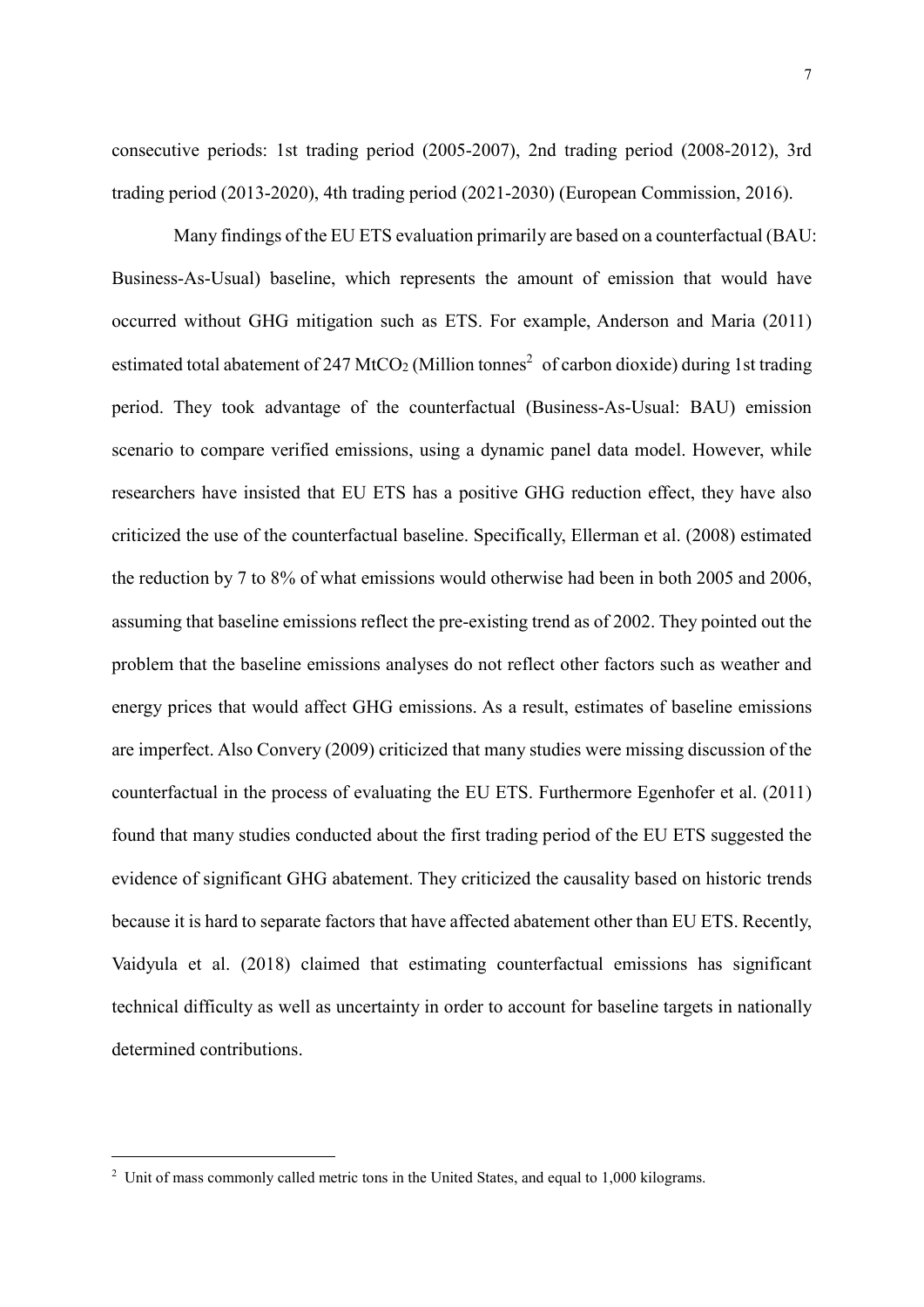On the other hand, Abrell et al. (2011) estimated an econometric model using panel data in order to evaluate the ETS effect on European companies during the first trading period and the beginning of the second trading period. While controlling economic activity such as employment and profit data, they shed light on the mitigation effect at the firm level and claimed that the second trading period of EU ETS had a stronger abatement effect than the first trading period. Also, they found that the initial allocation was correlated with ex-post emissions. Carbon (2009) produced counterfactual scenarios with an alternative, surveying EU ETS participants. Sixty percent of participating companies reported emission mitigation in both 2008 and 2009. Yoon et al. (2018) evaluated the ETS of South Korea, which has been implemented at the national level since 2015. They tried to analyze the results of ETS operation by tracking companies' ETS participation, emission permits flows in the ETS market, and survey results from companies. They identified that in South Korea, carbon dioxide  $(CO<sub>2</sub>)$ emission amount in absolute value decreased by 2.15% in 2015 but increased by 2.04% in 2016.

#### *Effect of Coal Consumption*

Another set of important research studies on ETS examines whether an ETS helps diminish the fossil fuel dependence including coal consumption. Literature on the ETS effect on coal consumption in itself remains limited. However, much research on the ETS effect on GHG emissions provides the relevant information of coal consumption. For example, Delarue et al. (2008) claimed that if ETS economically incorporates appropriate GHG cost to the coal price, gas power plants can be more attractive than coal power plants. They evaluated that at  $CO<sub>2</sub>$  prices around 150 to 200 euro per  $CO<sub>2</sub>$  ton, GHG mitigation through fossil fuel substitute reaches to 300 Mton per year. In electric power sector, the main GHG mitigation option would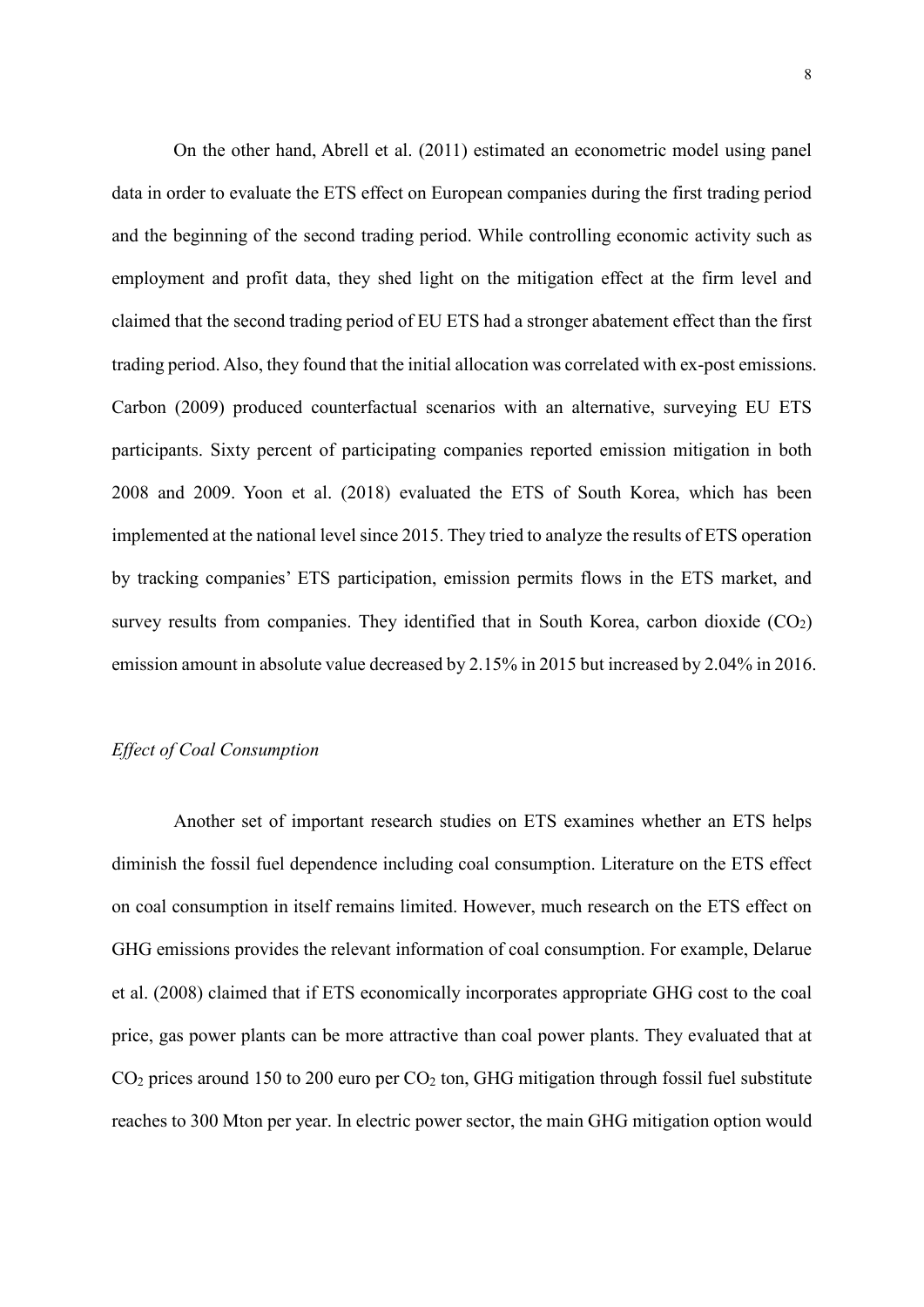be to switch coal-based power plants into gas-based power plants, which leads the decrease of coal consumption.

#### *Effect of Renewable Energy Supply*

-

The other important research on ETS is whether an ETS influences renewable energy supply in a positive or negative way. In that carbon pricing theoretically solves the negative externalities problem (Pigou 1950, Baumol 1972), it increases the price of fossil fuel and gives benefits to low carbon emission energy such as renewable energy in the energy market. Though the empirical research on the ETS impact on renewable energy remains limited, some recent studies have analyzed renewable energy effects of the EU ETS. Blanco et al. (2008) evaluated whether EU ETS can replace the existing policies for wind power which is an important source of renewable energy. They found that EU ETS does not provide enough incentive to promote wind power, and that other policies should be used to deploy the wind power. Polzin et al. (2015) evaluated a sample of OECD countries to clarify an effective policy mix for renewable energy, while using random effects, and panel corrected standard error models. They claimed that feed-in-tariffs<sup>3</sup>, ETS, regulatory measures, and long-term strategic planning could improve the investment of renewable energy. Also, Yu et al. (2017) assessed the effect of ETS on renewable energy output by using a difference-in-difference design with the panel data of 60 countries covering the years 2002 to 2013. They found that ETS elevates the percentage of renewable electricity generation in total electricity supply.

<sup>3</sup> An energy policy in which the government subsidizes the renewable energy producers when the price of electricity produced by renewable energy is more expensive than the price of electricity produced by other energy sources.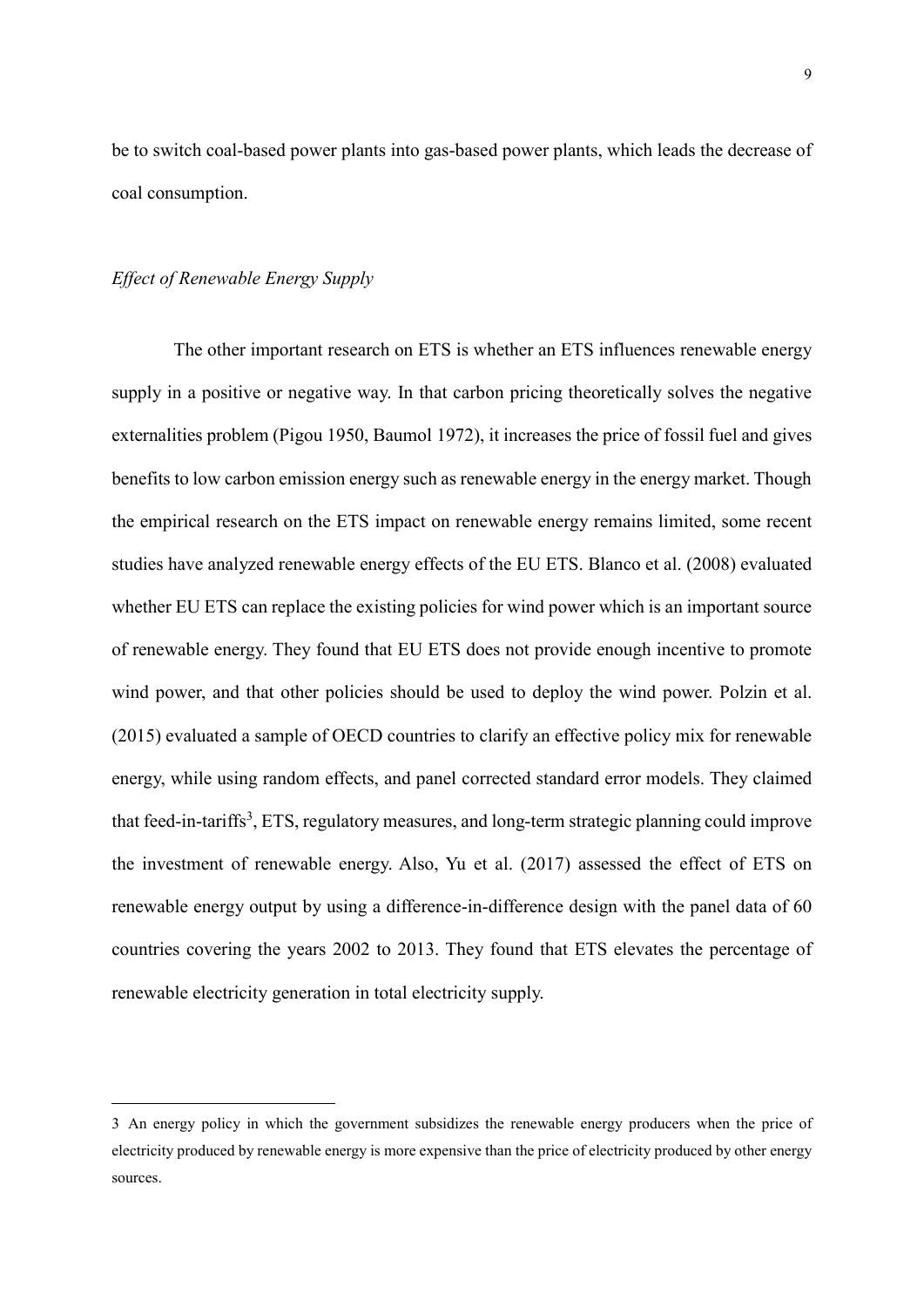On the other hand, much research on the effect of ETS has been conducted from the perspectives of overall low carbon technology innovation which includes fuel type change, renewable energy generation, and carbon-intensive process reduction. Though the range of the research is broader, those results are also important in order to understand the ETS impacts on renewable energy generation. Similar to the above studies on the renewable energy effect of ETS, research on the effects of low carbon technology innovation have also shown mixed results. For one thing, before the first trading period of EU ETS, the studies on ETS in terms of low carbon technology innovation focused on theoretical work, comparing the ETS with other policies like an emission tax or command-and-control regulation. Milliman and Prince (1989) claimed that auctioned marketable emission permits provide the biggest incentives to promote technological change and that direct regulation provide the lowest incentives to technological change. Malueg (1989) argued that the introduction of ETS does not necessarily increase the adoption of environmental technology. Rather, this incentive may depend on the firm's position in ETS market. Montero (2002) asserted that innovation incentives vary widely across market structures. If products are substitutes, ETS can provide the most incentives. In contrast, if markets are competitive, ETS offer comparatively lower incentives than taxes. Fischer et al. (2003) and Requate et al. (2003) concluded that ETS would induce higher innovation incentive than emission taxes, but questioned whether ETS would be better than direct regulation. Gagelmann et al. (2005) conducted a literature survey on the innovation effect initiated by the pioneering US ETS like the Acid Rain Program. They concluded that it is difficult to identify the true innovation effect as a technology innovation effect is not the sole result of an ETS.

After the launch of EU ETS, most studies depended on the interview-based methodology, which was a survey of companies about whether ETS would influence their innovation activities. Hoffmann (2007) found the German electricity sector integrated costs for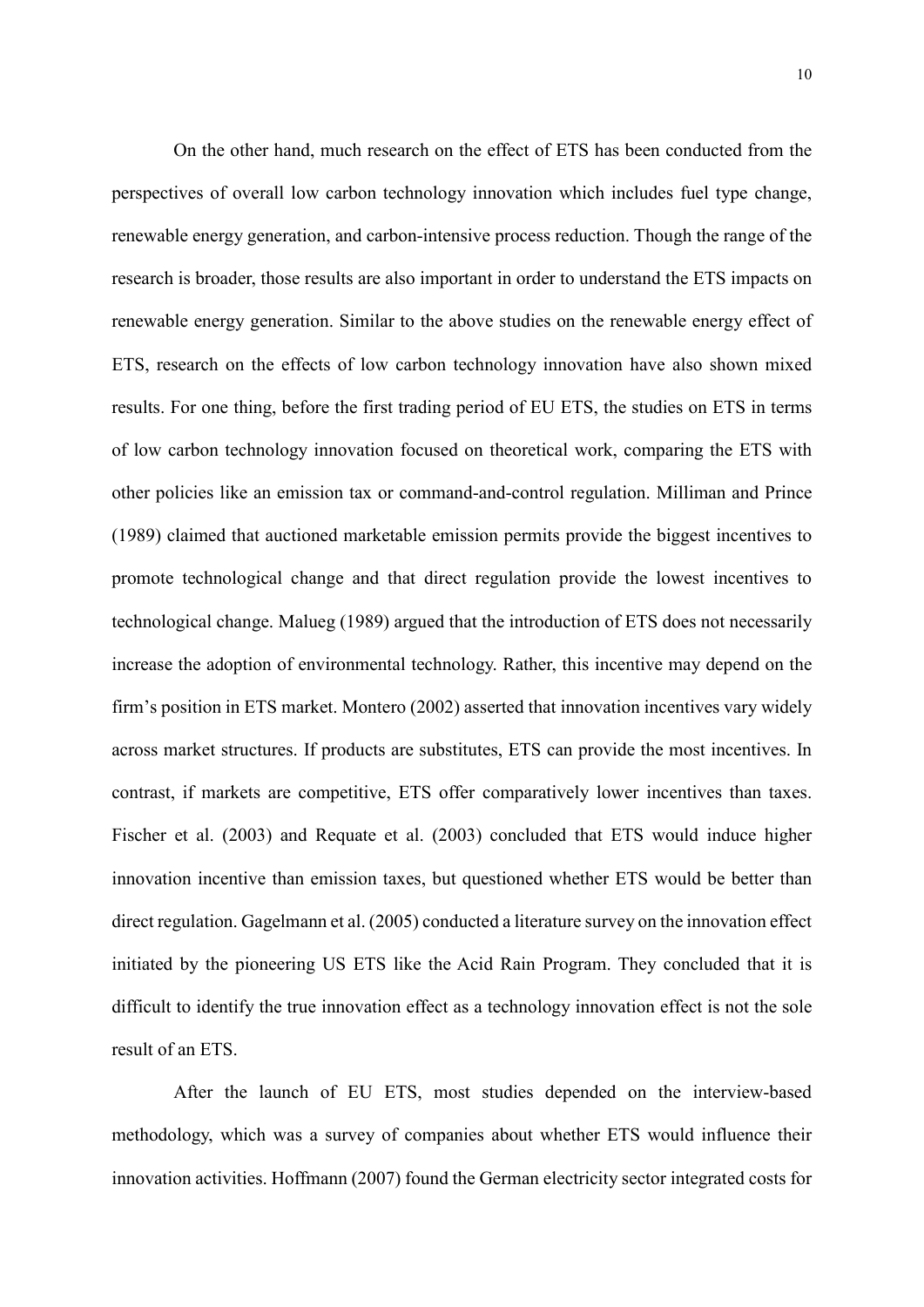GHG in investment decisions, and that there was a limitation on large-scale investment in R&D efforts. He suggested long-term reduction intentions, more incentives for increasing efficiency, and regulatory uncertainty reduction in order to get over the limitation of innovation investments. Rogge et al. (2010) performed studies with the German power sector in both 2008 and 2009. They found that the innovation effect of EU ETS was small due to the lack of stringency and predictability of ETS implementation, and that the impact varied across technologies and firms. Also, they claimed EU ETS might not provide enough incentive to increase the innovation activities of companies. On the other hand, Anderson et al. (2011) estimated that EU ETS stimulated moderate technological change. They found that 48 percent of responding Irish firms installed new equipment, 41 percent changed fuels in order to produce emission abatement, and 74 percentage experienced process or behavioral changes from 2005 to 2007. Martin et al. (2011) made a survey of about 800 manufacturing companies across six European countries. They found that EU ETS influenced both product innovation and process innovation, and the effect was dependent on the stringency of the emission allowance. Additionally, Calel et al. (2014) conducted comprehensive patent research about the relationship between innovation and carbon pricing. They found that EU ETS had increased environmental innovation among regulated companies by 10 percent, and that EU ETS had not influenced patenting beyond regulated companies.

#### 3. Research Design

# *Data Collection*

To reflect the characteristics of the GHG emissions and renewable energy production, a set of panel data was employed from 1990 to 2016 for the Organization for Economic Co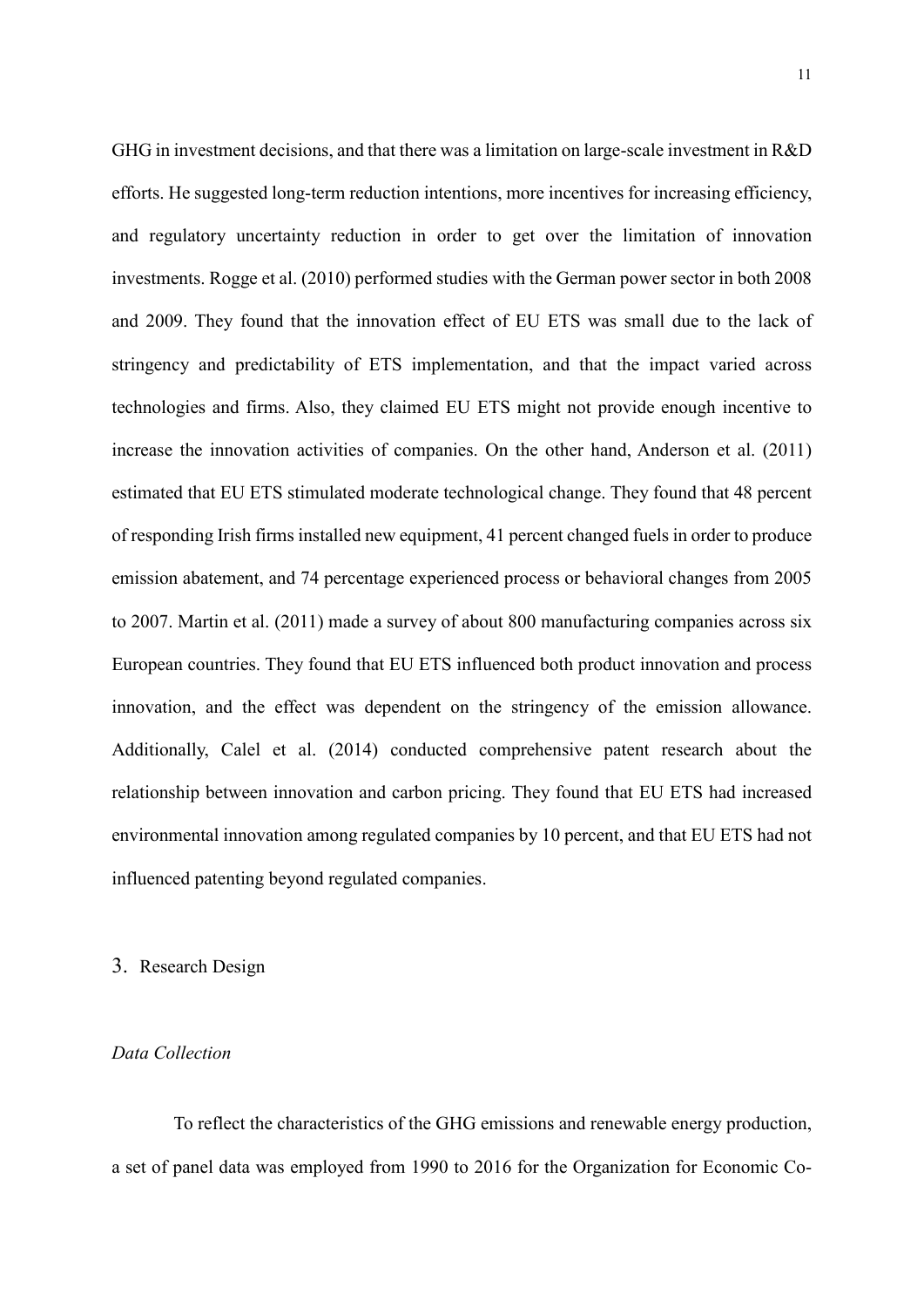operation and Development (OECD) member countries. OECD consists of 36 countries shown in Table 3. In Table 3, it is possible to identify the OECD member countries that introduced ETS and the OECD countries that have not yet introduced ETS, and brackets indicate the year in which ETS was introduced. The OECD provides a variety of data about many countries including OECD member countries. Through the OECD data website (https://data.oecd.org/), it is possible to find and compare countries' statistical information in the field of agriculture, development, economy, education, energy, environment, finance, government, health, innovation and technology, jobs, and society. In addition to the data from OECD, a lot of information on the energy sector is provided from the International Energy Agency (IEA). Many data from IEA can be obtained on the IEA website (http://www.iea.org). The OECD data website also provides much energy data by linking the statistics of IEA, which includes coal, oil, natural gas, electricity, nuclear energy, renewable energy and so on.

#### Table 3. OECD Member Countries and Countries of ETS introduction

- [Australia](http://www.oecd.org/australia/)
- [Austria](http://www.oecd.org/austria/) (2005)
- [Belgium](http://www.oecd.org/belgium/) (2005)
- [Canada](http://www.oecd.org/canada/)
- [Chile](http://www.oecd.org/chile/)
- Czech [Republic](http://www.oecd.org/czech/) (2005)
- [Denmark](http://www.oecd.org/denmark/)  $(2005)$
- [Estonia](http://www.oecd.org/estonia/) (2005)
- [Finland](http://www.oecd.org/finland/) (2005)
- [France](http://www.oecd.org/france/) (2005)
- [Germany](http://www.oecd.org/germany/) (2005)
- [Greece](http://www.oecd.org/greece/) (2005)
- $Hungary (2005)$  $Hungary (2005)$
- [Iceland](http://www.oecd.org/iceland/) (2005)
- [Ireland](http://www.oecd.org/ireland/)  $(2005)$
- [Israel](http://www.oecd.org/israel/)
- [Italy](http://www.oecd.org/italy/) (2005)
- [Japan](http://www.oecd.org/japan/)
- South [Korea](http://www.oecd.org/korea/) (2015)
- [Latvia](http://www.oecd.org/latvia/) (2005)
- [Lithuania](http://www.oecd.org/countries/lithuania/) (2005)
- [Luxembourg](http://www.oecd.org/luxembourg/) (2005)
- [Mexico](http://www.oecd.org/mexico/)
- [Netherlands](http://www.oecd.org/netherlands/) (2005)
- New Zealand (2010)
- Norway (2005)
- Poland  $(2005)$
- Portugal (2005)
- Slovak Republic (2005)
- Slovenia (2005)
- Spain  $(2005)$
- Sweden (2005)
- **Switzerland**
- Turkey
- United Kingdom (2005)
- United States

Source: OECD Homepage [\(http://www.oecd.org/about/membersandpartners/\)](http://www.oecd.org/about/membersandpartners/), EU Homepage (https://ec.europa. eu/clima/policies/ets\_en), Underlined countries are countries that implement ETS, and in parentheses is start year of the ETS.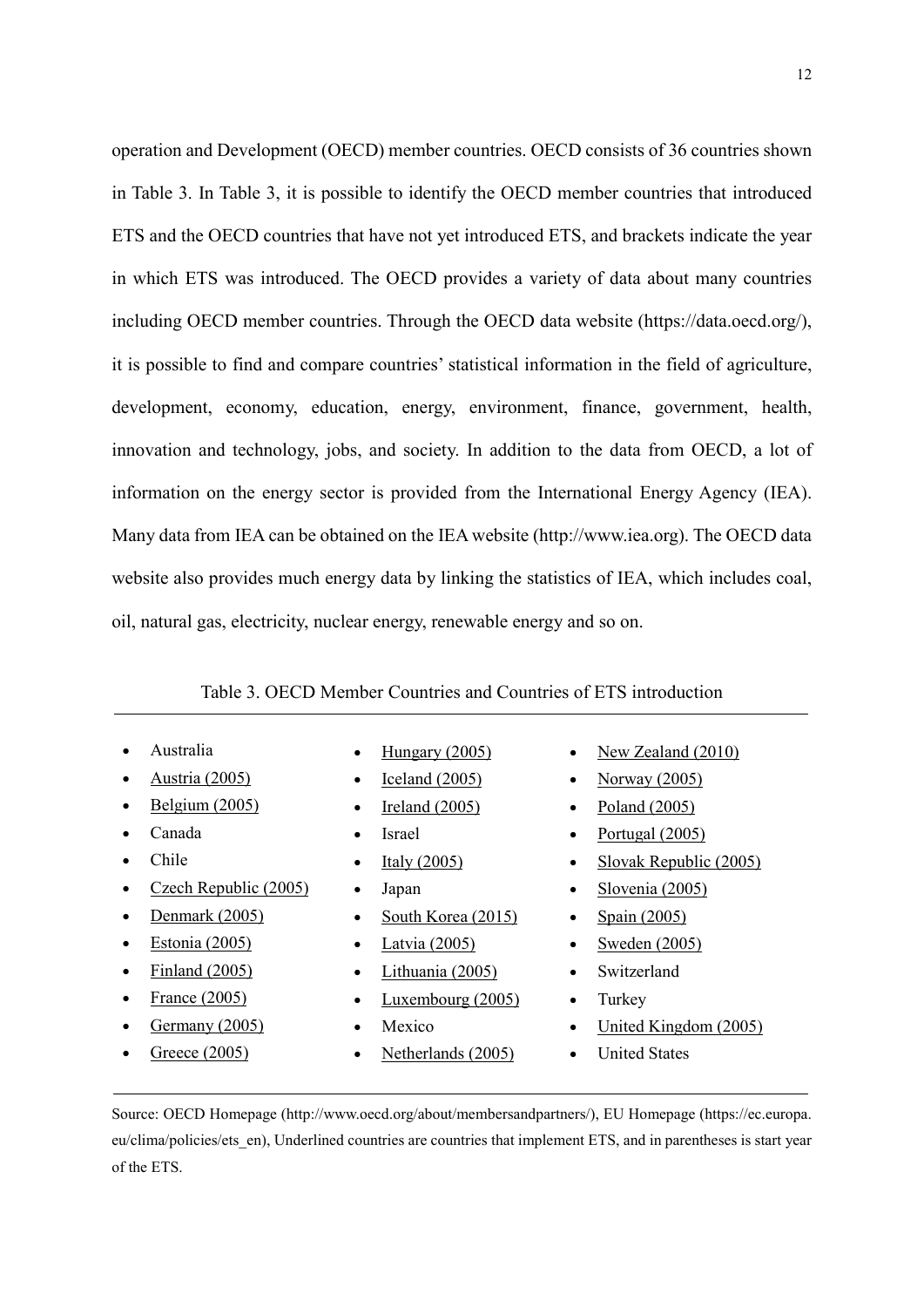#### *Summary of Variables*

Table 4 shows the units and description of all variables, which are used as dependent variables and explanatory variables in statistical models. For one thing, ETS is the dummy variable to indicate whether ETS is enacted per country by year. For example, since Germany introduced ETS in 2005, it is marked as 1 from 2005, and it is marked as 0 before 2005. Next, GHG refers to total emission amount of  $CO<sub>2</sub>$  and the other GHG such as  $CH<sub>4</sub>$ . The  $CO<sub>2</sub>$  comes from fuel combustion, meanwhile the other GHG come from human activities such as manufacturing and agriculture. As  $CO<sub>2</sub>$  and the other GHG have different greenhouse effect, the data of GHG are expressed in the unit of  $CO<sub>2</sub>$  equivalents. As shown in Table 4, the GHG emissions per country by year are expressed in Thousand tonnes  $CO<sub>2</sub>$ -equivalent, and the  $CO<sub>2</sub>$ per country by year are measured in Million tonnes. Next, Coal indicates total final consumption of coal and coal product per country by year, and is expressed in the unit of Kilotonnes of coal equivalent. Also, Renewable, Oil, and Natural Gas represent total renewable energy supply per country by year, total oil demand per country by year, and observed gross inland consumption per country by year, respectively. As shown in Table 4, Renewable uses the unit of Thousand toe (tonnes of oil equivalent), Oil uses the unit of Kilotonnes, and Natural Gas uses the unit of Million cubic meters. Moreover, Nuclear and Electricity represent gross nuclear energy production per country by year and total electricity generation per country by year, respectively. They both have the unit of Gigawatt hours (GWh). In addition, Country indicates each OECD member country, and is numbered from 1 to 36 for each country in an alphabetical order of the 3-letter country codes. Year is set by a year from 1990 to 2016.

Table 4. Units of Variables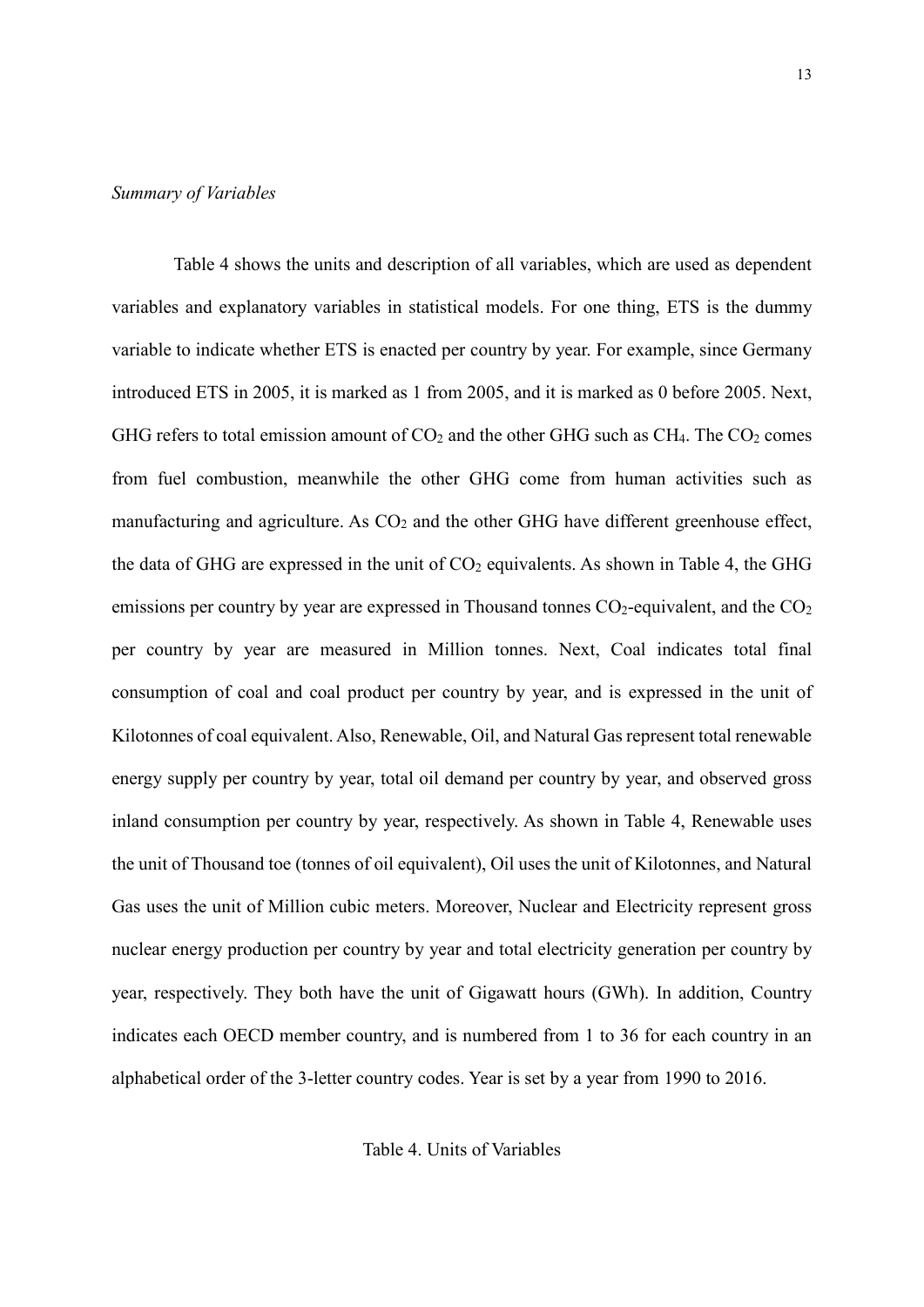| Variable        | Unit                              | Description                                         |
|-----------------|-----------------------------------|-----------------------------------------------------|
| <b>ETS</b>      | Dummy                             | <b>Emission Trading System</b>                      |
| <b>GHG</b>      | Thousand tonnes $CO2$ -equivalent | <b>Total GHG Emission Amount</b>                    |
| CO <sub>2</sub> | Million tonnes                    | Total CO <sub>2</sub> Emission Amount               |
| Coal            | Kilotonnes of coal equivalent     | Total Final Consumption of Coal and Coal<br>Product |
| Renewable       | Thousand toe                      | <b>Total Renewable Energy Supply</b>                |
| Oil             | Kilotonnes                        | Total Oil Demand                                    |
| Natural Gas     | Million cubic meters              | Gross Inland Natural Gas Consumption<br>(observed)  |
| Nuclear         | Gigawatt hours (GWh)              | <b>Gross Nuclear Electricity Production</b>         |
| Electricity     | Gigawatt hours (GWh)              | <b>Total Electricity Generation</b>                 |
| Country         | 1 to 36                           | <b>OECD Member Countries</b>                        |
| Year            | 1990 to 2016                      | Each Year                                           |

Source: [Data extracted on 09 Feb 2019 17:04 UTC \(GMT\) from OECD.Stat](https://stats-1.oecd.org/)

The Table 5 shows the summary statistics of all variables, which are used as dependent variables and explanatory variables. CO<sub>2</sub> and Renewable data are available for all countries for all years, however some of GHG, Coal, Oil, Natural Gas, Nuclear, and Electricity data are missing. The missing data are primarily for Lithuania and Israel.

Table 5. Summary Statistics

| Variable        | Obs | Mean     | Std.Dev  | Min      | Max      |
|-----------------|-----|----------|----------|----------|----------|
| <b>ETS</b>      | 972 | .32      | .47      | 0        |          |
| <b>GHG</b>      | 955 | 448641.6 | 1140096  | 3323.419 | 7351465  |
| CO <sub>2</sub> | 972 | 334.53   | 872.71   | 1.9      | 5729.9   |
| Coal            | 945 | 5666.69  | 10121.29 | $\theta$ | 79509.98 |
| Renewable       | 972 | 10061.4  | 19870.27 | 18.2     | 156227.8 |
| Oil             | 945 | 61092.3  | 144971.4 | 612      | 947400   |
| Natural Gas     | 945 | 40482.22 | 108751.9 | $\theta$ | 776661   |
| Nuclear         | 945 | 60286.25 | 147500.9 | $\theta$ | 839918   |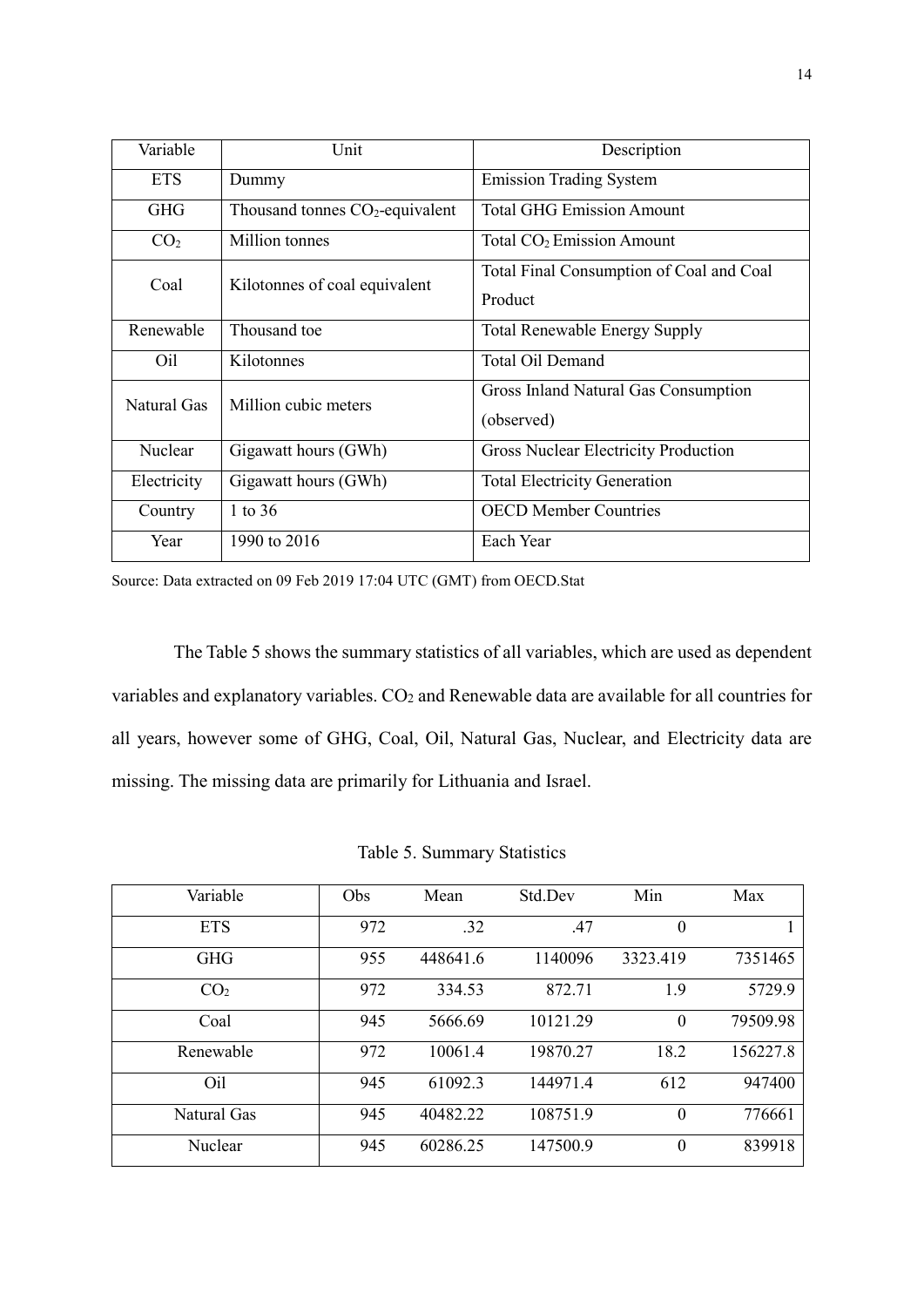| Electricity | 945 | 267259.9 | 642140.6 | 1008 | 4190552 |
|-------------|-----|----------|----------|------|---------|
| Country     | 972 | 18.5     | 10.39    |      | 36      |
| Year        | 972 | 2003     | 7.79     | 1990 | 2016    |

Source: [Data extracted on 09 Feb 2019 17:04 UTC \(GMT\) from OECD.Stat](https://stats-1.oecd.org/)

*Question 1: Does the Emission Trading System Reduce Greenhouse Gas Emissions?*

# *Variables / Statistical Model*

Table 6 summarizes the dependent variables and explanatory variables in terms of reasons for inclusion, and expected direction in statistical model.

| Variable                     | Reason                                       | <b>Expected Direction</b> |  |  |  |  |
|------------------------------|----------------------------------------------|---------------------------|--|--|--|--|
|                              | Dependent Variables                          |                           |  |  |  |  |
| <b>GHG</b>                   | Expressing effect of the policy              |                           |  |  |  |  |
| CO <sub>2</sub>              | Expressing effect of the policy              |                           |  |  |  |  |
| <b>Explanatory Variables</b> |                                              |                           |  |  |  |  |
| <b>ETS</b>                   | Expressing policy treatment                  | Negative                  |  |  |  |  |
| Coal                         | Influencing GHG or CO <sub>2</sub>           | Positive                  |  |  |  |  |
| Oil                          | Influencing GHG or $CO2$                     | Positive                  |  |  |  |  |
| Natural Gas                  | Influencing GHG or $CO2$                     | Positive                  |  |  |  |  |
| Country                      | Controlling the characteristics of countries |                           |  |  |  |  |
| Year                         | Controlling the changes in year              |                           |  |  |  |  |

Table 6. Variables

Both GHG and CO<sub>2</sub> are used in log form as dependent variables. The emission amount of GHG and CO2, which are influenced by the explanatory variables, represent the effect of the policy. With respect to explanatory variables, four variables are used in the statistical model. First, the explanatory variable, ETS, is included to express treatment of policy in statistical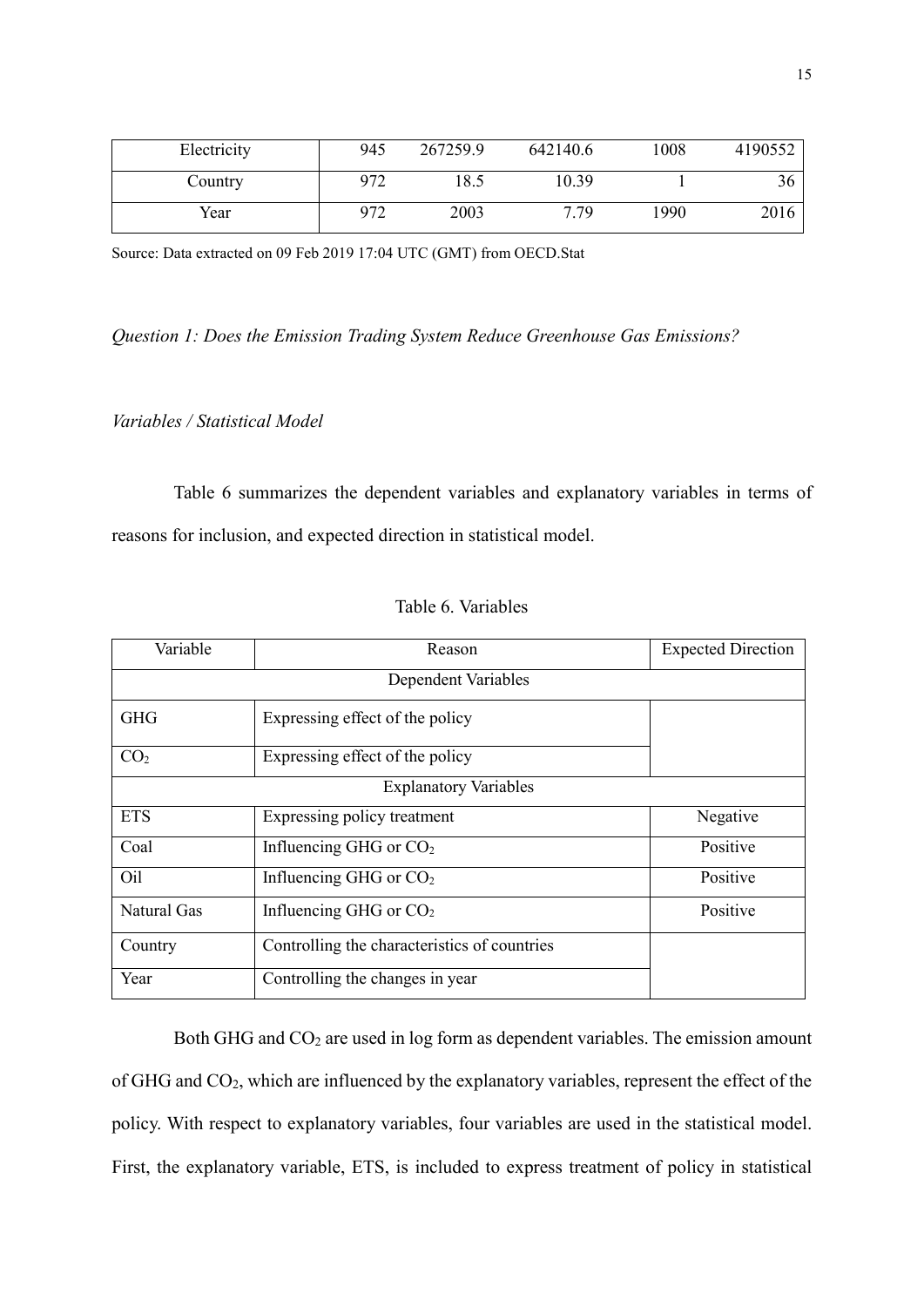model. It is expected that the direction of ETS is negative, because ETS has the effect of reducing GHG and CO2. Second, another explanatory variable, Coal, is included because coal combustion is one of the sources of  $CO<sub>2</sub>$  generation. The chemical reaction formula shows that carbon-based materials generate  $CO<sub>2</sub>$  and energy (heat) by combining with oxygen  $(O<sub>2</sub>)$  in the air in below Figure 2. From the chemical reaction formula, it is expected that the direction of Coal is positive. Similarly, Oil and Natural Gas are included as explanatory variables because they are carbon-based materials and main energy sources. From the chemical reaction formula in Figure 2, both Coal and Natural Gas are expected to have positive effects. Country and Year are included to control the characteristics of countries and the changes in year.

Figure 2. Chemical Reaction Formula

| $C + O_2 \rightarrow CO_2 + Heat$               |  |
|-------------------------------------------------|--|
| $CH_4 + 2 O_2 \rightarrow CO_2 + 2 H_20 + Heat$ |  |

The fixed effect regression is used as the statistical model. The data are organized with the panel data, 36 countries over 27 years (1990 to 2016). The fixed effect model can remove the effect of time-invariant characteristics in order to estimate the net effect of explanatory variables. The fixed effect regression models used in this research are as follows:

Log (GHG) =  $\beta_0 + \beta_1$ <sup>\*</sup> (ETS) +  $\beta_2$ <sup>\*</sup> (Coal) + $\beta_3$ <sup>\*</sup> (Oil) +  $\beta_4$ <sup>\*</sup> (Natural Gas)  $+ \alpha_i + \gamma_t + \varepsilon_{it}$ Where  $i = 1, 2, 3, \ldots, 35, 36$ t= 1990, 1991, 1992, …… , 2015, 2016

Log  $(CO_2) = \beta_0 + \beta_1 * (ETS) + \beta_2 * (Coal) + \beta_3 * (Oil) + \beta_4 * (Natural Gas)$ 

 $+ \alpha_i + \gamma_t + \varepsilon_{it}$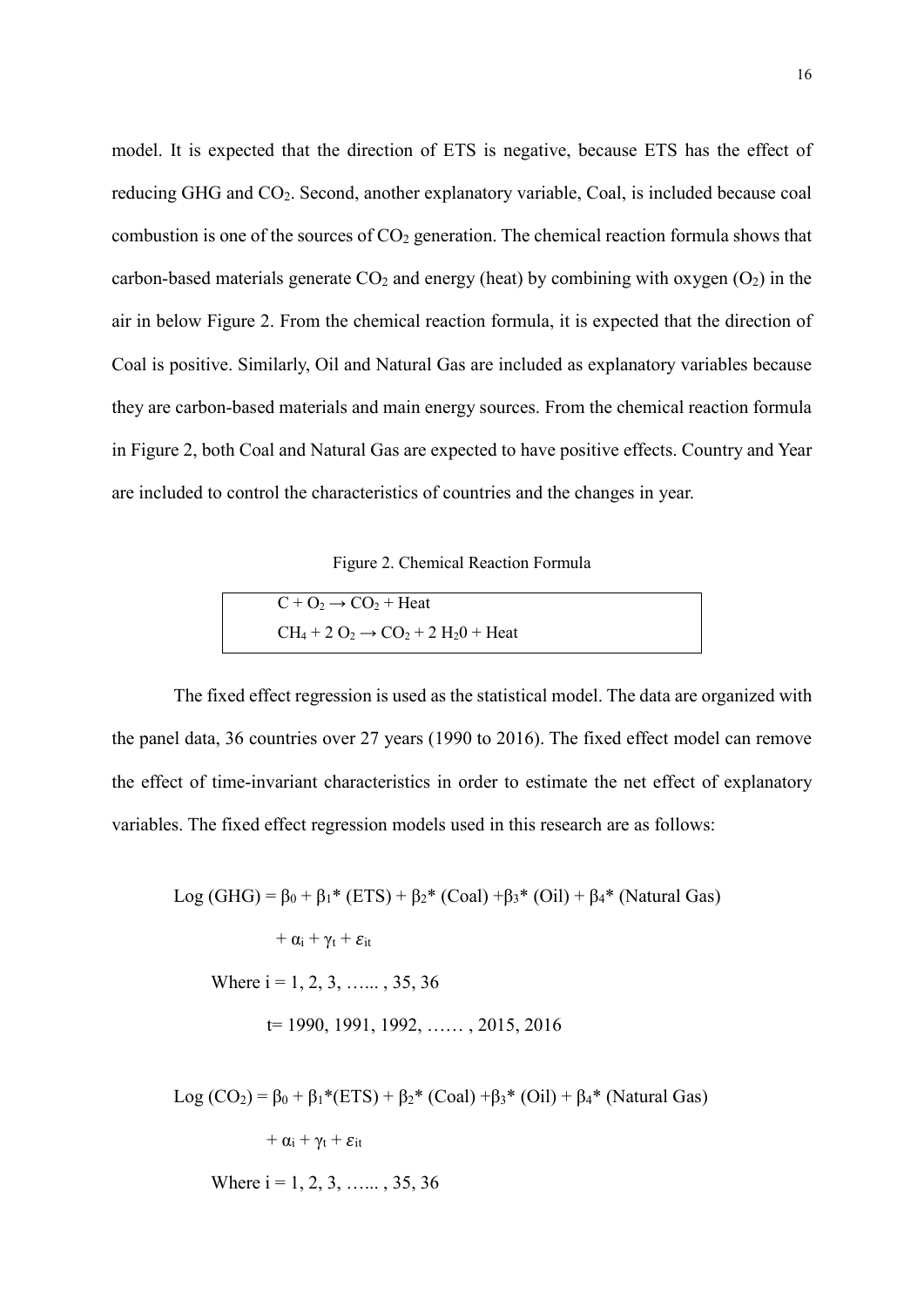#### t= 1990, 1991, 1992, …… , 2015, 2016

#### *Findings*

The regression statistics with dependent variable of Log (GHG) are shown in Table 7. Among four explanatory variables, three coefficients of ETS, Coal, and Natural Gas are statistically significant at the significance level of 0.05. Therefore, ETS introduction, coal consumption, and natural gas consumption show the evidence of impact on GHG emissions statistically. The expected direction in Table 6 appears to be correct in terms of explanatory variables, ETS, Coal, and Natural Gas. That means that ETS introduction reduces GHG emissions and that coal consumption and natural gas consumption increase GHG emissions. With respect to coefficient magnitude, the introduction of ETS is found to have an effect of reducing GHG emissions by an average of 14.8% as compared to the case where does not introduce ETS. Also, the coal consumption by 1,000 Kilotonnes is found to have an effect of increasing GHG emissions by an average of 1.39 %. Moreover, the natural gas consumption by 1,000 Million cubic meters is found to have an effect of increasing GHG emissions by an average of 0.27 %.

| Log(GHG)                        | Coefficient | Std. Err. | t-statistic | P-Value |
|---------------------------------|-------------|-----------|-------------|---------|
| $ETS$ **                        | $-148$      | .049      | $-3.00$     | 0.005   |
| Coal (units of million) **      | 13.9        | 4.28      | 3.24        | 0.003   |
| Oil (units of million)          | 2.00        | 1.27      | 1.58        | 0.124   |
| Natural Gas (units of million)* | 2.72        | 1.22      | 2.23        | 0.032   |
| Constant **                     | 11.5        | .132      | 86.94       | 0.000   |

Table 7. Regression Statistics with Dependent Variable of Log (GHG)

Source: [Data extracted on 09 Feb 2019 17:04 UTC \(GMT\) from OECD.Stat](https://stats-1.oecd.org/)

Significance: \*\*p<.01 \*p<.05; n= 928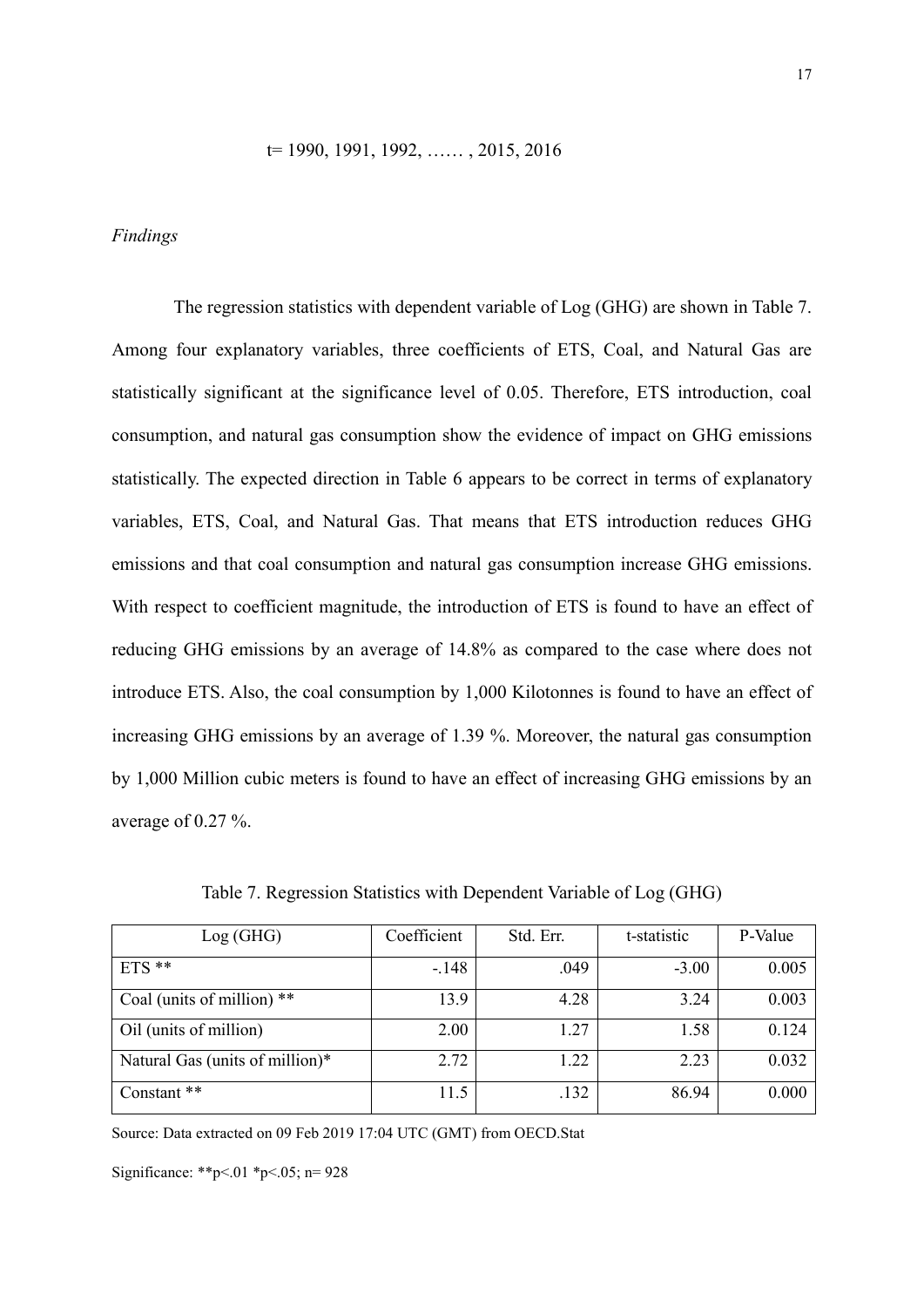The regression statistics with dependent variable of  $Log (CO<sub>2</sub>)$  is shown in Table 8. Among explanatory variables, the coefficients of ETS and Coal are statistically significant at the significance level of 0.05. Specifically, the coefficient of ETS is -0.216, which means that the introduction of ETS has an impact on abating  $CO<sub>2</sub>$  emissions by an average of 21.6% as compared the policy decision which does not implement ETS. The coefficient of Coal is almost same as that of Coal in Table 8, which indicates that most coal consumption generates  $CO<sub>2</sub>$ , not the other GHG such as CH4.

Table 8. Regression Statistics with Dependent Variable of  $Log (CO<sub>2</sub>)$ 

| Log (CO <sub>2</sub> )         | Coefficient | Std. Err. | t-statistic | P-Value |
|--------------------------------|-------------|-----------|-------------|---------|
| $ETS$ **                       | $-.216$     | .069      | $-3.14$     | 0.003   |
| Coal (units of million) **     | 14.5        | 4.45      | 3.25        | 0.003   |
| Oil (units of million)         | 2.25        | 1.40      | 1.62        | 0.115   |
| Natural Gas (units of million) | 2.29        | 1.42      | 1.61        | 0.117   |
| Constant **                    | 4.19        | .138      | 30.30       | 0.000   |

Source: [Data extracted on 09 Feb 2019 17:04 UTC \(GMT\) from OECD.Stat](https://stats-1.oecd.org/)

Significance: \*\*p<.01 \*p<.05; n= 945

*Question 2: Does the Emission Trading System Reduce Coal Consumption?*

*Variables / Statistical Model*

Table 9 summarizes the dependent variables and explanatory variables in terms of reasons for inclusion, and expected direction in the statistical model.

Table 9. Variables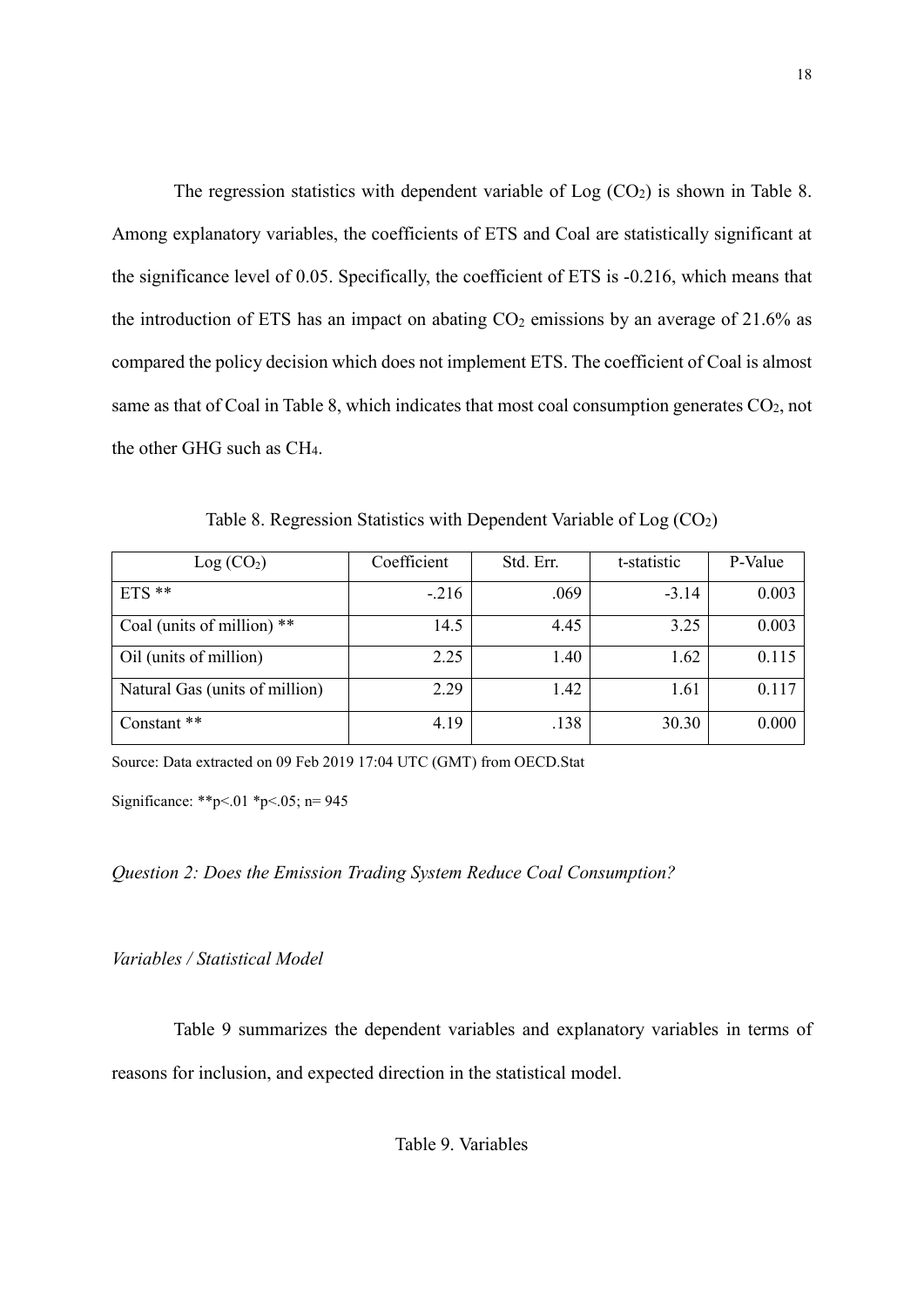| Variable    | Reason                                       | <b>Expected Direction</b> |  |  |  |  |
|-------------|----------------------------------------------|---------------------------|--|--|--|--|
|             |                                              |                           |  |  |  |  |
| Coal        | Expressing effect of the policy              |                           |  |  |  |  |
|             | <b>Explanatory Variables</b>                 |                           |  |  |  |  |
| <b>ETS</b>  | Expressing policy treatment                  | Negative                  |  |  |  |  |
| Oil         | An energy source that can replace coal       | Negative                  |  |  |  |  |
| Natural Gas | An energy source that can replace coal       | Negative                  |  |  |  |  |
| Nuclear     | An energy source that can replace coal       | Negative                  |  |  |  |  |
| Country     | Controlling the characteristics of countries |                           |  |  |  |  |
| Year        | Controlling the changes in year              |                           |  |  |  |  |

The dependent variable of Coal is used both in log form and in non-log form. The coefficient for Coal, which is influenced by the explanatory variables, represents the effect of the policy. In the statistical model, four variables are used as explanatory variables. First, explanatory variable, ETS, is the dummy variable to indicate whether ETS is enacted per country by year, and is included to express treatment of policy in statistical model. It is expected that the direction of ETS is negative, because the introduction of ETS has the effect of reducing coal consumption. Next, in the perspective of energy alternative, Oil, Natural Gas, and Nuclear are included as explanatory variables in that they are one of important energy sources. In the perspective that they can replace coal, the explanatory variables, Oil, Natural Gas, and Nuclear, are expected to have negative impact. Furthermore, Country and Year fixed effects are included to control the characteristics of countries and the changes in year.

A panel data with fixed effects for the Country and Year is used as statistical models. The data are organized with the panel data, 36 countries over 27 years (1990 to 2016). The fixed effect regression models used in this research are as follows:

Log (Coal) = 
$$
\beta_0 + \beta_1
$$
\*(ETS) +  $\beta_2$ \*(Oil) + $\beta_3$ \*(Natural Gas) +  $\beta_4$ \*(Nuclear)  
+  $\alpha_i + \gamma_t + \varepsilon_{it}$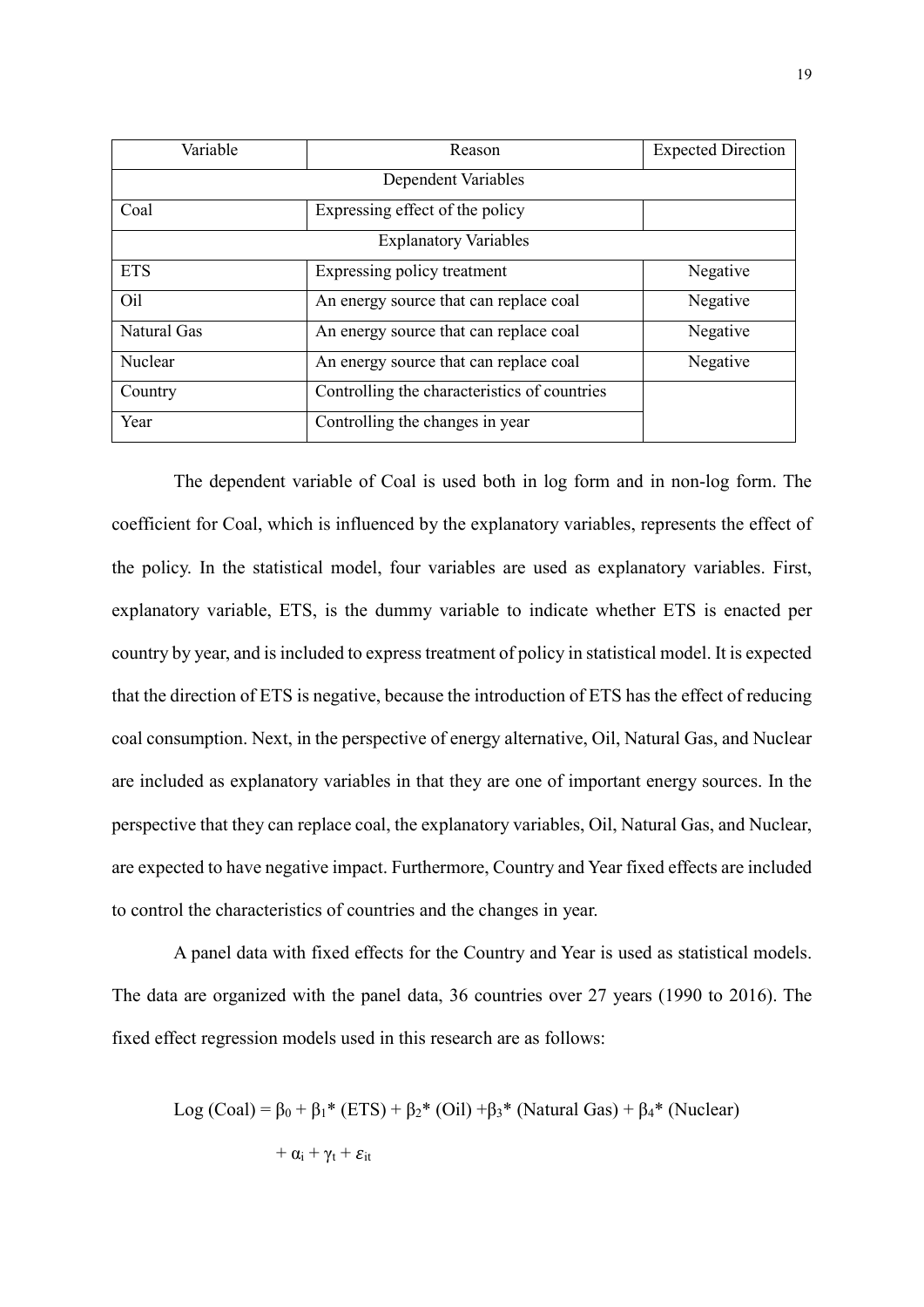Where  $i = 1, 2, 3, \ldots, 35, 36$ 

t= 1990, 1991, 1992, …… , 2015, 2016

$$
Coal = \beta_0 + \beta_1 * (ETS) + \beta_2 * (Oil) + \beta_3 * (Natural Gas) + \beta_4 * (Nuclear)
$$

 $+ \alpha_i + \gamma_t + \varepsilon_{it}$ 

Where  $i = 1, 2, 3, \ldots, 35, 36$ 

t= 1990, 1991, 1992, …… , 2015, 2016

# *Findings*

The regression statistics with dependent variable of Log (Coal) are shown in Table 10. Among four explanatory variables, the coefficients of ETS and Oil are statistically significant at the significance level of 0.05. Therefore, the analysis provides evidence that the ETS introduction and oil demand have an impact on coal consumption. The coefficient of ETS has negative direction as expected in Table 9, thus ETS influences toward reducing the consumption of coal. With respect to the degree of policy effect, the implementation of ETS is found to have an effect of reducing the consumption of coal by an average of 58.2% in comparison with the absense of ETS implementation. Meanwhile, the coefficient of Oil shows positive value unlike the expected direction in Table 9. That means that coal consumption and oil demand have a complementary relationship rather than a substitution relationship. Also, the oil demand by 1,000 Kilotonnes is found to have an effect of increasing the consumption of coal by an average of 0.33%.

Table 10. Regression Statistics with Dependent Variable of Log (Coal)

| Log (Coal) | Coefficient | Std. Err. | t-statistic    | P-Value |
|------------|-------------|-----------|----------------|---------|
| $ETS **$   | $-.582$     | .212      | 275<br>$-2.13$ | 0.009   |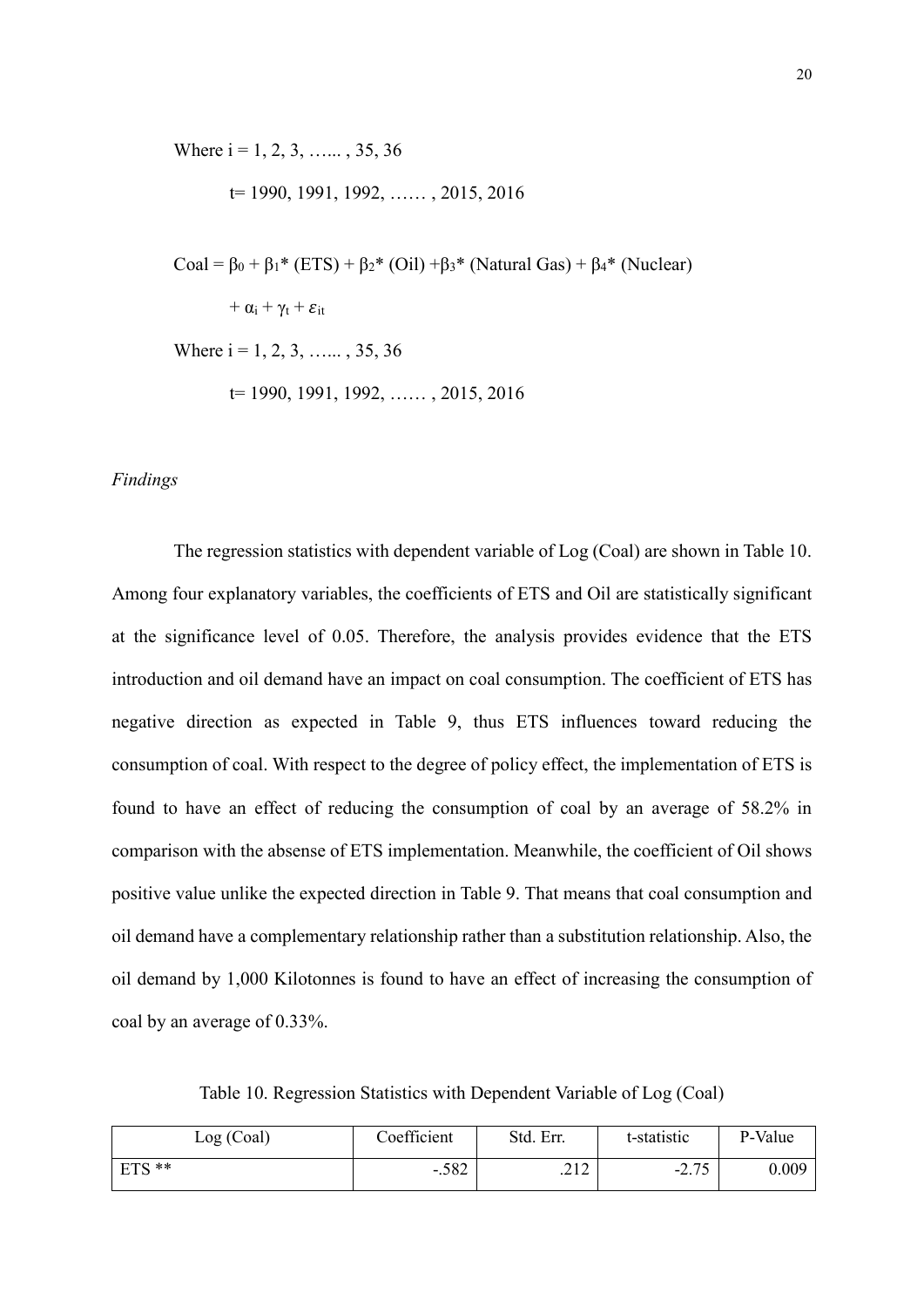| $\vert$ Oil (units of million) $*$ | 3.34    | 1.29 | 2.58    | 0.014 |
|------------------------------------|---------|------|---------|-------|
| Natural Gas (units of million)     | 1.97    | 3.03 | 0.65    | 0.520 |
| Nuclear (units of million)         | $-1.06$ | .674 | $-1.58$ | 0.124 |
| Constant **                        | 7.74    | .176 | 43.91   | 0.000 |

Source: Data [extracted on 09 Feb 2019 17:04 UTC \(GMT\) from OECD.Stat](https://stats-1.oecd.org/)

Significance: \*\*p<.01 \*p<.05; n= 935

The regression statistics with dependent variable of Coal is shown in Table 11. The Table 11 indicates that the coefficients of explanatory variables, ETS, Natural Gas, and Nuclear, are statistically significant in significance level of 0.05. The coefficients of ETS, Natural Gas, and Nuclear have negative directions as expected in Table 9. It makes sense given that ETS is intended to move away from coal consumption and that natural gas has substituted for coal in recent years. The natural gas consumption of 1,000 Million cubic meters appears to decrease coal consumption by 119 Kilotonnes on average. Also, nuclear electricity production reduces coal consumption, while supporting the assumption that nuclear energy replaces coal energy. The nuclear electricity production of 1,000 Gigawatt hours (GWh) appears to reduce coal consumption by 18 Kilotonnes on average.

| Coal           | Coefficient | Std. Err. | t-statistic | P-Value |
|----------------|-------------|-----------|-------------|---------|
| $ETS$ **       | $-3266.985$ | 1095.486  | $-2.98$     | 0.005   |
| Oil            | .0288       | .0172     | 1.68        | 0.102   |
| Natural Gas ** | $-119$      | .0254     | $-4.69$     | 0.000   |
| Nuclear*       | $-0179$     | .00654    | $-2.74$     | 0.010   |
| Constant **    | 12128.86    | 2323.761  | 5.22        | 0.000   |

Table 11. Regression Statistics with Dependent Variable of Coal

Source: [Data extracted on 09 Feb 2019 17:04 UTC \(GMT\) from OECD.Stat](https://stats-1.oecd.org/)

Significance: \*\*p<.01 \*p<.05; n= 945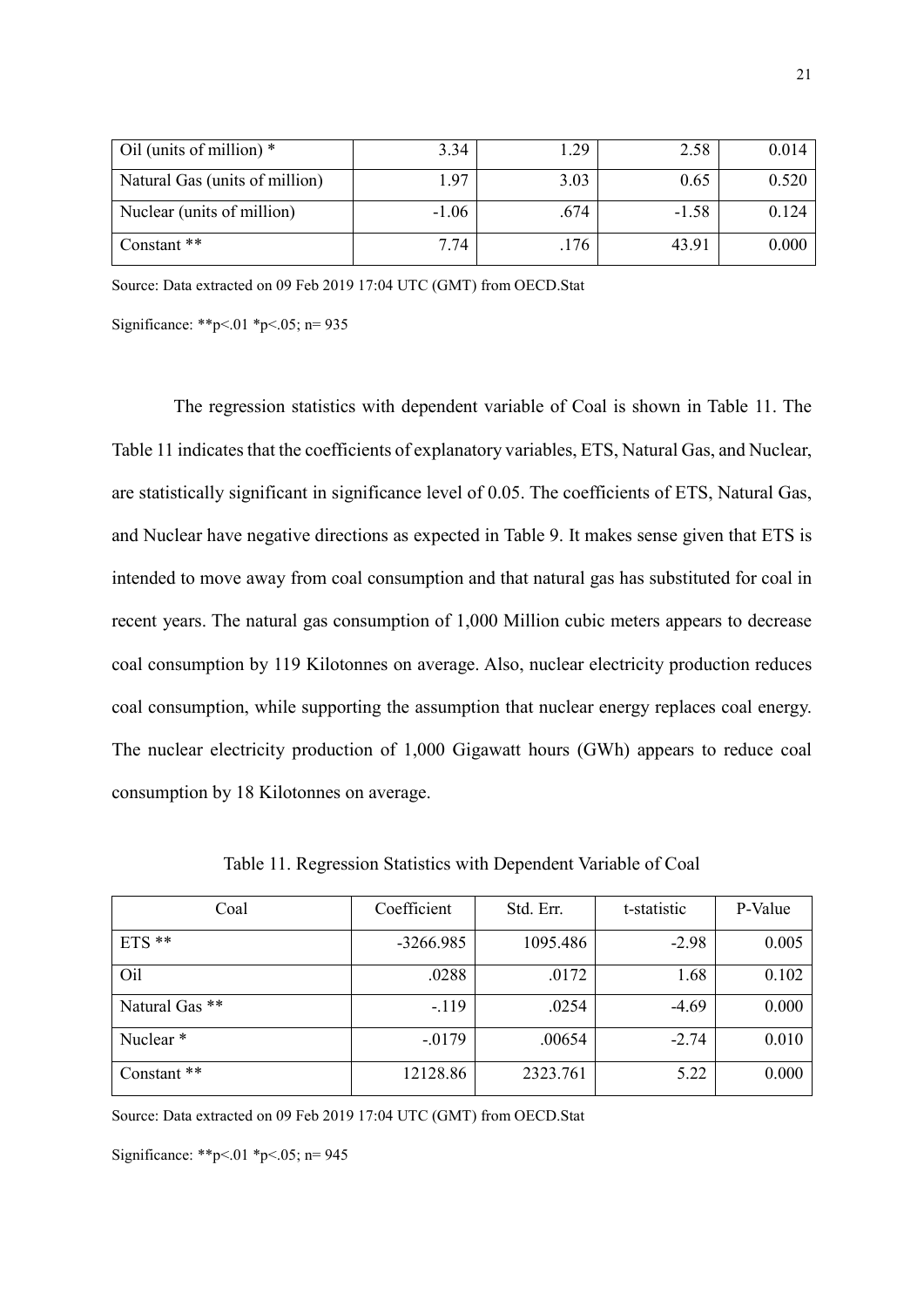*Question 3: Does the Emission Trading System Lead to an Increase in Renewable Energy?*

# *Variables / Statistical Model*

-

Table 12 summarizes the dependent variables and explanatory variables in reasons for inclusion, and expected direction in the statistical model.

| Variable                     | Reason                                             | <b>Expected Direction</b> |  |
|------------------------------|----------------------------------------------------|---------------------------|--|
|                              | Dependent Variables                                |                           |  |
| Renewable                    | Expressing effect of the policy                    |                           |  |
| <b>Explanatory Variables</b> |                                                    |                           |  |
| <b>ETS</b>                   | Expressing policy treatment                        | Positive                  |  |
| Coal                         | An energy source that can replace renewable energy | Negative                  |  |
| Oil                          | An energy source that can replace renewable energy | Negative                  |  |
| Natural Gas                  | An energy source that can replace renewable energy | Negative                  |  |
| Nuclear                      | An energy source that can replace renewable energy | Negative                  |  |
| Electricity                  | Influencing overall amount of energy sources       | Positive                  |  |
| Country                      | Controlling the characteristics of countries       |                           |  |
| Year                         | Controlling the changes in year                    |                           |  |

#### Table 12. Variables

A variable, Renewable, is used as a dependent variable, which is measured as the contribution of renewable energy<sup>4</sup> to total primary energy supply. The dependent variable of Renewable is used in log form, and represents the effect of the policy. With respect to

<sup>4</sup> Energy derived from hydro (excluding pumped storage), geothermal, solar and wind, tide, and wave source, including solid biofuels, biogasoline, biodiesels, other liquid biofuels, biogases and the renewable fraction of municipal waste.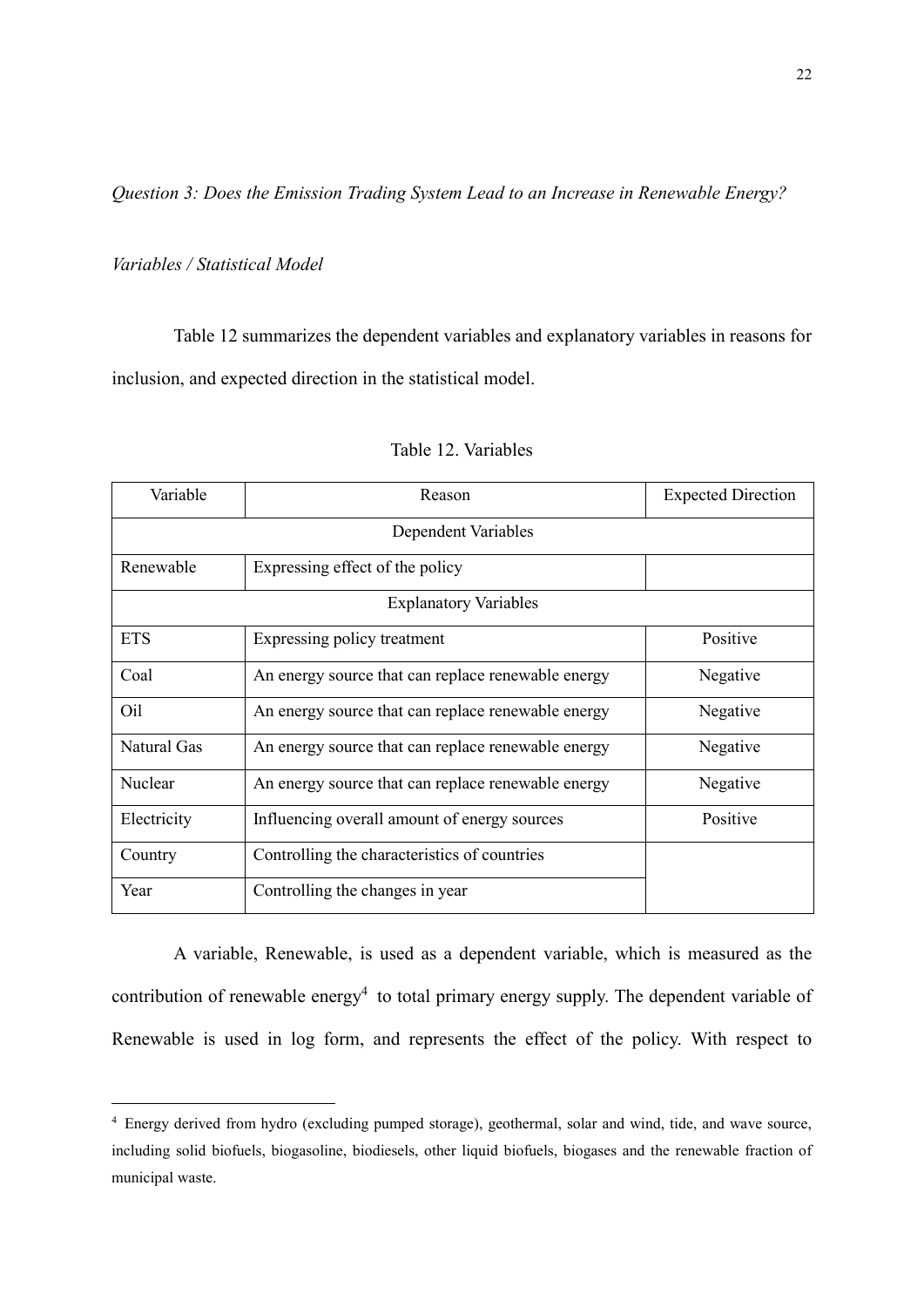explanatory variables, six variables are used in the statistical model. First of all, the explanatory variable, ETS, is the dummy variable to indicate whether ETS is enacted per country by year, and indicates the treatment of policy in the statistical model. It is expected that ETS has a positive direction, because ETS has influence on increasing renewable energy production as explained in literature review. Next, another explanatory variable, Coal, is included because coal combustion is one of energy sources that is an alternative to renewable energy. Oil, Natural Gas, and Nuclear are also included as explanatory variables in that they are important energy sources. Because coal, oil, natural gas, and nuclear energy can be alternative energy resources of renewable energy, coal consumption, oil demand, natural gas consumption, and nuclear electricity production are expected to have negative effects on renewable energy supply. Furthermore, a variable, Electricity, is used as an additional explanatory variable, which indicates total electricity produced from fossil fuels, nuclear and hydro power plants, solar energy, biofuels, wind, and so on. From overall national perspective, an explanatory variable, Electricity, is not related to the relative amount of various energy sources, but it is related with absolute energy, including renewable energy generation. Therefore, Electricity is assumed to be a positive direction in correlation of Renewable. Additionally, Country and Year fixed effects are included to control the characteristics of countries and the changes in year.

Panel data with fixed effects is used as the statistical model. The model uses the panel data, 36 countries over 27 years (1990 to 2016). The fixed effect regression model used in this research is as follows:

Log (Renewable) =  $β_0 + β_1 * (ETS) + β_2 * (Coal) + β_3 * (Oil) + β_4 * (Natural Gas)$ +  $\beta_5$ \* (Nuclear) +  $\beta_6$ \* (Electricity) +  $\alpha_i$  +  $\gamma_t$  +  $\varepsilon_{it}$ 

Where  $i = 1, 2, 3, \ldots, 35, 36$ 

t= 1990, 1991, 1992, …… , 2015, 2016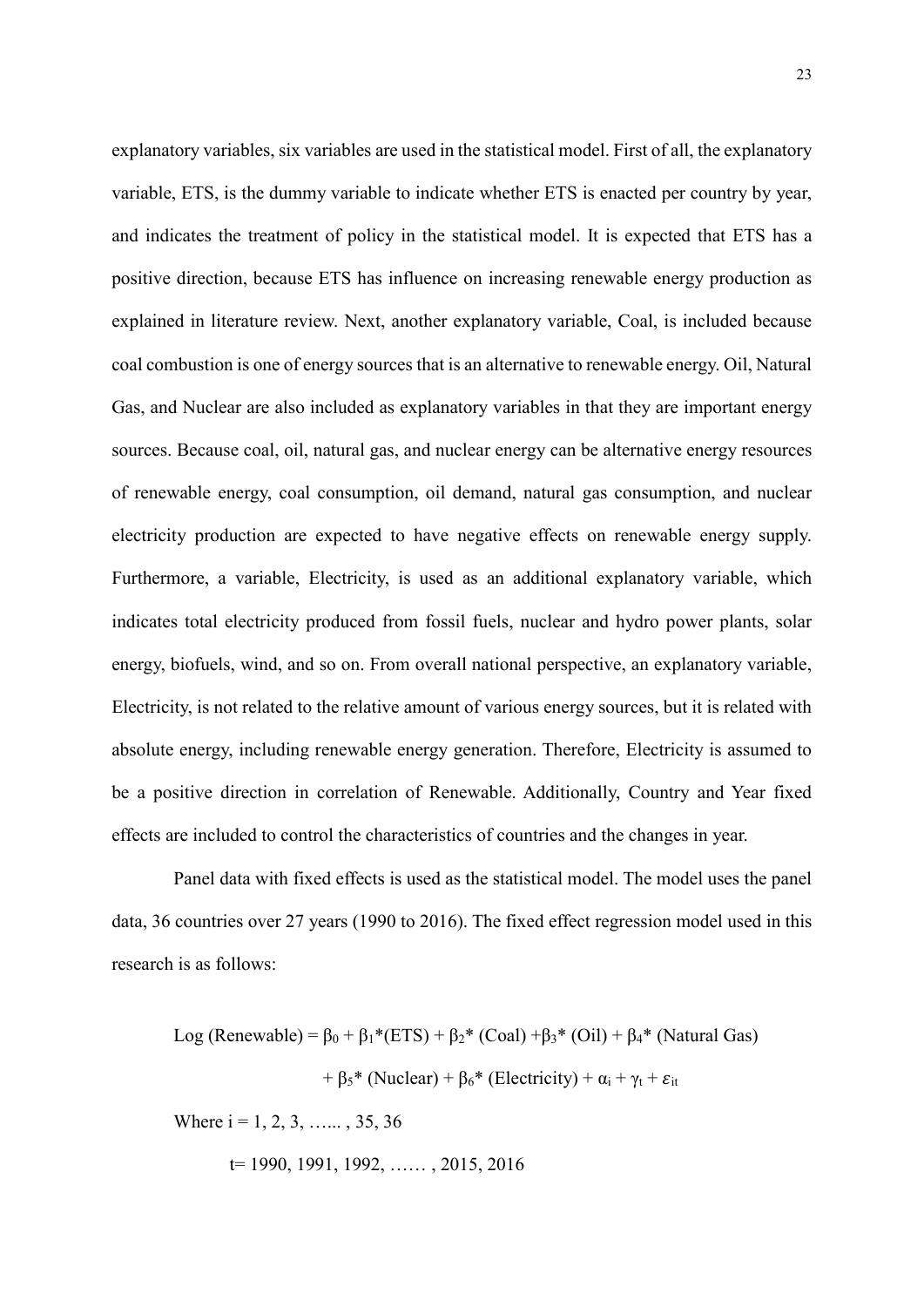# *Findings*

The regression statistics with dependent variable of Log (Renewable) is shown in Table 13. Among six explanatory variables, Table 13 reveals that the coefficient of ETS is statistically significant at the significance level of 0.01. The coefficient of ETS has positive direction as expected in Table 12. The introduction of ETS has the impact of increasing the production of renewable energy, and appears to have an effect of increasing the renewable energy supply by an average of 41.3% in comparison with the policy decision that does not introduce ETS.

| Log (Renewable)                | Coefficient | Std. Err. | t-statistic | P-Value |
|--------------------------------|-------------|-----------|-------------|---------|
| $ETS$ **                       | .413        | .081      | 5.12        | 0.000   |
| Coal (units of million)        | $-14$       | 8.19      | $-1.71$     | 0.097   |
| Oil (units of million)         | $-2.97$     | 2.00      | $-1.48$     | 0.148   |
| Natural Gas (units of million) | $-6.81$     | 3.44      | $-1.98$     | 0.056   |
| Nuclear (units of million)     | $-.832$     | 1.07      | $-0.78$     | 0.441   |
| Electricity (units of million) | .998        | .927      | 1.08        | 0.289   |
| Constant **                    | 8.06        | .139      | 58.02       | 0.000   |

Table 13. Regression Statistics with Dependent Variable of Log (Renewable)

Source: [Data extracted on 09 Feb 2019 17:04 UTC \(GMT\) from OECD.Stat](https://stats-1.oecd.org/)

Significance: \*\*p<.01 \*p<.05; n= 945

Regardless of the statistical model, Figure 3 shows the comparison of renewable energy supply between countries that introduce ETS and countries that do not introduce ETS. The amount of renewable energy generated is converted into a log form and averaged. Since renewable energy production in the United States is absolutely greater than in other countries, countries that have not implemented ETS have a higher average renewable energy source.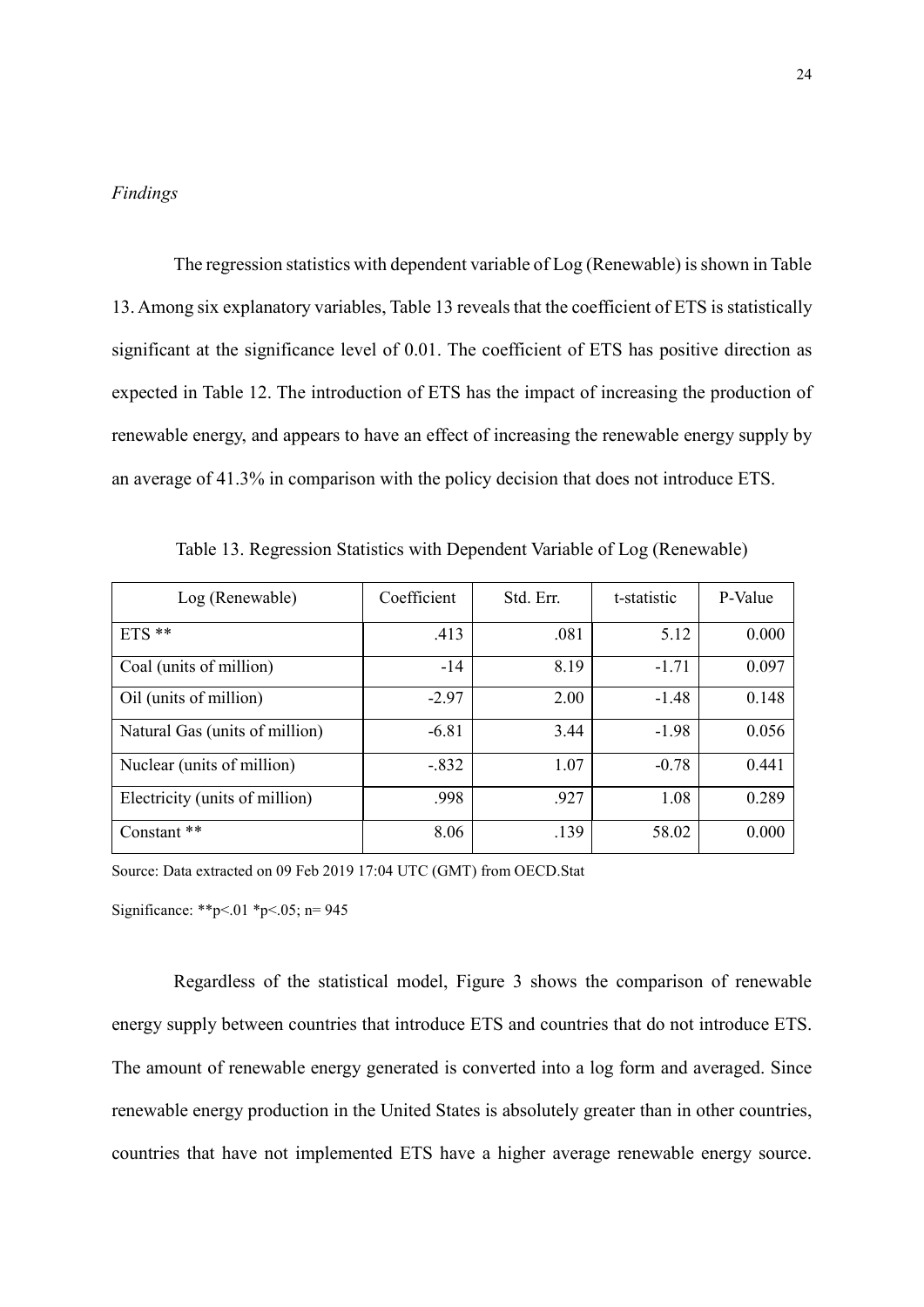However, it is seen in Figure 3 that the increasing rate of renewable energy supply is faster in the countries where have implemented ETS than in the countries where do not implement ETS. The year 2005 represents the time when EU introduced ETS for the first time.



Figure 3. Comparison of Renewable Energy between ETS and non-ETS Countries

Source: Data extracted on 09 [Feb 2019 17:04 UTC \(GMT\) from OECD.Stat](https://stats-1.oecd.org/)

# 4. Limitations

For the first question of this research, it was difficult to find the data on other explanatory variables that might cause the emissions of  $CO<sub>2</sub>$  and GHG. If other explanatory variables that should be considered in the statistical model were included, then it would have been able to more accurately estimate the magnitude that ETS influences  $CO<sub>2</sub>$  or GHG emissions. Specifically, when using CO<sub>2</sub> as dependent variable, the combustion of biofuels in addition to coal, oil, and natural gas should be considered. Besides, the data from waste should be included, because waste generates CO<sub>2</sub> when incinerated and generates CH<sub>4</sub> when buried in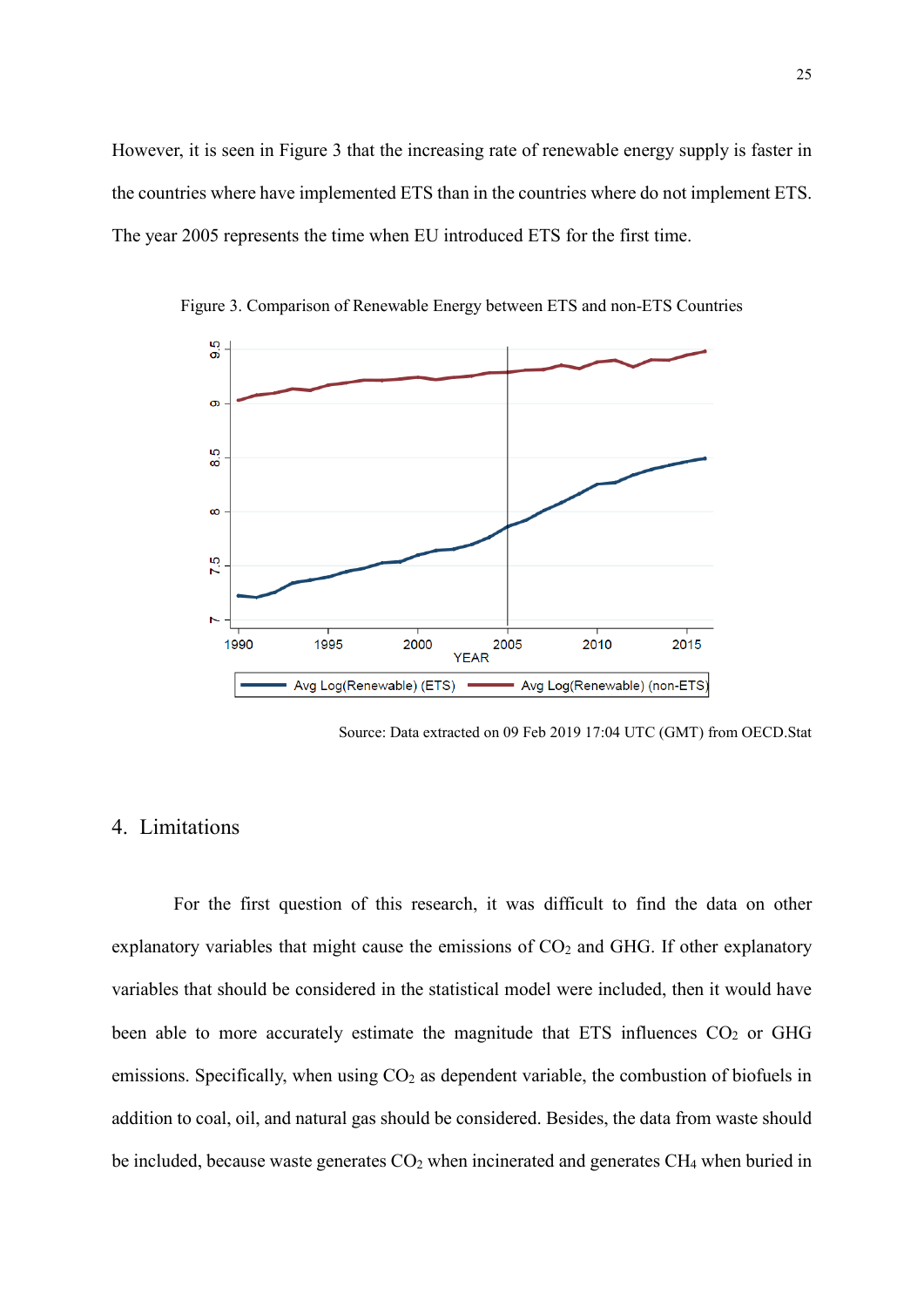the ground. Furthermore, when using GHG as the dependent variable, the relevant data from industrial manufacturers and agriculture, such as cows, need to be considered, because CFCs,  $HFCs$ , PFCs, and  $SF<sub>6</sub>$  occurs in industrial manufacturing plants and agricultural region.

Next, for the second question of this research, some concern can be raised for not adding economic explanatory variables that can be included in the statistical model. Fuel consumption such as coal depends on levels of economic activity. For example, during economic slowdowns demand for goods and services is lower so less energy is required to produce goods and services. Adding economic variables to account for coal consumption may result in a better model. Notwithstanding, since the explanatory variables used in this research can be linked to the economic situation, it somewhat compensates for the absence of economic explanatory variables in the statistical model.

Also, for the third question of this research, there is a worry about whether only the ETS effect has been accurately assessed among the various policies affecting renewable energy production, because some countries introduced various other policies such as the R&D subsidy and tax for the supply expansion of renewable energy along with the implementation of ETS. Subsidy policies and tax policies on renewable energy might cause overestimation of renewable energy production impacts on ETS. That is, there is limitation of a statistical model that does not include the imaginable explanatory variables in terms of policies mix.

In addition the omitting concern of the explanatory variables regarding other policies is not confined to the third question. The concern is not also exceptional in case of the research of the first and second questions. It is important to note that ETS can be accompanied in the same period by other policies which might be driving similar results. If there is an omission of explanatory variables regarding influential policies, this research can overestimate the degree of ETS effects. However, this research, which focuses on ETS effects, cannot answer the concern whether other policy initiatives may significantly influence the reduction of GHG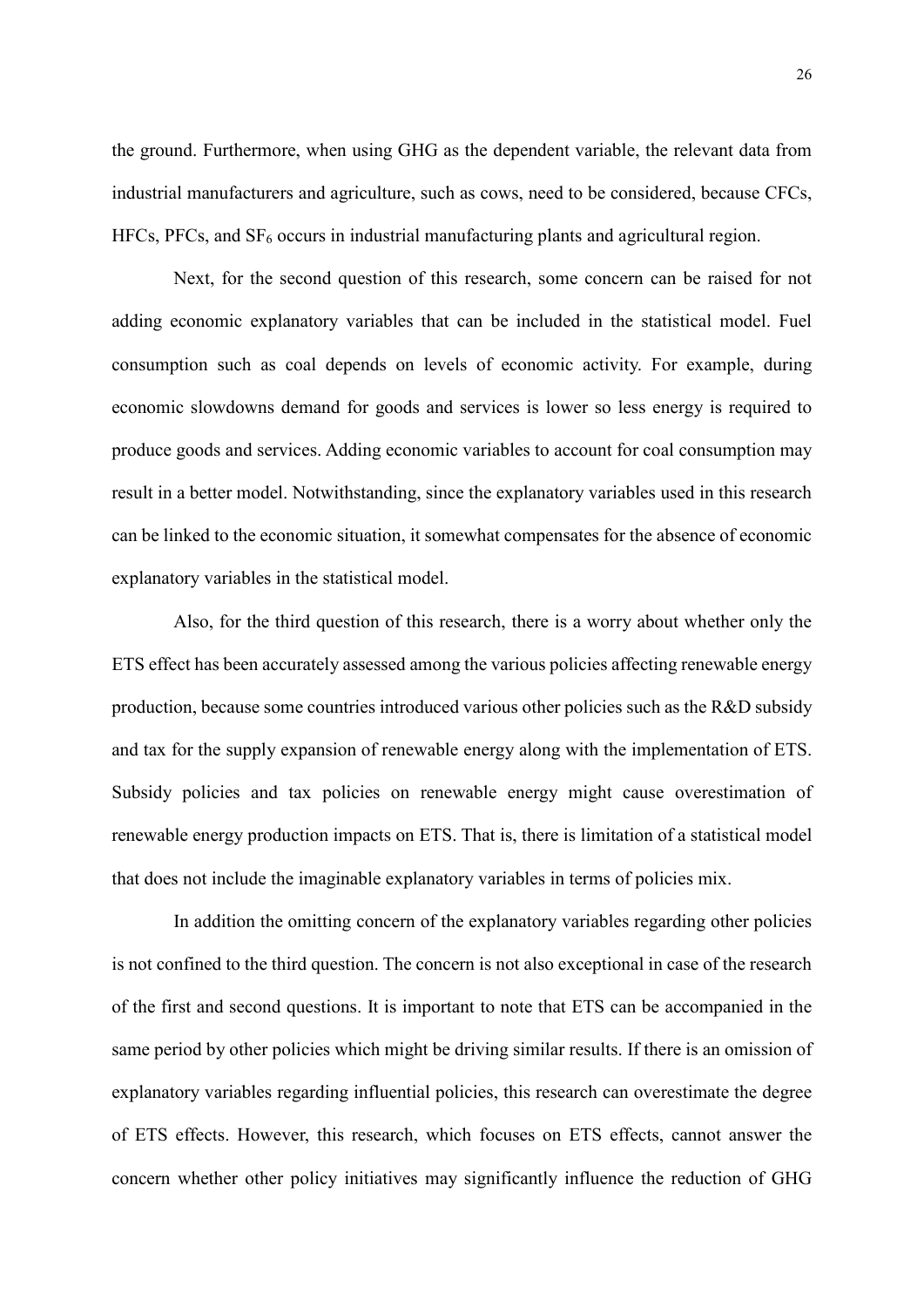emissions, the decrease of coal consumption, and the increase of renewable energy.

## 5. Conclusion and Policy Implication

This research is intended to demonstrate the effect of ETS introduction empirically on GHG mitigation, fossil fuel reduction and technology innovation by taking advantage of crosssectional time series data from OECD member countries from 1990 to 2016. Specifically, this study statistically analyzes the questions of whether ETS reduces GHG and  $CO<sub>2</sub>$  emissions, whether ETS reduces coal consumption, and whether ETS leads to an increase in renewable energy. The analyses of the three question are conducted with fixed effect models. The findings of this research indicate that ETS has the effects of reducing GHG and  $CO<sub>2</sub>$  emissions, reducing coal consumption, and increasing renewable energy production.

The analysis of the first question found that the policymaking of ETS introduction helps reduce GHG emissions by an average of 14.8% in comparison with the policy decision that does not introduce ETS as GHG mitigation instrument. In particular, ETS shows to have a significant effect of mitigating emissions of  $CO<sub>2</sub>$ , which is one of GHG, by an average of 21.6%. The introduction or continuation of ETS is expected to play an important role in mitigation of GHG emissions. However, the case of South Korea, which announced the 37% below BAU (Business-As-Usual) emissions as GHG mitigation target in 2030, shows that the effect is insufficient, because the number of 14.8%, which this research found as the GHG mitigation effect of ETS, is much lower than number of 37%. Therefore, provided that the South Korean government does not introduce additional GHG reduction policies other than ETS, it is necessary to design ETS in a direction that is strengthened compared to the worldly average ETS regulatory level.

The analysis of the second question points out that ETS enactment helps decrease coal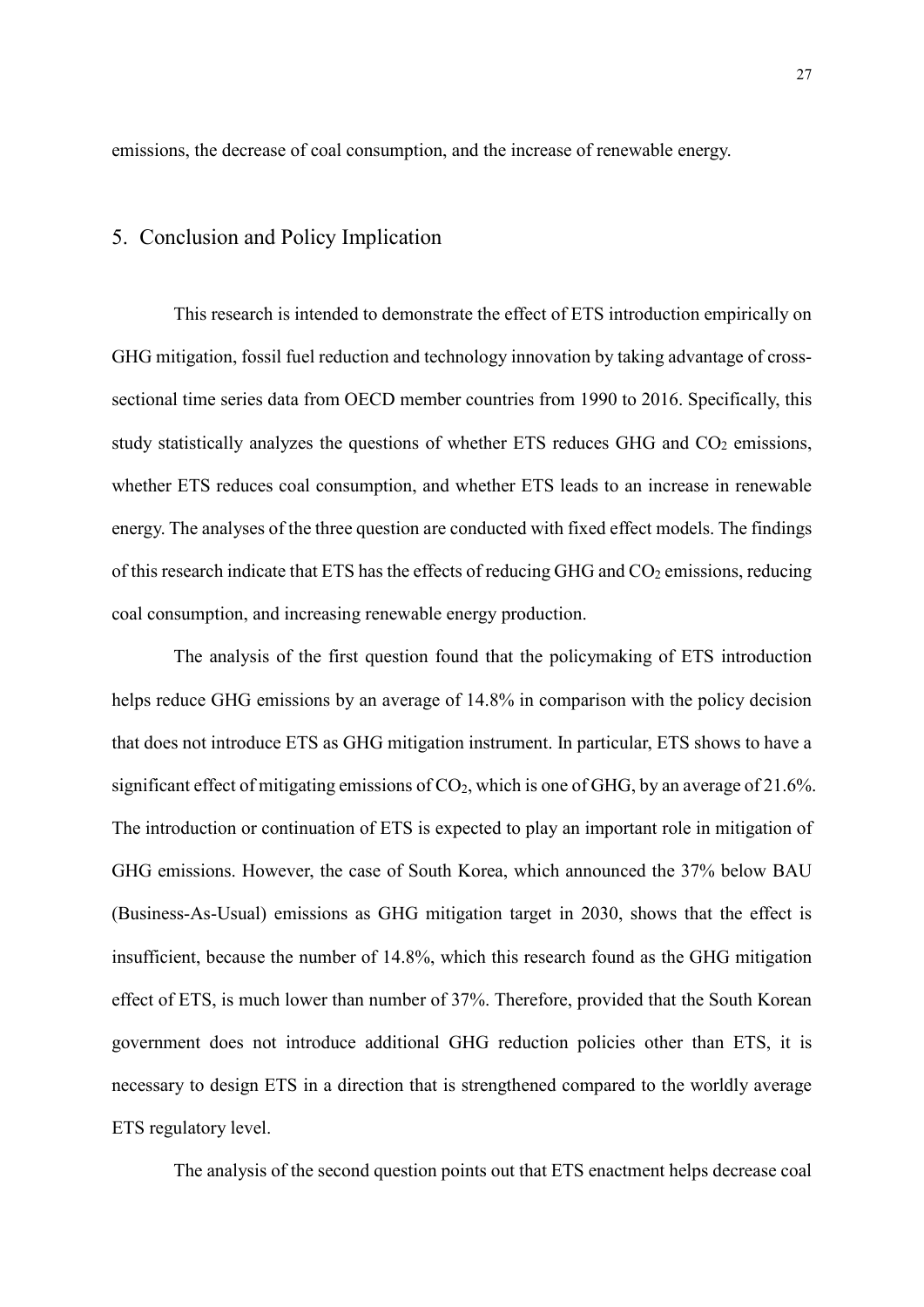consumption by an average of 58.2% as compared the case where a country does not enact ETS. The use of coal is a major cause of GHG emissions, and it also causes air pollutants such as fine particles, sulfur dioxide  $(SO_2)$ , and nitrogen dioxide  $(NO_2)$ . In this perspective, ETS's ability to reduce coal consumption means that ETS can be an environmental policy to reduce both GHG and air pollutants simultaneously. For example, under the background that the problem of fine dusts has been serious in South Korea lately, ETS can be used as a policy instrument to deal with the problem of air pollution at the same time as the issue of GHG reduction. However, in areas such as Kentucky in the United States, where coal industry is a major economic base, it is necessary to be more cautious about introducing ETS because it can shrink economy and employment. At least, the introduction of ETS should be accompanied by countermeasures to shift people working in the coal industry to other industries without damage. Meanwhile, the regression model predicting coal consumption shows that the increase of natural gas consumption and nuclear electricity production is correlated with the decreased coal consumption. It makes sense given that natural gas and nuclear energy has substituted coal in recent years. In contrast, in case that the government establishes policies to reduce natural gas and nuclear energy, it may result in increased coal consumption.

The analysis of the third question found that ETS implementation has an impact on the increase of renewable energy supply by an average of 41.3% as compared to the case where a country did not introduce ETS. ETS has the effect of accelerating the increase in renewable energy production, and ETS needs to be considered as a policy to expand renewable energy production. In that ETS has a positive effect of increasing renewable energy production in addition to reducing GHG emissions, it is expected that not only environmental policymakers but also energy industry policymakers will be able to see ETS introduction or continuation more optimistically. However, it has a limitation to see ETS as a means to expand renewable energy, not as a means to reduce GHG emissions. Comparative analyses are required with other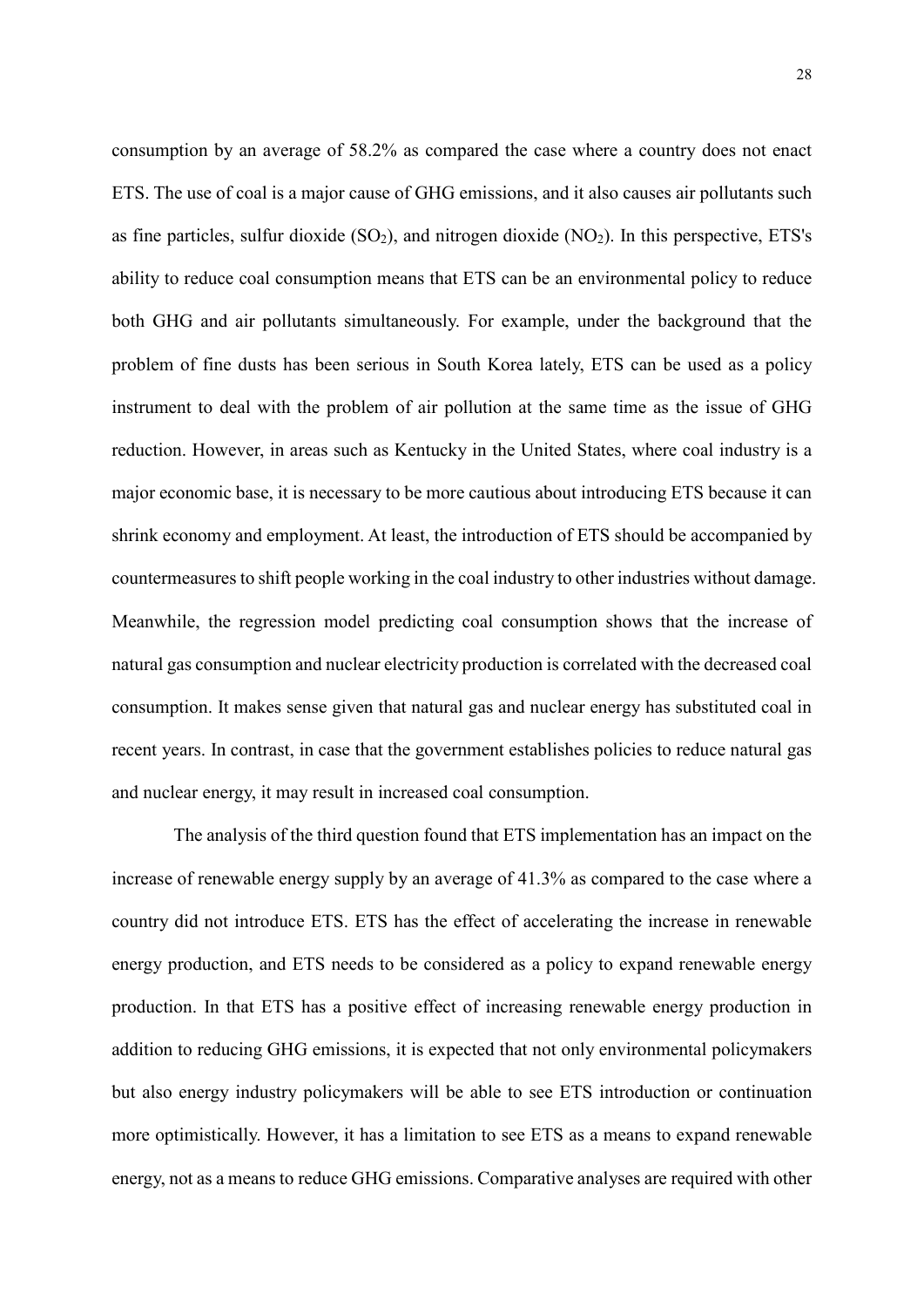policies that encourage renewable energy supply. Such examples include policies like renewable energy technology development subsidies and carbon taxes.

This research analyzes only the effects of GHG and  $CO<sub>2</sub>$  emissions, coal consumption, and renewable energy supply among the various effects of ETS. In the future, much research about ETS effects needs to be conducted more actively in the areas of technology innovation and economic performance. Further diverse empirical research on ETS impact will provide more information to policymakers and researchers who work to address climate change. Research also provide objective analytic information about ETS for many stakeholders. Moreover, statistical analysis on ETS may give more evidence to the theoretical economic study of cap-and-trade. As time goes by, more data on ETS implementation will be accumulated and the data obtained will be helpful to get more accurate conclusions about ETS effects.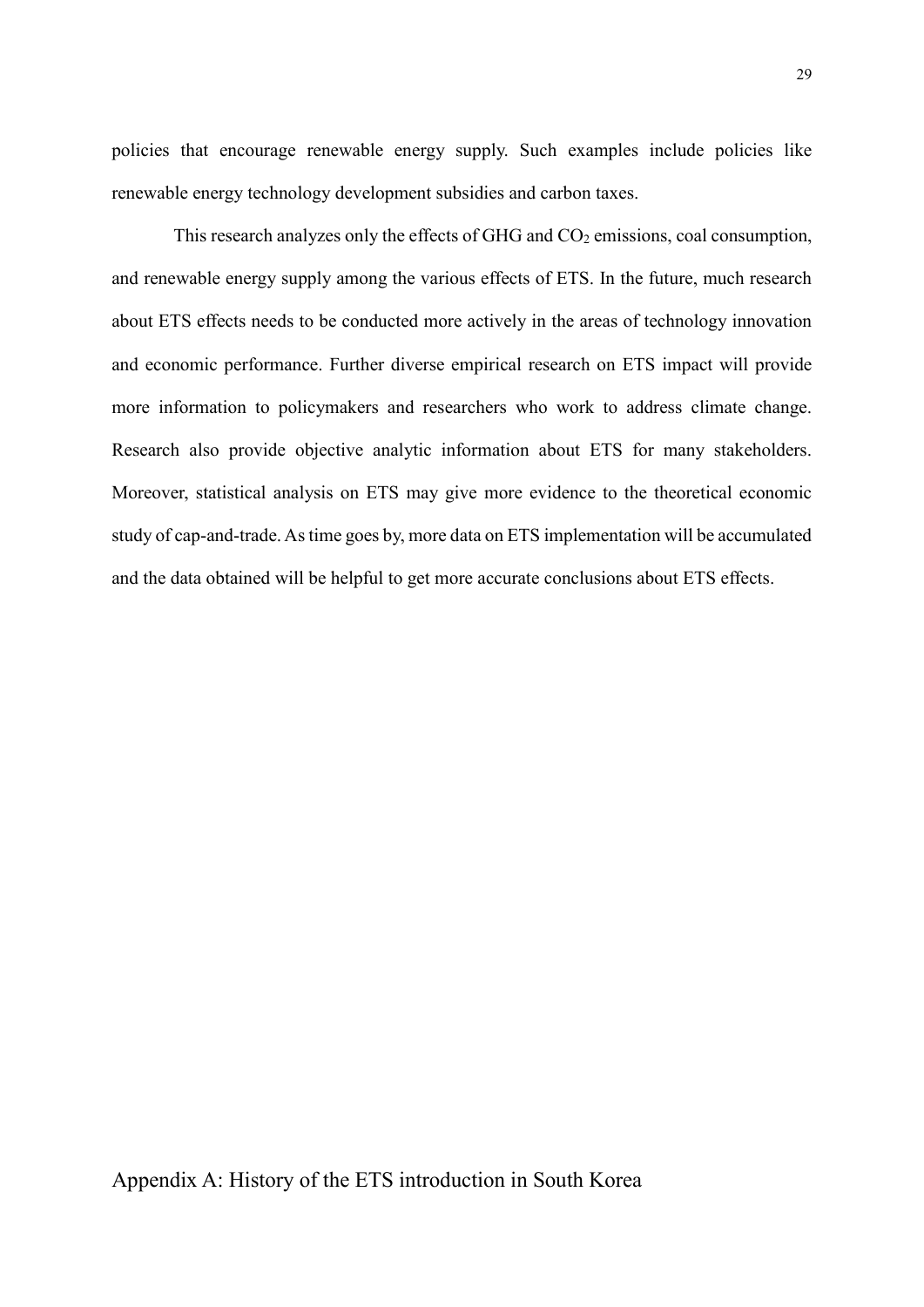South Korea joined the climate change convention in 1993. Since then, South Korea has initiated a series of activities at the government level to counter climate change including GHG mitigation. The Korean government established the first comprehensive plan in 2001, executed from 1999 to 2001. Also, the second comprehensive plan was established in 2002, executed from 2002 to 2004. The two plans included voluntary GHG reduction measures and development of reduction technologies. The climate change convention countermeasures committee led by the Prime Minister was launched in 2001, and the committee served as the control tower for climate change policies. However, the committee had difficulty in coordinating the positions of stakeholders which played a major role in climate change policies. The climate change policy was not promoted strongly. Most people and organizations did not see GHG reduction as an important policy. Also, there was a strong tendency to emphasize economic growth rather than environmental protection.

٦

 Since the Kyoto Protocol came into force in 2005, more active policies have been implemented in South Korea. The Korean government established the third comprehensive plan in 2005, executed from 2005 to 2007. The new climate change team in the Prime Minister's office was established in September 2007, and began to play a leading role in establishing and enforcing climate change policies. The newly elected President in December 2007 chose a new growth strategy called "Green Growth" in August 2008. Green growth means sustainable development that reduces GHG and pollutant emissions. Since South Korea was a member of the OECD and a country with a large amount of GHG emissions, the new administration discussed the preparation of countermeasures against climate change more aggressively. Also, as the development of low-carbon technologies could play a role in a new growth engine for the industry, The Korean government strongly promoted a climate change response policy to achieve a green growth strategy. The master plan for climate change response was established in September 2008. The committee on green growth was established to coordinate the green growth strategy within governmental ministries and stakeholders in November 2008. The national strategy for green growth was established in July 2009. In November of the same year, the national GHG mitigation target, BAU 30% reduction until 2020, was set and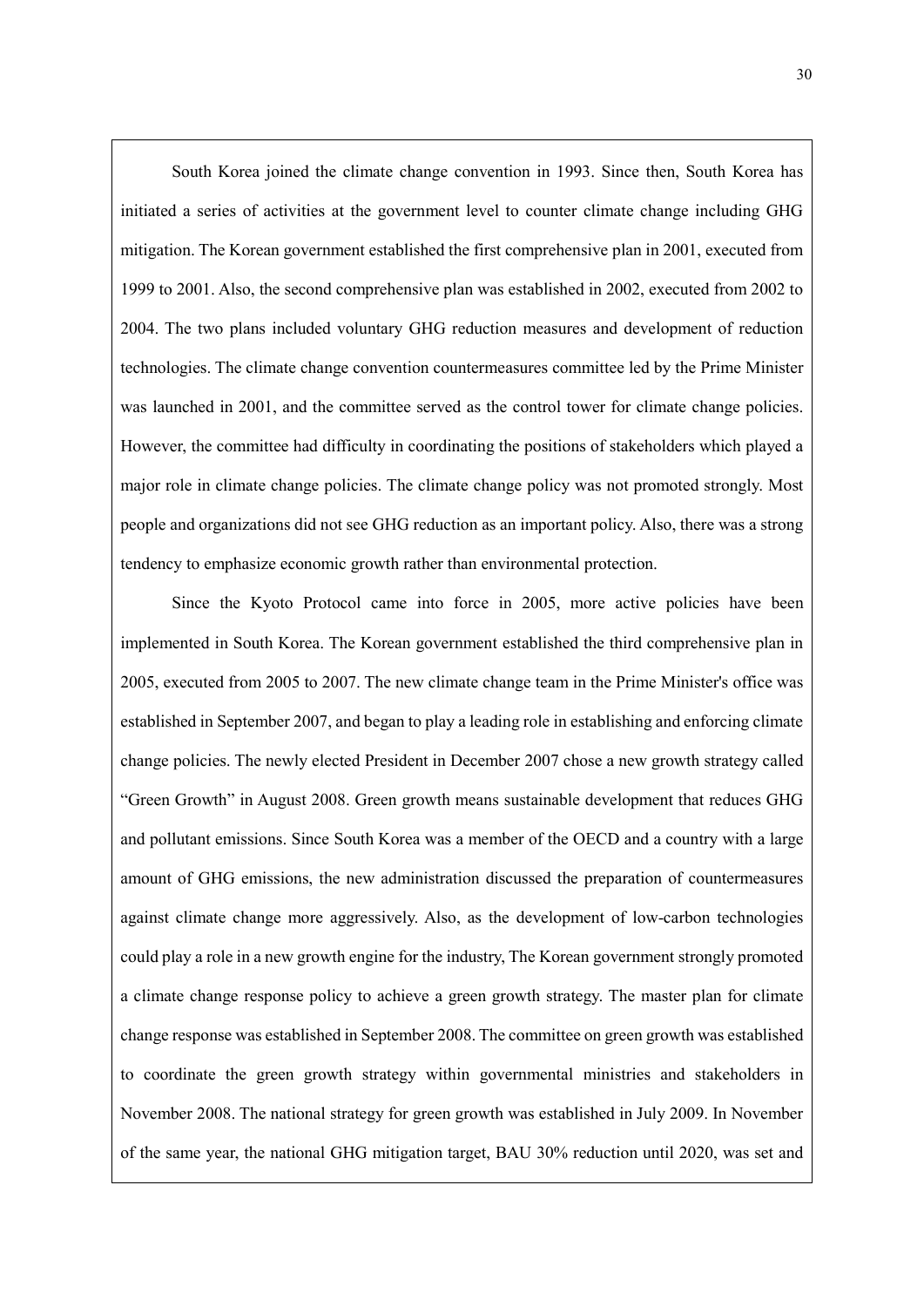submitted to the United Nations framework on climate change convention, called UNFCCC, in January 2010. At the same time, the Framework Act on Low Carbon Green Growth was enacted as the institutional and legal basis for GHG reduction policies such as declaration of ETS introduction, reporting of emission amount by manufacturers, and emission information management system establishment. In May 2012, the Act on the Allocation and Trading of GHG Emission Permits was enacted to specify ETS execution. This act included setting regulation objects, details on the allocation method, and banking and borrowing of emission allowances and offsets.

 The new President inaugurated in February 2013 continued the previous President's climate change policies. The new government launched the ETS planning committee, stipulated the detailed technical details required for the ETS system operation, and allocated the GHG emission allowance to the regulation objects. The committee determined the cap and allocated sectoral allowances of GHG emissions in September 2014. The ETS was started in full swing in January 2015. Because the allocation plan of emission allowances is three years, the second allocation plan of emission allowances was made in January 2017.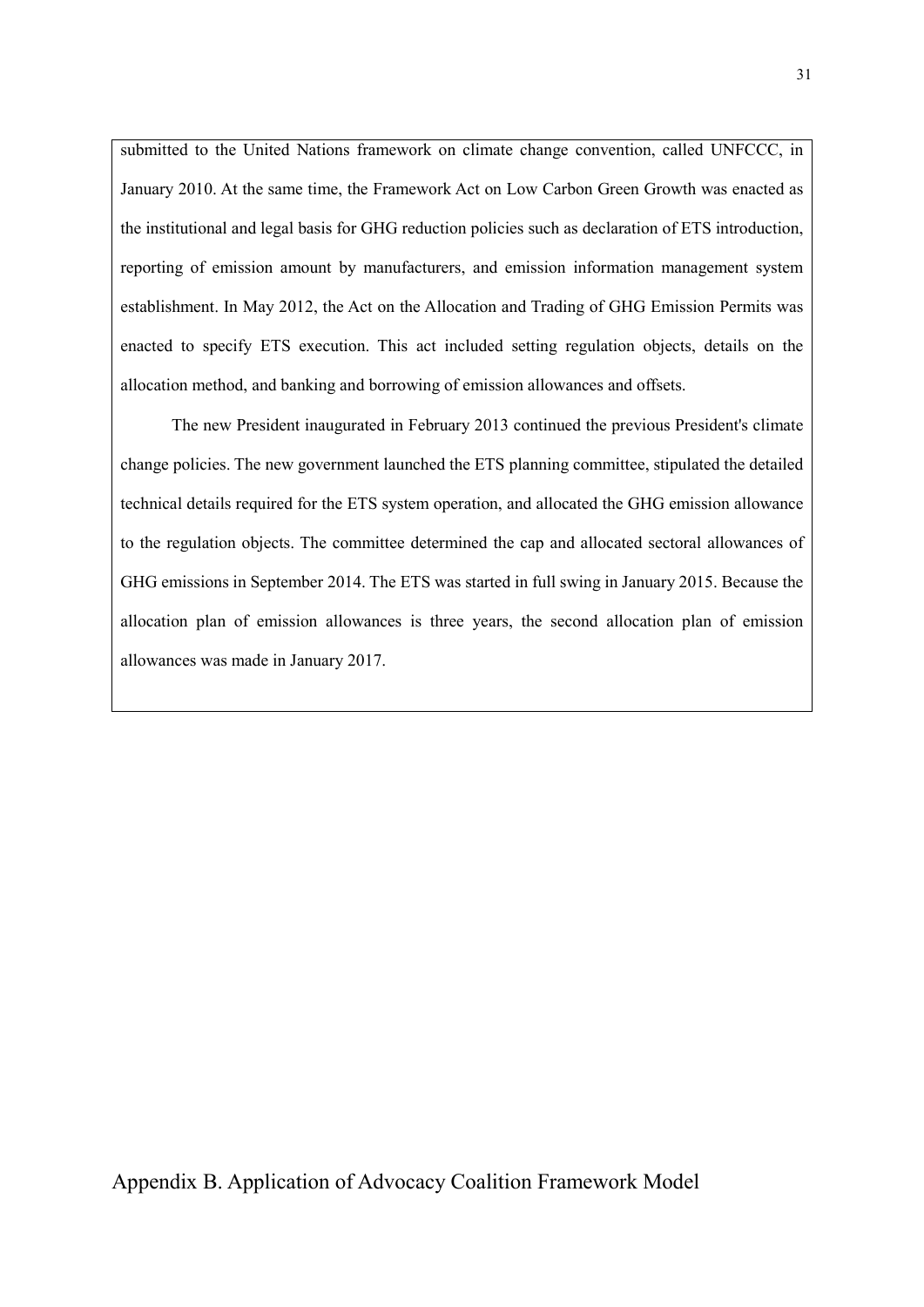The main characteristic of the Advocacy Coalition Framework Model (ACF) is that a policy subsystem is composed of two or more advocacy coalitions with different belief systems. In the case of ETS policy that was legislated in South Korea, two distinct advocacy coalitions such as the environment-friendly coalition and the industry-friendly coalition clearly appeared. The following examines whether how ACF is applied to South Korean ETS legislation process by applying each ACF factor in detail:

#### (1) Relative Stable Parameters

 The ETS has basic two attributes, which are the allocation of emission allowances and marketbased trading. The allocation of emission allowance is considered as mandatory regulation that is effective with GHG reduction and is regarded as a strong constraint to businesses. While some environmental groups regard ETS as minimum means to prevent climate change, the other groups have a negative stance that ETS creates profits to the businesses.

 On the other hand, over 80 percent of the Korean people perceived that climate change is caused by the combustion of fossil fuels, and over 90 percent of Korean people thought climate change was serious. More than half of the Korean people thought that the Korean government should play a leading role in GHG mitigation activities, and they were more inclined to think climate change problem only as the responsibility of the central government. (Ministry of Environment, 2009)

 In addition, South Korea has stable constitutional provisions in terms of environmental regulation. The article 119 of the Korean Constitution provides the grounds for free market economic system and national economy regulation, and article 35 of the Korean Constitution provides the grounds for the national regulation for environmental rights.

#### (2) External Event

South Korea was classified as a developing country at the time of adoption of the Kyoto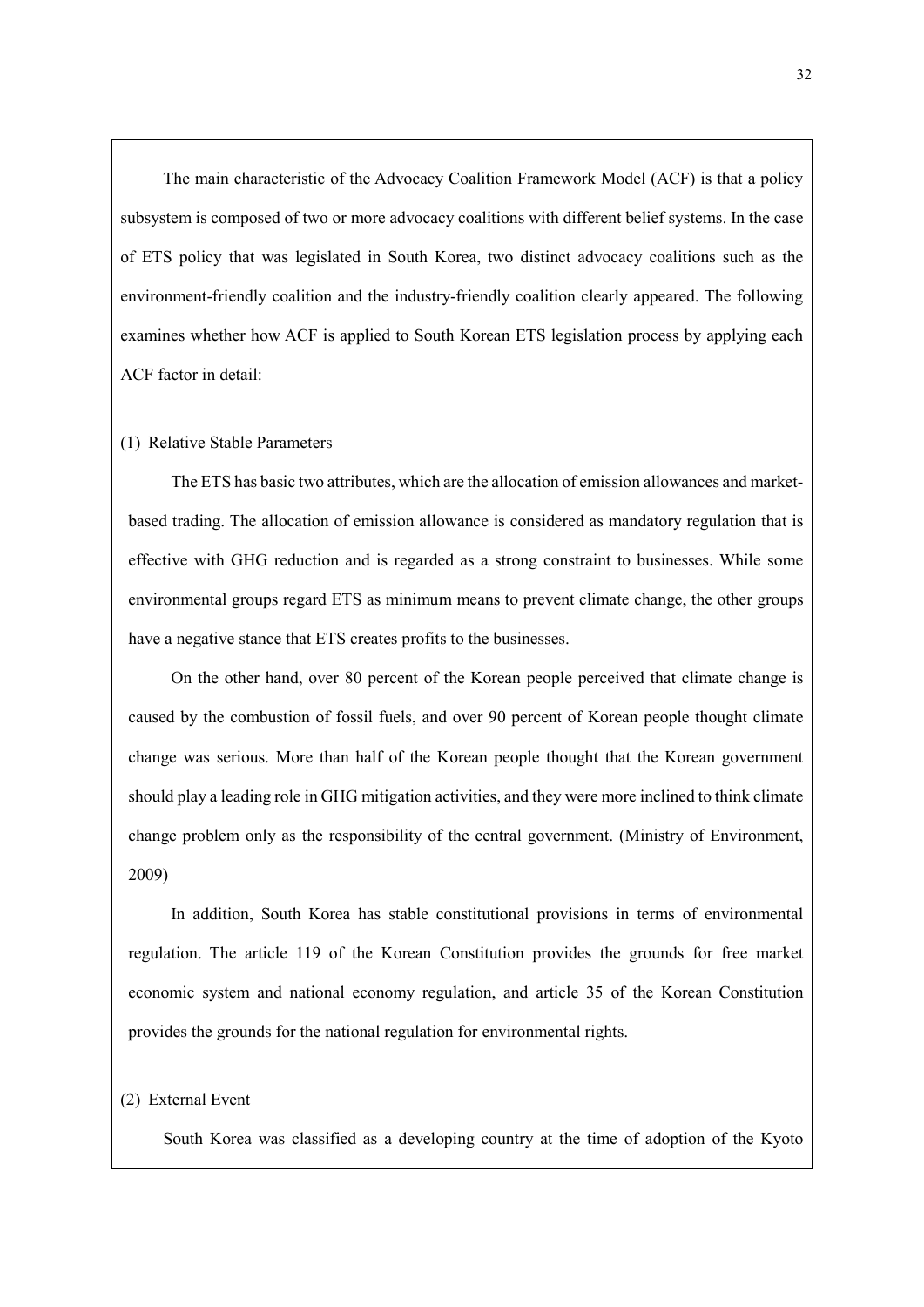Protocol in 1997 and was excluded from the target of the Kyoto Protocol, but it was highly likely to become a target country for mitigation by 2013. The Korean government announced its national GHG mitigation target at the Copenhagen Summit to meet the requirement from developed countries in advance.

 Meanwhile, crude oil prices reached \$ 150 a barrel around 2008 due to energy consumption increase by the rapid increase of energy demand in emerging economies such as China and India, and financial investment in oil and other resources. Developed countries such as Germany and France had been actively supporting the development of renewable energy to deal with the energy crisis. However, South Korea depended on importing 97% of its energy, and dependence on fossil fuel energy imports had continued to increase.

 In addition, the new administration had interest in creating new growth engines such as renewable energy industry, electric car industry, LED light, and so forth. Concerns about the global economic slowdown strengthened new industrial areas. On the background of climate change issue, energy crisis, new growth engine industry issue, the Korean government declared green growth as a new paradigm for national development in August 2008. After the Korean President presented the green growth vision, GHG mitigation became an important agenda of all policies in governmental ministries and stakeholders in South Korea.

(3) Policy Subsystem

#### (a) Advocacy Coalitions and Belief System

 Policy actors are willing to find alliances with similar belief system to increase their chances of policy success. Two coalitions with the same core beliefs were fortified in the process to legislate ETS in South Korea. In fact, two coalitions have been existed since the climate change convention of 1992. One coalition thought that ETS legislation would help protect the environment by addressing climate change, but another coalition asserted that ETS legislation would result in decreasing the economic growth rate. The former was the deep normative core to the environment-friendly coalition,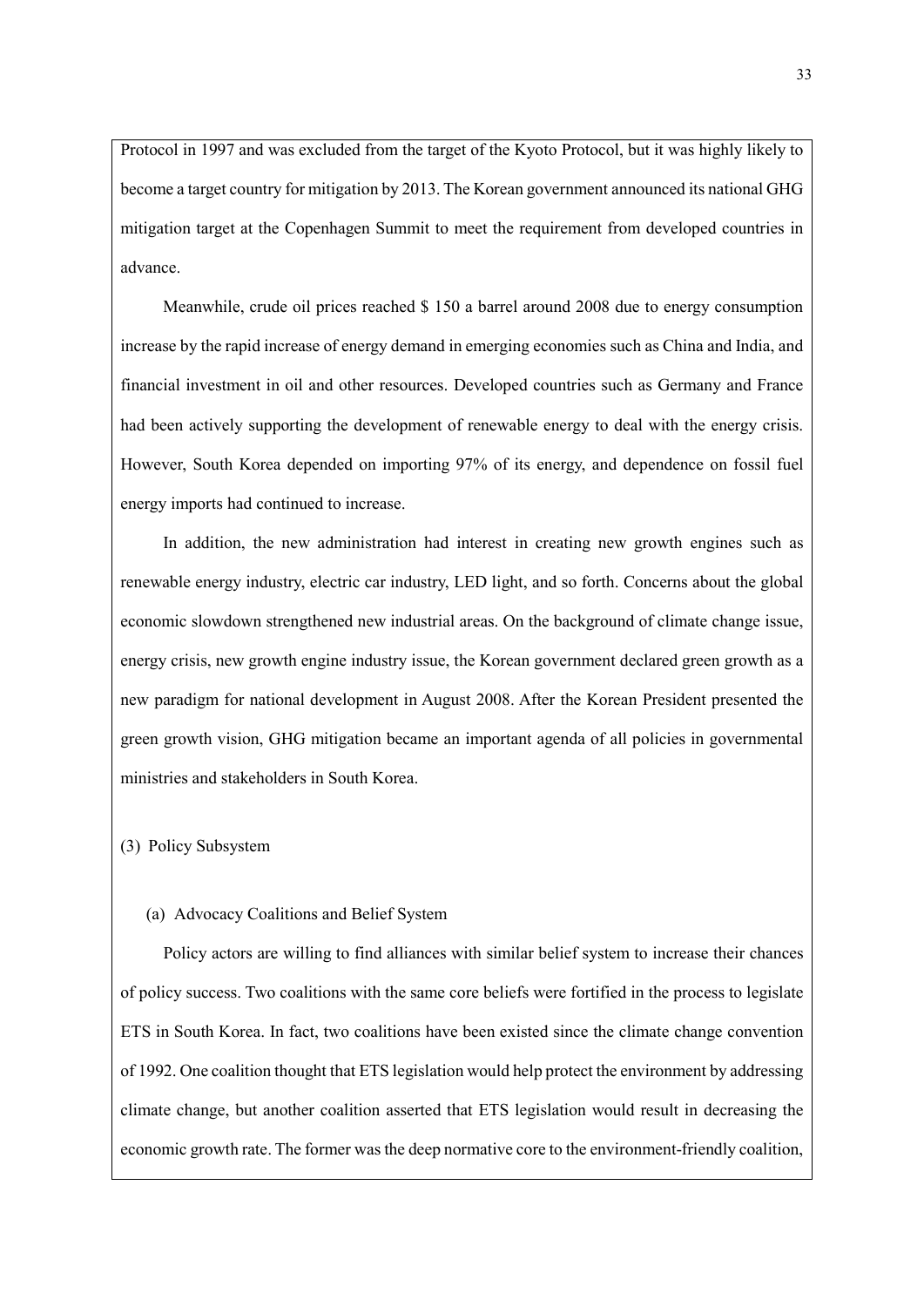and the latter was that to industry-friendly coalition. To environment-friendly coalition, policy core was legislation of mandatory ETS, and secondary belief was earlier introduction of the ETS and auction revenue allocation. To industry-friendly coalition, policy core was voluntary agreement promotion instead of ETS legislation, and secondary belief was late introduction of ETS as well as free allocation of emission allowances.

The ministry of environment, the environment  $\&$  labor committee of the national assembly, environmental NGOs, local governments, and liberal newspapers were the allies for ETS legislation for a long time. They placed importance on environment-friendly values. In contrast, the industryfriendly coalition consisted of the ministry of industry  $\&$  resource, the industry  $\&$  resource committee of the national assembly, industry associations, manufacturing businesses, and economy newspapers. They advocated the autonomous reduction of GHG emissions and the flexibility of ETS legislation time under the principle of minimum economic burden. The following shows the beliefs system and main actors for two coalitions.

| Coalition              | The Environment-Friendly Coalition                 |   | The Industry-Friendly Coalition    |
|------------------------|----------------------------------------------------|---|------------------------------------|
| Deep Normative<br>Core | ✧<br>Environmental protection                      | ✧ | Economic growth                    |
|                        | $\rightsquigarrow$<br>Legislation of mandatory ETS | ✧ | Voluntary agreement promotions     |
| Policy Core            | Market intervention of government<br>✧             | ✧ | Incentives for business activities |
|                        | ✧<br>Earlier introduction of ETS                   | ❖ | Later introduction of ETS          |
| Secondary Belief       | Auction revenue allocation<br>❖                    | ✧ | Free allocation of allowances      |
|                        | Lead by ministry of environment<br>I✧              | ✧ | Lead by ministry of industry $\&$  |
|                        | Participation of over-sized<br>✧                   |   | resource                           |
|                        | workplaces and local government                    | ✧ | Participation of major company     |
|                        | Ministry of environment<br>$\Leftrightarrow$       | ✧ | Ministry of industry & resource    |
| Policy Actors          | Environmental & labor committee of<br>✧            | ⋉ | Industry & resource committee of   |
|                        | the national assembly                              |   | the national assembly              |
|                        | Korea environment corporation<br>✧                 | ⊹ | Korea energy corporation           |
|                        | <b>Environmental NGOs</b><br>✧                     | ✧ | Industry associations              |
|                        | Local governments                                  | ✧ | Manufacturing businesses           |
|                        | The Korea stock exchange                           | ✧ | Korea power exchange               |
|                        | Liberal newspapers                                 | ✧ | Economy newspapers                 |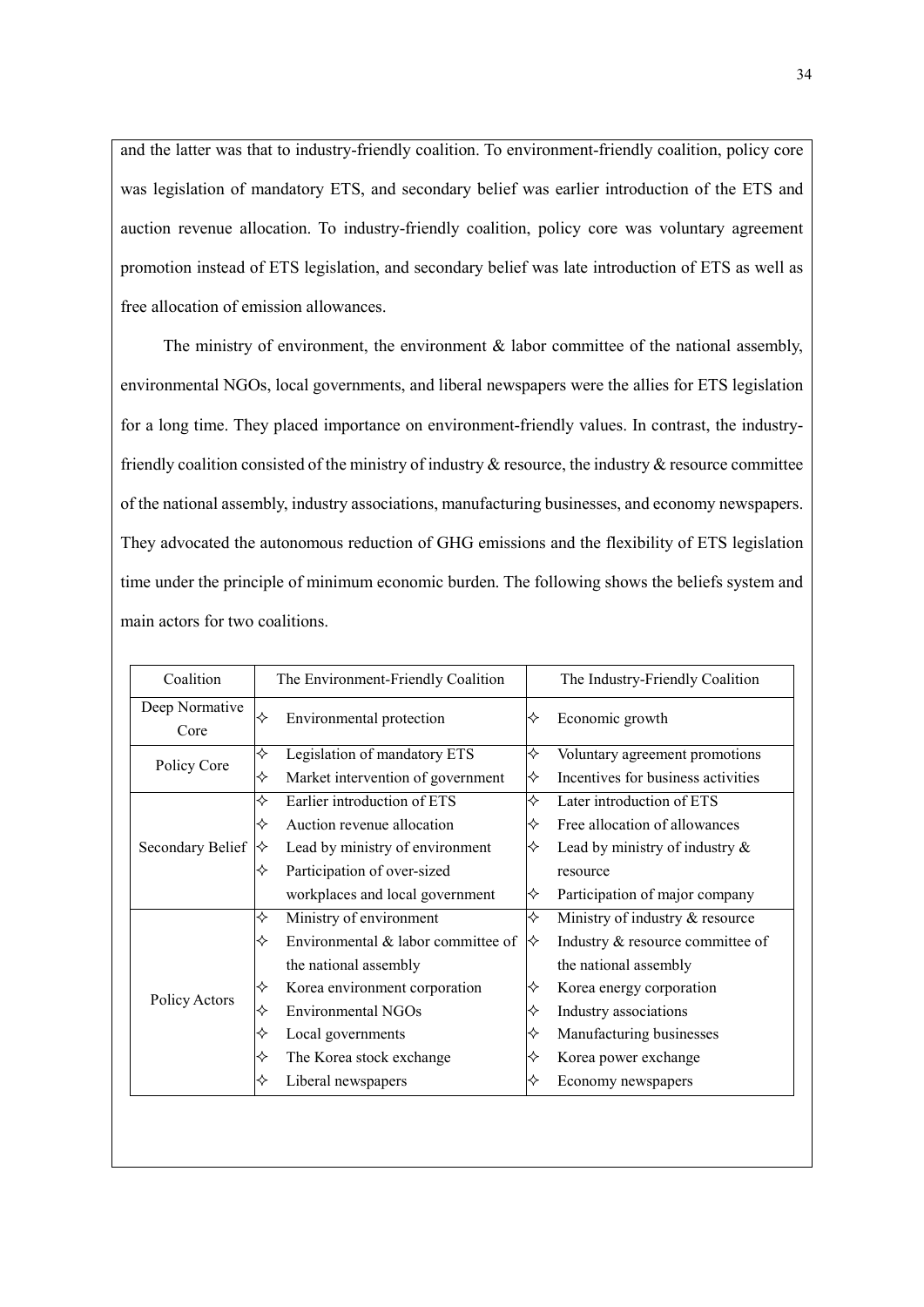#### (b) Strategies of Advocacy Coalitions

 The strategy of environment-friendly coalition is closely related to the external event. The environment-friendly coalition aggressively took advantage of the 'green growth' announcement of the President. Also, the environment-friendly coalition emphasized the international pressure of GHG mitigation and the development of green growth industry such as renewable energy. The ministry of environment took a strategy to lead the legislative proposals, and performed the pilot ETS project early to secure its position as ETS policy leader within the government. In addition, the ministry of environment exerted efforts to persuade the industry associations and manufacturers through persuasion and communication by public hearings and forums.

 In contrast, the industry-friendly coalition continuously sought to postpone or stop the ETS legislation, while explaining the burden by total cap and auction revenue allocation. Also, the coalition took advantage of the case of the United States, China, Japan, Russia, and India as an ETS postponement reason. In addition, the businesses within the industry-friendly coalition sought delay, alleviation, or stopping of ETS legislation based on arguments such as lack of opinion gathering, economic deterioration, and cost increase. The ministry of industry and resource, which was the center of the industry-friendly coalition, made efforts to secure the initiative of the ETS by energy efficiency improvement and renewable energy enlargement, while maintaining a negative stance on the ETS legislation.

#### (c) Policy Broker

 The President and Prime Minister played an important role in mediating ETS legislation process between environment-friendly coalition and industry-friendly coalition. The ETS legislation was regarded as major policy for green growth achievement. After the committee on green growth was established in November 2008, the committee became the main policy mediator. The committee was responsible for reviewing and coordinating the government's climate change policy, and at the same time, collecting and discussing various opinions of various social groups. The committee was chaired by the Prime Minister and a celebrity, and the minister of environment, the minister of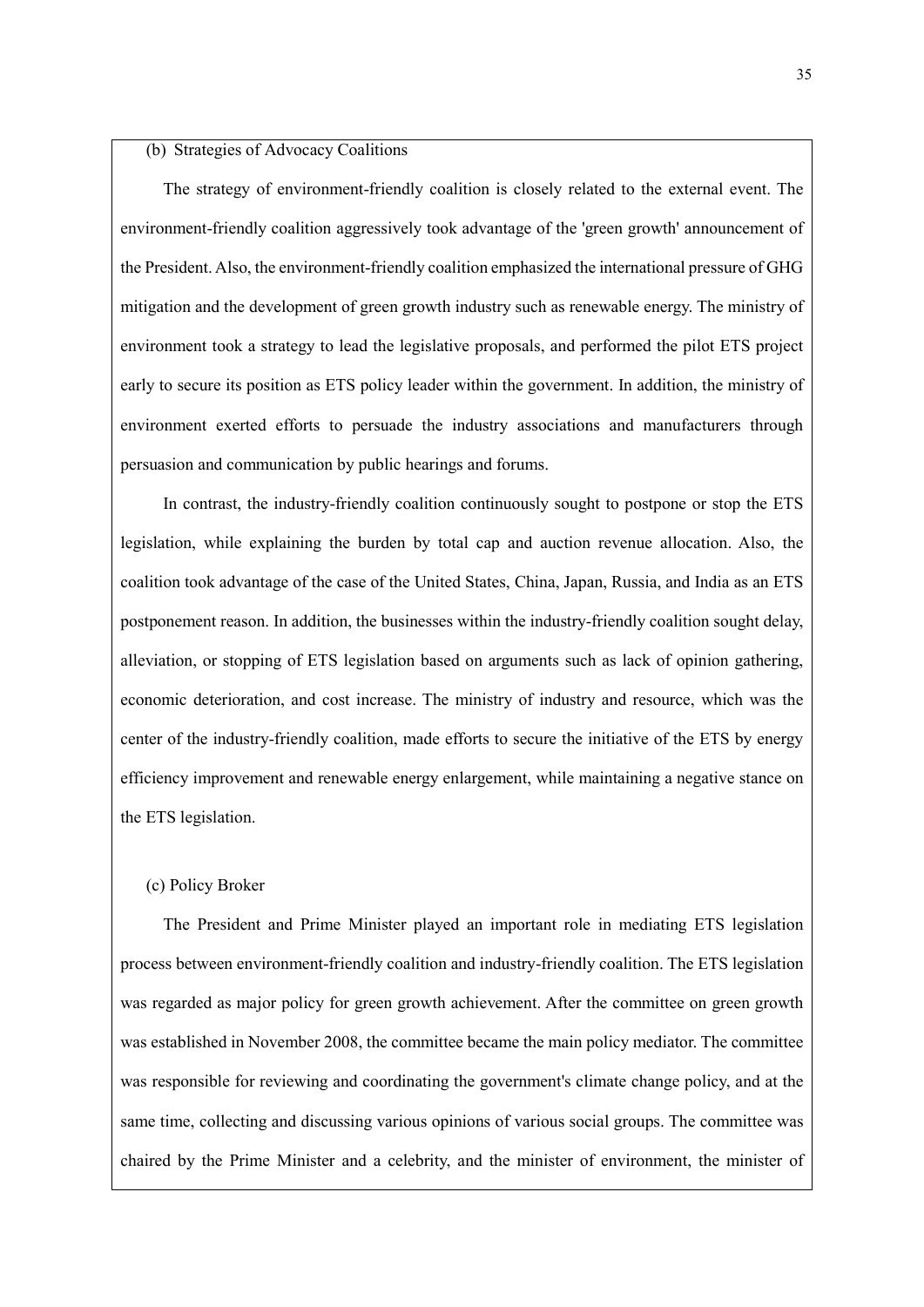industry & resource, experts, and interest groups participated as committee members.

#### (d) Policy-Oriented Learning

 The committee on green growth led professional forums, public hearings and debate. However, policy-oriented learning was not successful in the process to the ETS legislation. The industryfriendly coalition did not actively participate at forums steered by environment-friendly coalition or the committee on green growth. Also, they opposed the ETS legislative progress by the national assembly, and have sought the ETS law's repeal or contraction by using industry association's suggestion and articles of economy newspapers after 2015. In specific, at the hearing held by the national assembly on November 3, 2011 the economy association on behalf of industry-friendly coalition claimed that the five economic groups and 15 groups of industry representatives had the position of opposing the legislation of the Act on the Allocation and Trading of GHG Emission Permits. (The National Assembly, 2011)

#### (4) Test of Hypotheses

 Hypothesis 1: the lineup of allies and opponents of ETS legislation has been stable, and two coalitions have been in controversy for over a decade. The conflicts between two coalitions have not been alleviated, although ETS laws was enacted in full swing in 2015. As time goes on, the core belief seems to be strengthened more and more.

 Hypothesis 2: Industry associations, manufacturers, and the ministry of industry and resource in industry-friendly coalition appear to have substantial empathy in both core beliefs and secondary beliefs. However, in case of the environment-friendly coalition, the core belief of the ETS has substantial empathy between environmental NGOs and ministry of environment, but the secondary belief between the ministry of environment and environmental NGOs seems to be different. The ministry of environment showed more flexibility with enactment time of ETS laws and free allocation.

Hypothesis 3: The ministry of environment, which is the main actor of the environment-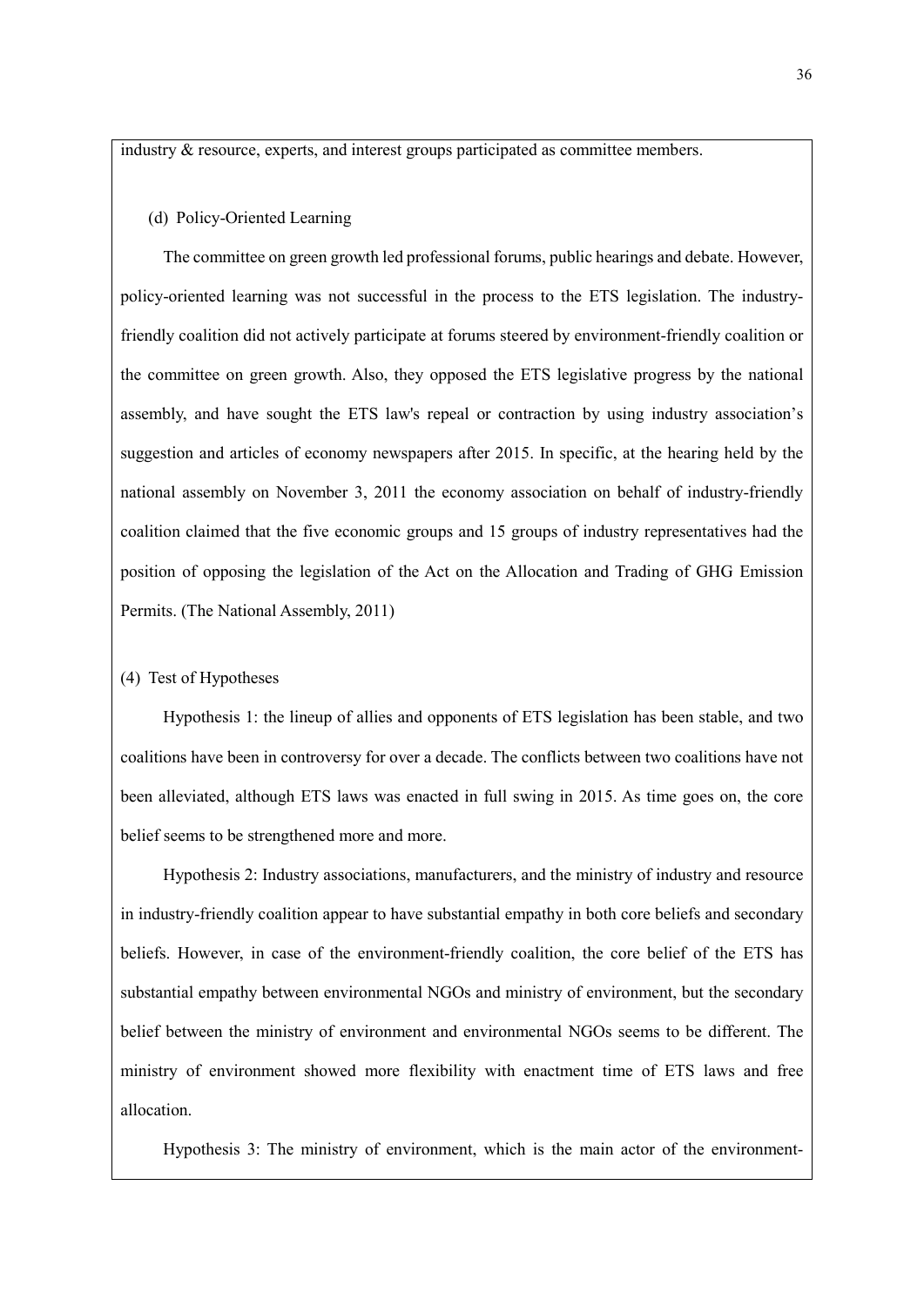friendly coalition, conceded some contents of the ETS policy in a situation where the confrontation with the industry-friendly alliances was sharp. This can be interpreted as the abandonment of secondary beliefs while retaining core beliefs related to policy.

 Hypothesis 4: The environment-friendly coalition maintained its power in the process to ETS legislation. In fact, even after the ETS legislation in 2012, the industry-friendly coalition tried to repeal or cutback the ETS law. However, the ETS law could be implemented in 2015 after three years of preparations. Although the power of the environment-friendly coalition was not strong due to variation of external event, the subsystem of advocacy coalition has been unlikely to be significantly changed.

 Hypothesis 5: Substantial changes outside the subsystem can be interpreted as a necessary condition to change the core of the ETS policy. A serious economic crisis and the abolition of the climate change convention could be serious changes that changed the subsystem. However, there have not been external shocks that made ETS policy be changed.

 Hypothesis 6: During the policy formation process of the ETS, there has been no change in the attitude of environmental-friendly coalition and industry-friendly coalition. Among the actors of each coalition, the ministry of environment and the ministry of industry and resource seemed to give mutual concessions at the secondary belief level. However, industry associations and environmental NGOs did not change secondary beliefs.

 Hypothesis 7: Neither the size of the cost increase claimed by the industry-friendly coalition nor the quantitative data that can confirm the effectiveness of the GHG reduction claimed by the environment-friendly coalition has been recognized by both coalitions. As the result, policy-oriented learning is not identified in the ETS legislation process.

 Hypothesis 8: The ETS legislation is a policy issue that involves complex social and political issues rather than natural systems. Therefore, it is difficult to achieve policy-oriented learning in the ETS policy process.

Hypothesis 9: It is difficult to say that forums were carried out by authoritative and professional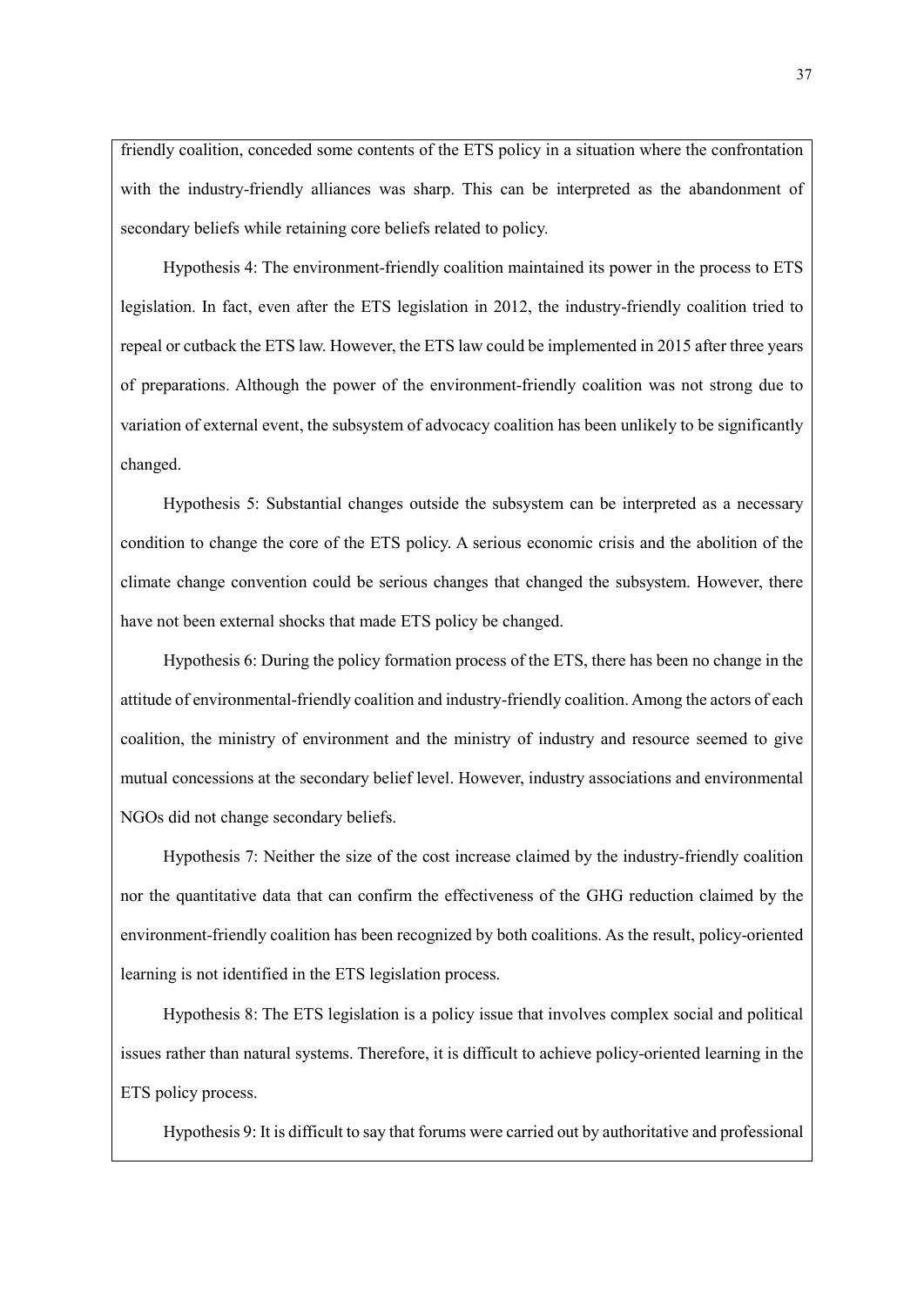norms to such a level that experts from the environment-friendly coalition or industry-friendly coalition wanted to participate. Both the environment- friendly and industry-friendly coalition continued to argue for the absence of professional and authoritative forums. As a result, there was no policy-oriented learning through forums.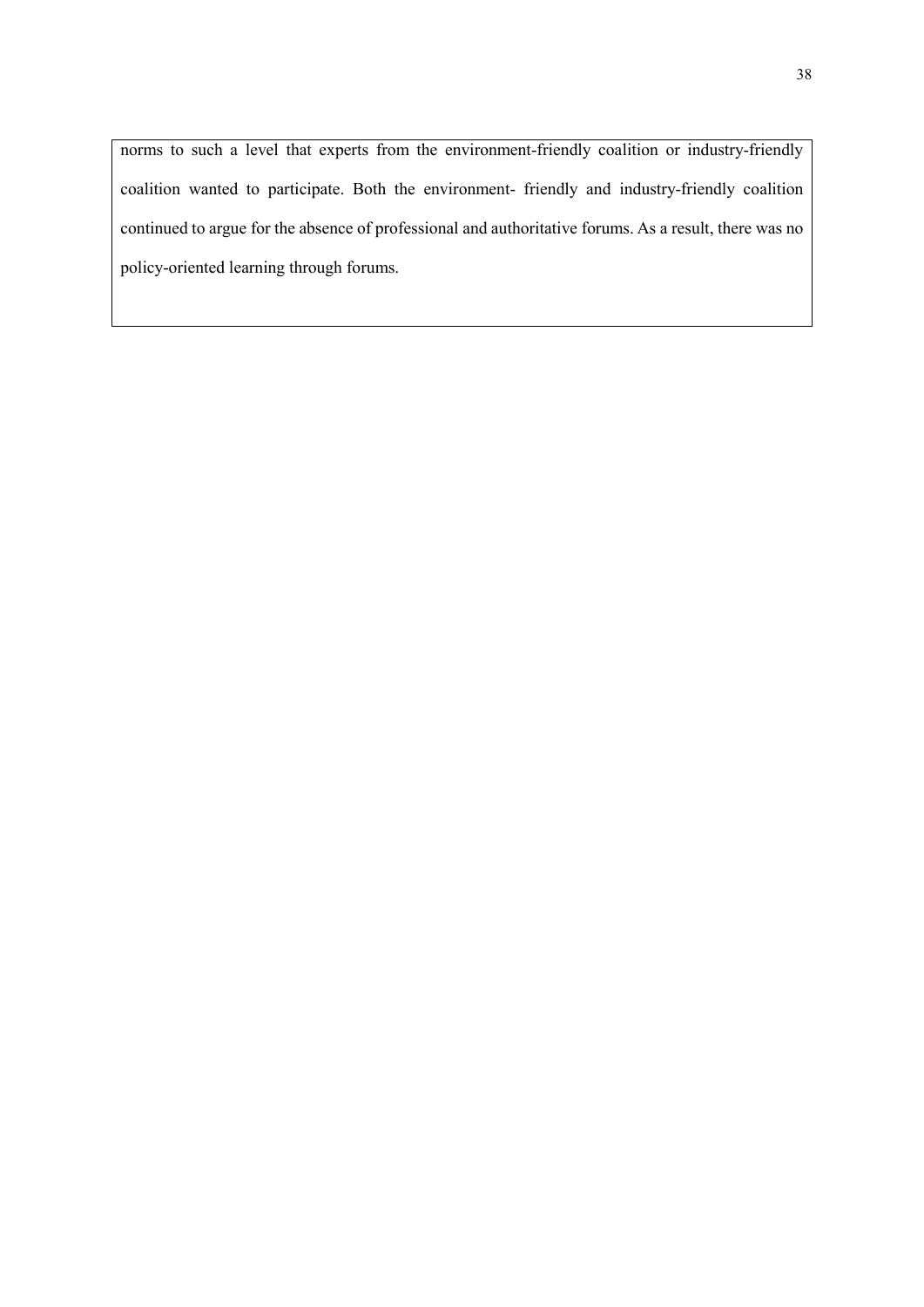# References

- 1. Ministry of Environment and Korea Environment Institute. (2015). Emissions Trading Scheme. *Korea Environmental Policy Bulletin*, Vol. 13 Issue1 No. 39, Republic of Korea.
- 2. United Nations Climate Change Convention (1997). *Kyoto protocol*. Retrieved February 3, 2019, from http://unfccc.int/kyoto\_protocol/items/2830.php
- 3. United Nations Climate Change Convention (2016). *The Paris Agreement*. Retrieved February 3, 2019, fro[m http://bigpicture.unfccc.int/#content-the-paris-agreement](http://bigpicture.unfccc.int/#content-the-paris-agreement)
- 4. Congress.Gov. *H.R.2454 - American Clean Energy and Security Act of 2009*. Retrieved February 3, 2019, from https://www.congress.gov/bill/111th-congress/house-bill/2454
- 5. International Energy Agency. (2018). *CO2 Emissions from Fuel Combustion 2018: Overview*. Retrieved February 3, 2019, from https://webstore.iea.org/download/direct/1082?fileName=CO2\_ Emissions from Fuel Combustion 2018 Overview.pdf
- 6. CDC Climat Research, EDF and IETA. (2015). *Australia:: An Emissions Trading Case Study*. Retrieved February 3, 2019, fro[m https://www.edf.org/sites/default/files/australia-case-study](https://www.edf.org/sites/default/files/australia-case-study-may2015.pdf)[may2015.pdf](https://www.edf.org/sites/default/files/australia-case-study-may2015.pdf)
- 7. Intergovernmental Panel on Climate Change (2007). *Climate Change 2007 Synthesis Report*, Retrieved February 3, 2019, from [https://ipcc.ch/pdf/assessmentreport/ar4/syr/ar4\\_syr\\_full\\_report.pdf](https://ipcc.ch/pdf/assessmentreport/ar4/syr/ar4_syr_full_report.pdf)
- 8. Pigou, A. (1950). *The Economics of Welfare*. London, MacMillan.
- 9. Stavins, Robert N. (2001). *[Experience with Market-Based Environmental Policy Instruments](http://www.rff.org/documents/RFF-DP-01-58.pdf)*. Resources for the Future. Retrieved February 3, 2019, from http://www.rff.org/files/sharepoint/WorkImages/Download/RFF-DP-01-58.pdf
- 10. Montgomery, W.D. (1972). Markets in Licenses and Efficient Pollution Control Programs. *Journal of Economic Theory*, 5: 395–418.
- 11. European Commission. (2016). *The EU Emission Trading System*. Retrieved February 3, 2019, from [https://ec.europa.eu/clima/sites/clima/files/factsheet\\_ets\\_en.pdf](https://ec.europa.eu/clima/sites/clima/files/factsheet_ets_en.pdf)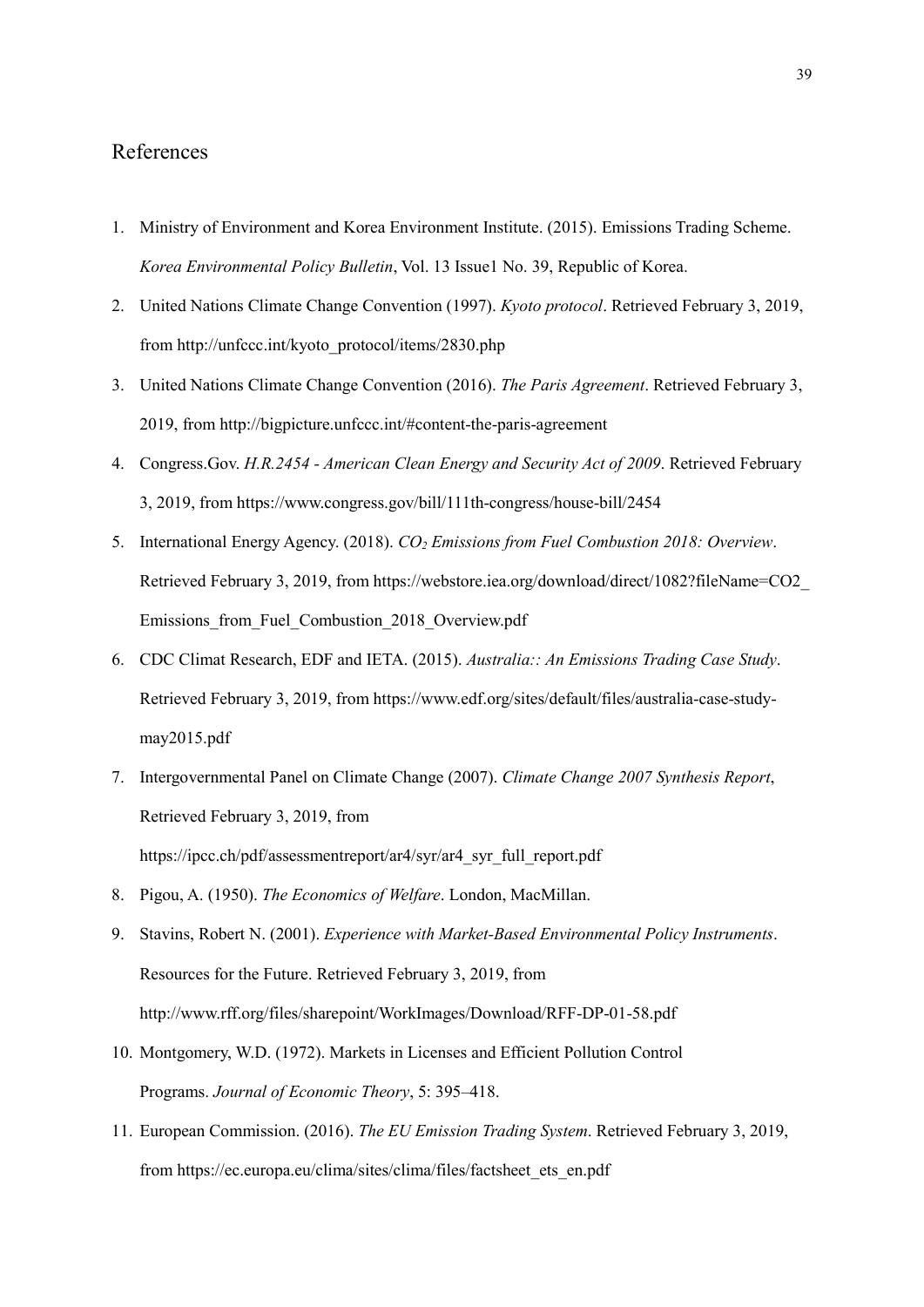- 12. Anderson, B., and Maria, C. D. (2011). Abatement and Allocation in the Pilot Phase of the EU ETS. *Environmental and Resource Economics*, 48(1): 83-103.
- 13. Ellerman, A. D., and Buchner, B. K. (2008). Over-allocation or abatement? A preliminary analysis of the EU ETS based on the 2005/06 emissions data. *Environmental and Resource Economics*, 41(2): 267-287.
- 14. Convery FJ. (2009). Reflections-the emerging literature on emissions trading in Europe. *Review of Environmental Economics and Policy*, 3(1): 121–137.
- 15. Egenhofer C, Alessi M, GeorgievA, Fujiwara N. (2011). The EU Emissions Trading System and Climate Policy towards 2050: Real incentives to reduce emissions and drive innovation. *Centre for European Policy Studies*, Brussels.
- 16. Vaidyula, Manasvini and Hood, Christina. (2018). Accounting for baseline targets in NDCs: Issues and options for guidance. *OECD and IEA: Climate Change Expert Group Paper*, No.2018(2): 6-8. Retrieved February 3, 2019, from https://www.oecd.org/environment/cc/Accounting for baselines targets in NDCS.pdf
- 17. Abrell J, Ndoye-Faye A, Zachmann G. (2011). Assessing the impact of the EU ETS using firm level data. *Bruegel Working Paper 2011/08*, Brussels.
- 18. Point Carbon 2009, *Carbon 2009 - Emission trading coming home*.
- 19. Yoon, S., Park, H., Lee, S., Kim, M., Yeo, H., Kim, M., and Kim, M. (2018). *The Report on Operation Result of Emission Trading Scheme in South Korea from 2015 to 2016*. Greenhouse Gas Inventory and Research Center, Seoul.
- 20. Delarue E, Voorspools K, and D'haeseleer W. (2008). Fuel Switching in the Electricity Sector under the EU ETS: Review and Prospective. *Journal of Energy Engineering*, 134(2) 40-46.
- 21. Baumol, W. J. (1972). On taxation and the control of externalities. *The American Economic Review*, 62(3): 307-322.
- 22. Blanco MI, Rodrigues G. (2008). Can the future EU ETS support wind energy investments?. *Energy Policy*, 36(4):1509-1520.
- 23. Polzin F, Migendt M, Taube FA, et al. (2015). Public policy influence on renewable energy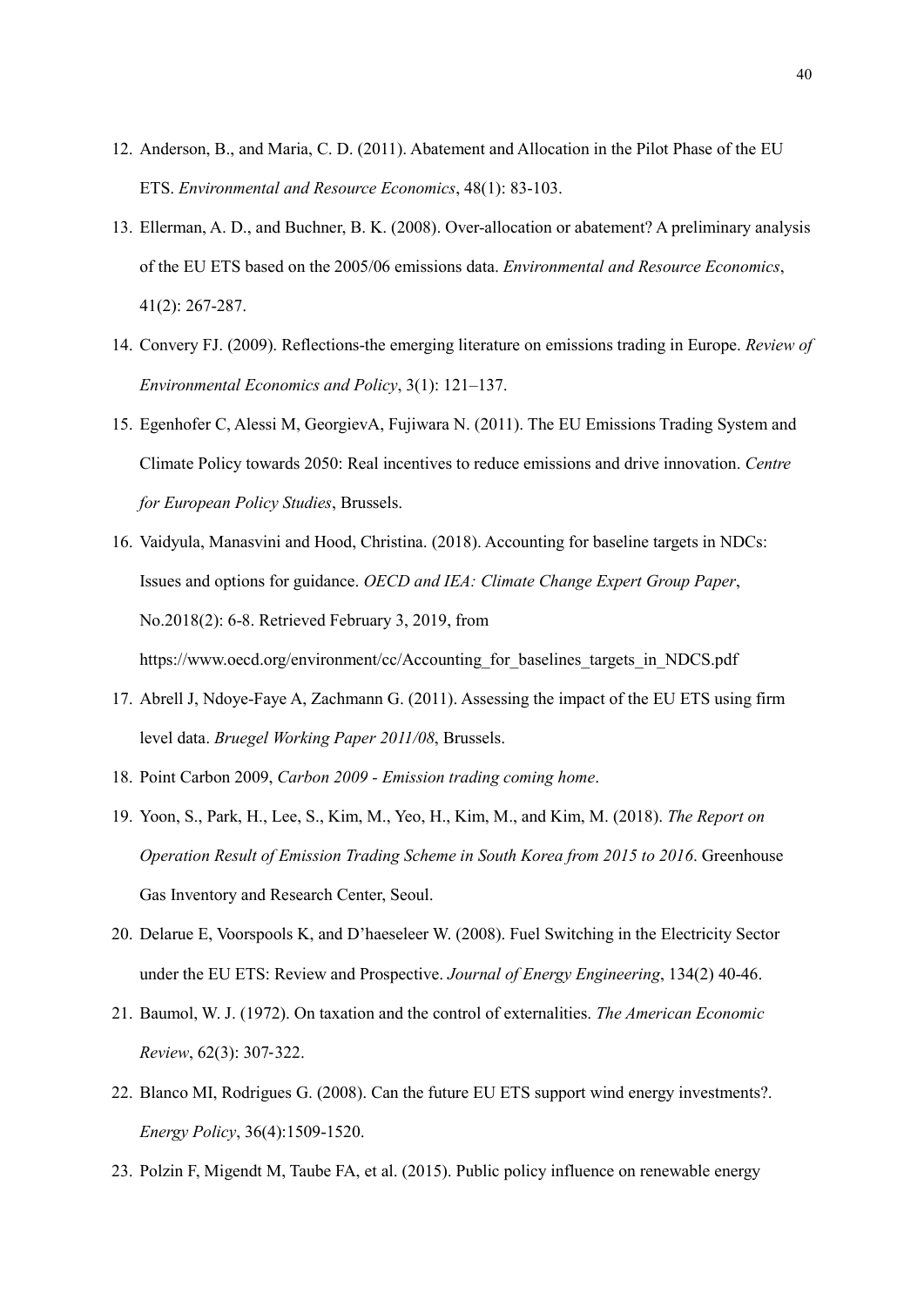investments—A panel data study across OECD countries. *Energy Policy*, 80:98-111.

- 24. Yu, M., He, M., and Liu, F. (2017). Impact of Emissions Trading System on Renewable Energy Output. *Procedia Computer Science*, 122: 221–228.
- 25. Milliman SR, Prince R. (1989). Firm incentives to promote technological change in pollution control. *Journal of Environmental Economics and Management,* 17: 247–265.
- 26. Malueg DA. (1989). Emission credit trading and the incentive to adopt new pollution abatement technology. *Journal of Environmental Economics and Management*, 16(1): 52–57.
- 27. Montero J-P. (2002). Market structure and environmental innovation*. Journal of Applied Economics*, 5(2): 293–325.
- 28. Fischer C, Parry IWH, Pizer WA. (2003). Instrument choice for environmental protection when technological innovation is endogenous. *Journal of Environmental Economics and Management*, 45: 523–545.
- 29. Requate T, Unold W. (2003). Environmental policy incentives to adopt advanced abatement technology: will the true ranking please stand up?. *European Economic Review*, 47: 125–146.
- 30. Gagelmann, Frank, and Frondel, Manuel. (2005). The Impact of Emission Trading on Innovation – Science Fiction or Reality?. *European Environment*, 15(4): 203-211.
- 31. Hoffmann, V. H. (2007). EU ETS and Investment Decisions: The Case of the German Electricity Industry. *European Management Journal*, 25(6):464–474.
- 32. Rogge K, Schneider M and Hoffman VH. (2010). The innovation impact of the EU emission trading scheme – Findings of company case studies in the German Power Sector. *Ecological Economics*, 70 (3): 513-523.
- 33. Anderson, B., Convery, F., and Maria, C. D. (2011). Technological change and the EU ETS: the case of Ireland. *IEFE Working Paper Series*, (43).
- 34. Martin, R., Muuls, M., and Wagner, U. (2011). Climate change, investment and carbon markets and prices – evidence from manager interviews. *Climate Strategies,* Carbon Pricing for Low-Carbon Investment Project.
- 35. Calel, R. and Dechezleprêtre, A. (2014). Environmental policy and directed technological change: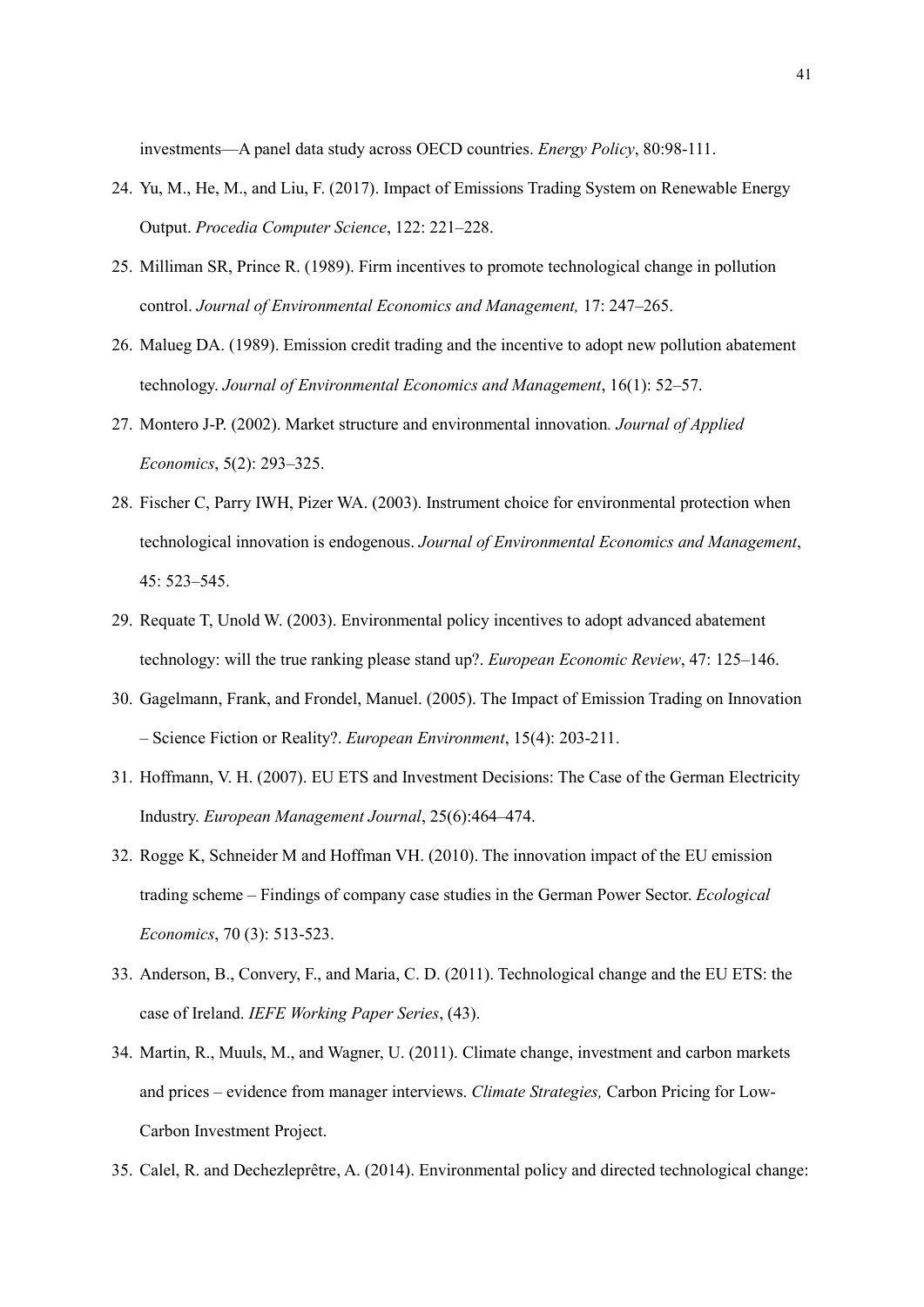Evidence from the European carbon market. *Review of Economics and Statistics*.

36. Ministry of Environment. (2009). *Master plan for climate change response (2008 ~ 2012).* Retrieved from February 3, 2019,

[https://www.me.go.kr/home/web/policy\\_data/read.do?menuId=10262&seq=3987](https://www.me.go.kr/home/web/policy_data/read.do?menuId=10262&seq=3987)

- 37. The National Assembly (2011). *The 303rd meeting record – the Special Committee on Climate Change and Green Growth held in Nov. 3, 2011*. Retrieved from February 3, 2019, http://likms.assembly.go.kr/record/mhs-60-010.do#none
- 38. Greenhouse gas inventory and research center. *Emission Trading Scheme, 3. Where has ETS been implemented?*. Retrieved from February 3, 2019, http://www.gir.go.kr/eng/index.do;jsessionid=5PfNwYq9acAdvBuWkSnJnNkCItmRo1qOULt7Y musuNKahlNlMaaCTcIBvPYutF1B.og\_was2\_servlet\_engine1?menuId=11
- 39. Greenhouse gas inventory and research center. *GHG projection & mitigation research, 2. How has Korea's GHG reduction target been set?*. Retrieved from February 3, 2019, http://www.gir.go.kr/eng/index.do?menuId=12#biz\_con2
- 40. Hyun, Junwon and Oh, Hyungna. (2015). *Korea's Emission Trading System: An Attempt of Non-Annex I Party Countries to Reduce GHG Emissions Voluntarily*. Retrieved from February 3, 2019, https://www.thepmr.org/system/files/documents/KETS\_HyunOh1.pdf
- 41. Jones, R. and Yoo, B. (2011), Korea's Green Growth Strategy: Mitigating Climate Change and Developing New Growth Engines, *OECD Economics Department Working Papers*, No. 798, OECD Publishing, Paris. Retrieved from February 3, 2019, http://dx.doi.org/10.1787/5kmbhk4gh1ns-en
- 42. Nachmany et al. (2015). *An Excerpt from the 2015 Global Climate Legislation Study a Review of Climate Change Legislation in 99 Countries: Climate Change Legislation in South Korea*. Retrieved from February 3, 2019, http://www.lse.ac.uk/GranthamInstitute/wpcontent/uploads/2015/05/SOUTH \_ KOREA .pdf
- 43. National law information center. (1987). *Constitution of the republic of Korea*. Retrieved from February 3, 2019,